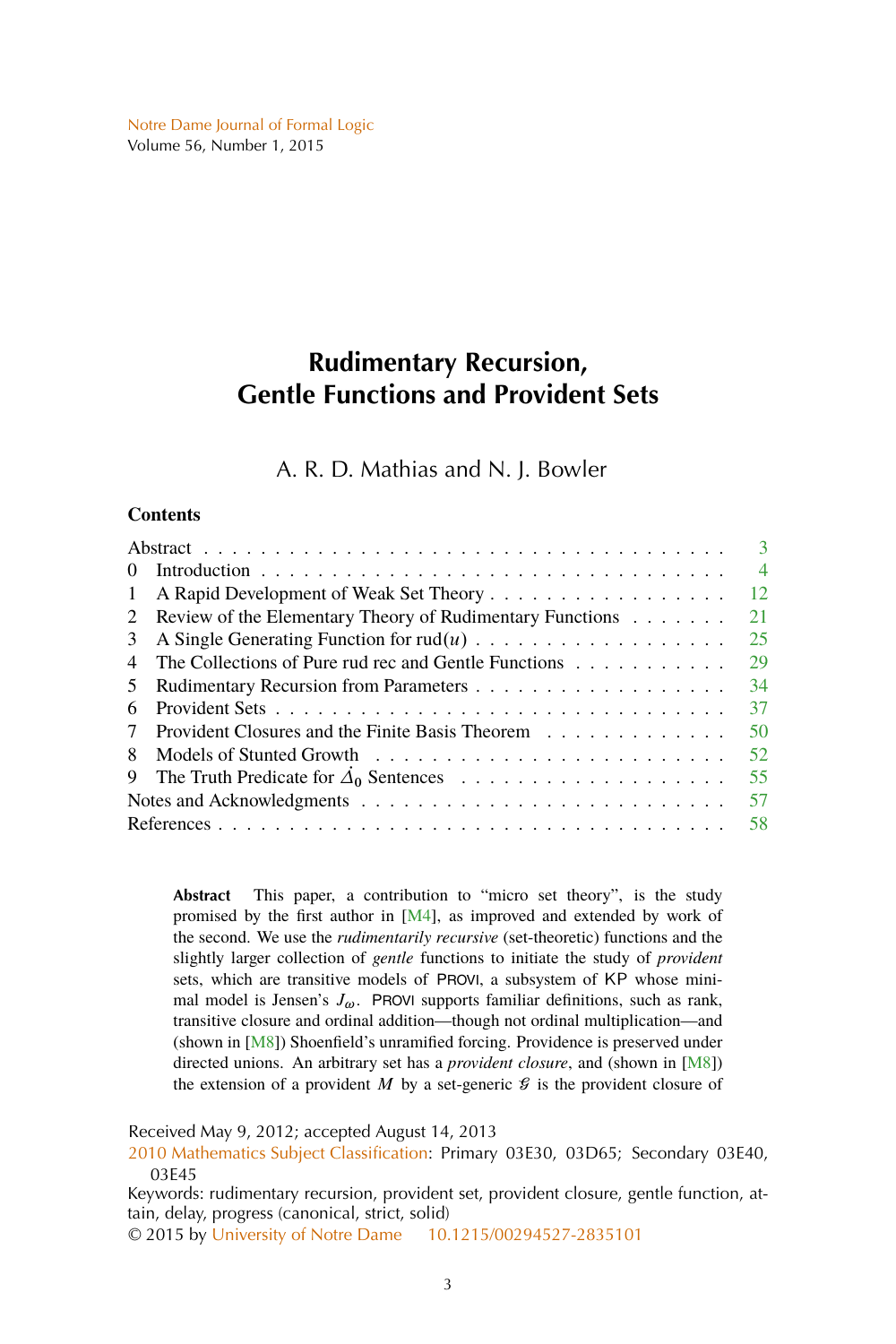#### <span id="page-1-0"></span>4 Mathias and Bowler

 $M \cup {\mathcal{G}}$ . The improvidence of many models of Z is shown. The final section uses similar but simpler recursions to show, in the weak system MW, that the truth predicate for  $\vec{\Delta}_0$  formulæ is  $\Delta_1$ .

## **Contents**

#### **0 Introduction**

The research reported in this paper has evolved in response to the following question:

*What is the minimal context in which set forcing works well?*

It has long been known that the full power of ZF is not needed; but the results of [\[M4\]](#page-56-0) show that forcing can go pathologically wrong if done over models of set theories which, even if strong in other ways, offer no support for set-theoretic recursion.

So let us ask a more specific question:

*How much set-theoretic recursion is needed to do set forcing?*

Again, an upper bound has long been known, as Kripke–Platek set theory, KP, is certainly strong enough to allow recursive definitions of the right sort, such as defining the interpretation of names; the validity of such definitions follows easily from the  $\Sigma_1$  recursion theorem which proves that, in KP, if G is a total  $\Sigma_1$  function then so is the function  $F$  given by the recursion

$$
F(x) = G(F \upharpoonright x).
$$

But what transpires is that even  $\Sigma_1$  recursion is much stronger than needed for set forcing, and that a coherent and sufficiently strong recursion theory emerges if as our starting point we restrict attention to the above recursions when the defining function G is not merely  $\Sigma_1$  but actually *rudimentary* in the sense of Jensen [\[J2\]](#page-56-0). In such cases we shall speak of F as given by a *rudimentary recursion*, or, more briefly, that F *is rud rec*.

In the present paper we present a theory that in the sequel  $[M8]$  supplies the answer to our initial question; and we give many counterexamples delimiting the scope of our current theory. But it is plain that, forcing aside, there are many aspects and applications yet to be explored.

Now for some examples: for the present we assume a knowledge of rudimentary functions, but shall develop their theory *ab initio* in Section [2.](#page-18-0)

#### **Some rudimentary recursions**

**0.0 Example** The definition of *rank*:

$$
\varrho(x) = \bigcup \{ \varrho(y) + 1 \big|_y \ y \in x \}
$$

**0.1 Example** The definition of *transitive closure*:

$$
tcl(x) = x \cup \bigcup \{tcl(y) \mid y \in x\}
$$

**0.2 Example** Let  $\mathcal{S}(x)$  be the set of finite subsets of x. *Restricted to ordinals*, this has a rudimentarily recursive definition:

$$
\mathcal{S}(0) = \{\varnothing\}; \qquad \mathcal{S}(\zeta + 1) = \mathcal{S}(\zeta) \cup \{x \cup \{\zeta\} \mid_x x \in \mathcal{S}(\zeta)\}; \qquad \mathcal{S}(\lambda) = \bigcup_{v < \lambda} \mathcal{S}(v).
$$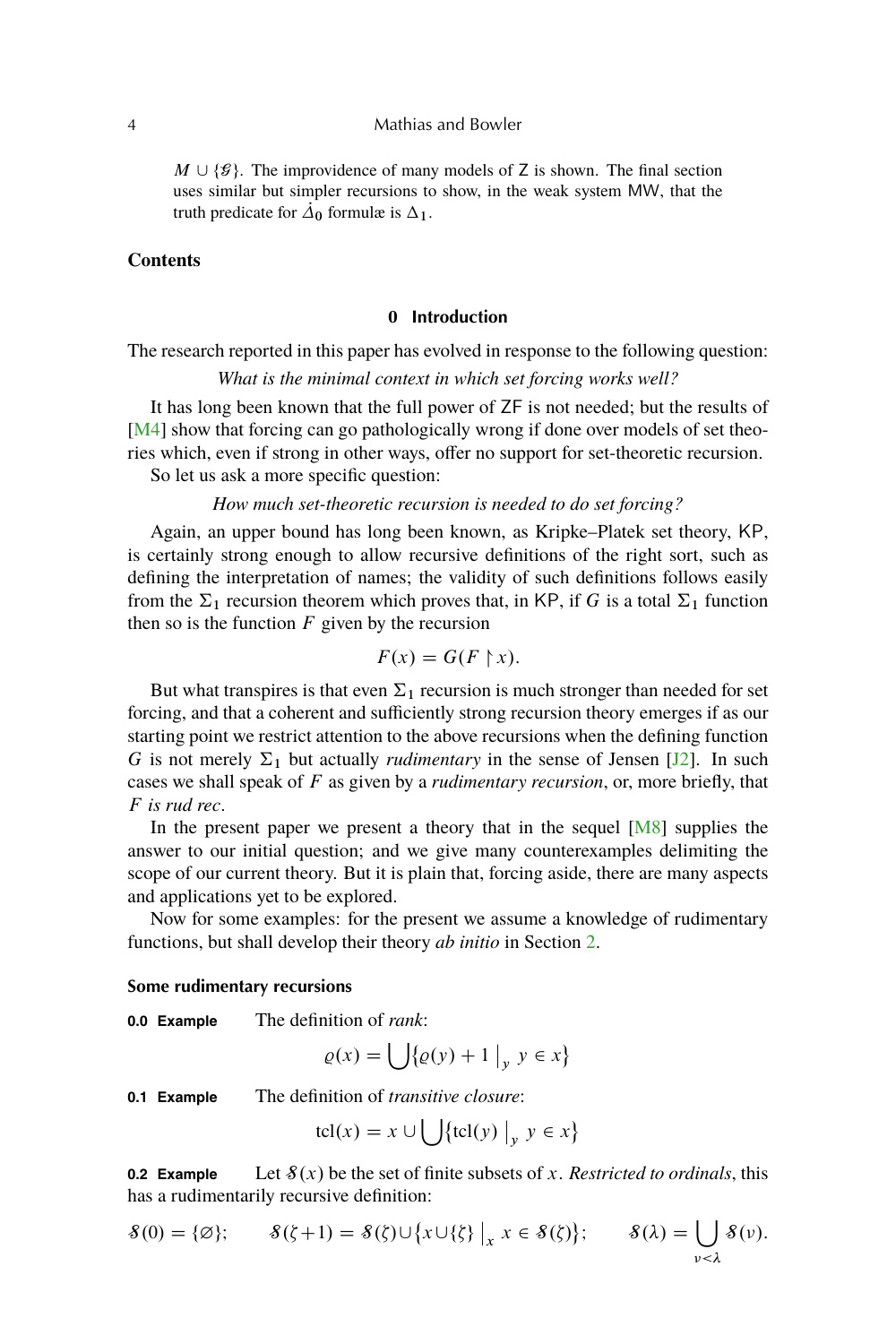<span id="page-2-0"></span>All those are *recursions of type I*, meaning that no parameter occurs; and we may speak of such functions as *pure rud rec*.

**0.3 Example** Ordinal addition is given by the recursion

$$
A(\alpha, 0) = \alpha; \qquad A(\alpha, \beta + 1) = A(\alpha, \beta) + 1; \qquad A(\alpha, \lambda) = \bigcup_{\nu < \lambda} A(\alpha, \nu)
$$

which is a rudimentary recursion on the second variable, the first remaining free; so the definition is of the form  $F(\beta) = G(p, F \upharpoonright \beta)$  with G rudimentary, where of course we set the parameter  $p$  equal to  $\alpha$ . Such definitions we call *recursions of type II*, and we speak of such an F as p*-rud rec*.

**0.4** Here is a good moment to remind the reader of some of our set-theoretic conventions. An *indecomposable* ordinal is an infinite ordinal closed under addition. The finite ordinals closed under addition are 0 and 1. We do not count 0 as a limit ordinal. We write the product of two ordinals  $\alpha$  and  $\beta$  as  $\alpha\beta$  or, for greater clarity,  $\alpha \cdot \beta$ . We should mention that, the power set axiom not usually being assumed in these weak systems, we do not assume when we write  $\mathcal{P}(X)$  for the class  $\{x \mid x \in X\}$  of all subsets of X that it is necessarily a set. " $A \subseteq \mathcal{P}(X)$ " is simply a convenient way of saying that every member of  $A$  is a subset of  $X$ .

**0.5 Example** The relation  $x \in \mathbf{x}$ , meaning x is in the transitive closure of y, is given by a rud recursion on the second variable  $y$ , the first variable  $x$  remaining free:

$$
x \in^{\star} y \Longleftrightarrow x \in y \lor \exists z_{\in y} x \in^{\star} z.
$$

**0.6 Example** If M is an (intransitive) elementary submodel of a transitive set or class, then the Mostowski collapsing isomorphism  $\varpi_M$  is given by the recursion

$$
\varpi_M(x) = \{ \varpi_M(y) \big|_y \ y \in x \cap M \}
$$

so that, in some sense,  $\varpi_M$  is rudimentarily recursive in the predicate M.

## **Rudimentary recursions in the theory of constructibility**

**0.7 Example** Let  $T$  be the unary rudimentary function introduced in  $[M3]$  and to be re-examined in Section [3.](#page-22-0) Then this rudimentary recursion on ON, the class of von Neumann ordinals,

$$
T_0 = \varnothing; \qquad T_{\nu+1} = \mathbb{T}(T_{\nu}); \qquad T_{\lambda} = \bigcup_{\nu < \lambda} T_{\nu}
$$

generates the constructible universe L and the Jensen hierarchy  $(J_{\nu})_{\nu}$ , in that  $L = \bigcup_{v \in ON} T_v$ , and  $J_v = T_{\omega v}$ .

**0.8 Remark** If challenged by a purist to define L by a recursion on V rather than on ON, we would define  $T(x) = \bigcup_{y \in x} T(T(y))$ , and verify that  $T(x)$  always equals  $T_{\rho(x)}$ .

**0.9 Historical note** Gödel evolved the notion of constructibility in the 1930s, and his first hierarchy was that now notated  $\langle L_{\nu} | \nu \in ON \rangle$ . He was implicitly doing  $\Sigma_1$ recursion, a notion that became explicit in the 1960s.

His 1940 monograph aimed to present his relative consistency proof for AC to non-logicians, and therefore sought an exposition avoiding  $\models$  and Def, and relying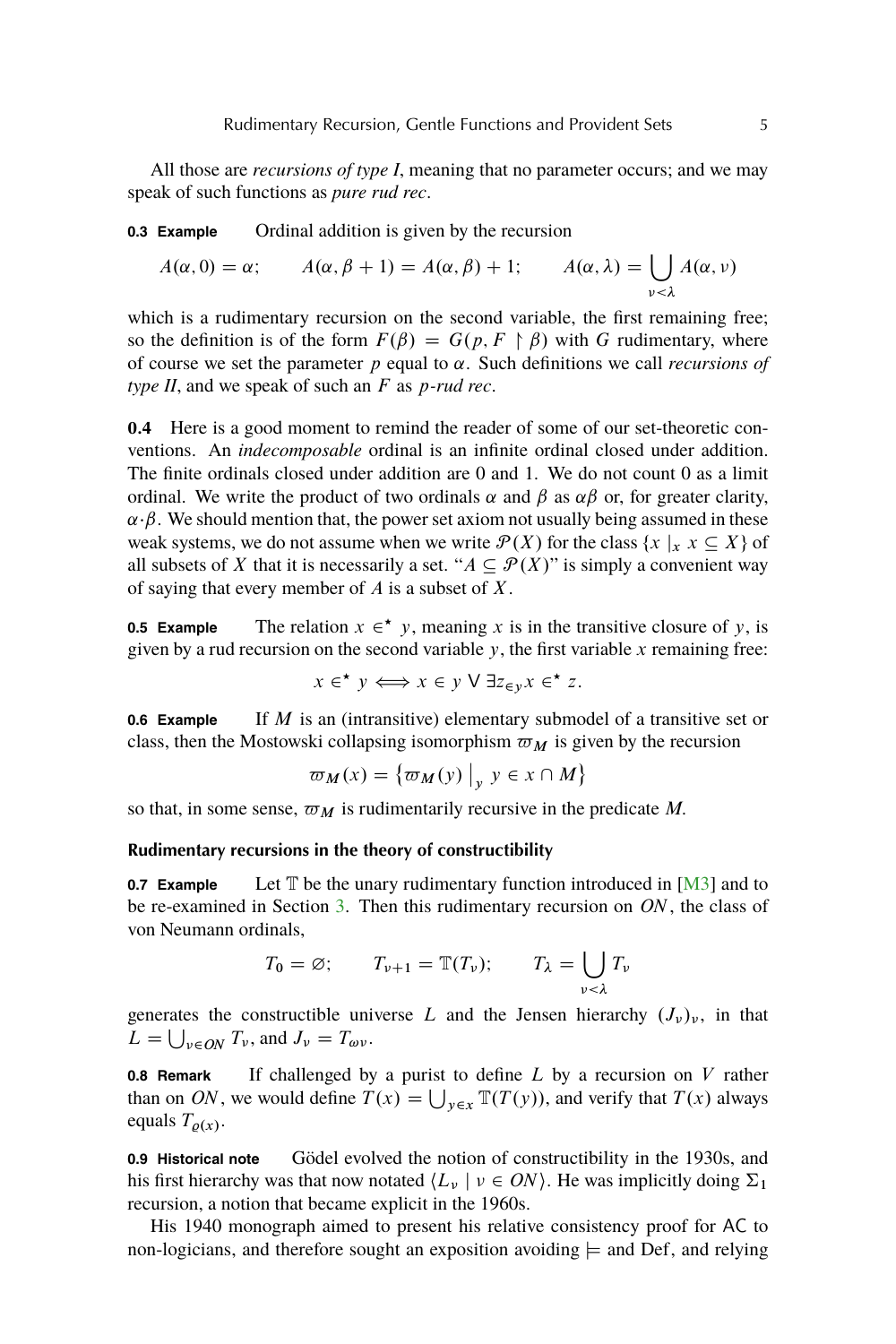<span id="page-3-0"></span>on what are now (unfairly to Bernays) called the Gödel functions. Here he comes much closer to a rudimentary recursion.

**0.10** In the 1960s, Gandy and independently Jensen identified a more extensive and satisfactory collection of functions, called *basic* by Gandy and *rudimentary* by Jensen, which became the basis of Jensen's *fine structure* theory of L. It might be said that Jensen was implicitly doing rudimentary recursion, a notion that the present paper seeks to make explicit.

**0.11** Indeed the definition given by Jensen of his auxiliary hierarchy is a rudimentary recursion, using the single rudimentary function S that he gave in  $[12, p. 243]$ , which lacks the property that its value for transitive argument is transitive. At each limit stage, he obtains the rud-closed set  $J_{\nu}$ , and it is clear by induction that Jensen's  $J_{\nu}$  equals our  $T_{\omega\nu}$  for every  $\nu$ .

**0.12 Comment** The referee asks us to comment on the relationship of our presentation to that of Schindler and Zeman in their article on fine structure for the *Handbook of Set Theory*.

At successor stages, they use not Jensen's  $S$  but another rudimentary function **S** which has the advantage over S that its value for transitive argument is always transitive; but their function raises rank by more than 1, which is a disadvantage not shared by T.

The reader should note that Schindler and Zeman use only limit ordinals to index the Jensen hierarchy, so their  $J_{\omega\nu}$  is exactly our  $T_{\omega\nu}$ . It should also be noted that Jensen defined rud(u) to be the rud closure of  $u \cup \{u\}$ , whereas Schindler and Zeman define it to be the rud closure of  $u$ . We follow Jensen.

Though the two papers both start from the theory of rudimentary functions, their main concern is the study of acceptable structures, that is, certain levels of Jensenlike hierarchies, which naturally come with a lot of "built-in" rudimentary recursion; but acceptability involves the notion of an initial ordinal, which is well beyond our present concern.

#### **Relativisations of constructibility**

**0.13** Two ways of relativising constructibility have long been known; notation for them has varied, but we shall follow Jech's treatise in writing  $L[A]$  for the result of constructing from a set or class A *as a predicate* and  $L(a)$  for the result of constructing from a set *a as a set*. L[*A*] will be the smallest inner model M with  $x \cap A \in M$ for each  $x \in M$ ; and  $L(a)$  will be the smallest inner model M with  $a \in M$ .

**0.14** Construction from a predicate A presents little difficulty: simply replace T by the function  $\mathbb{T}_A$  defined either by setting  $\mathbb{T}_A(u) = \mathbb{T}(u) \cup \{u \cap A\}$  or  $\mathbb{T}_A(u) = \mathbb{T}(u) \cup \{x \cap A \mid x \in \mathbb{T}(u)\}\$ : the first is simpler but the second gives a faster construction. If A is a  $\Delta_0$  class,  $\mathbb{T}_A$  (in either version) is still rudimentary, as what we shall call  $\Delta_0$  separators are rudimentary, indeed basic; and then the following will be a pure rudimentary recursion:

$$
T_0[A] = \varnothing; \qquad T_{\nu+1}[A] = \mathbb{T}_A(T_{\nu}[A]); \qquad T_{\lambda}[A] = \bigcup_{\nu < \lambda} T_{\nu}[A];
$$

and we may set  $L[A] = \bigcup_{v \in ON} T_v[A]$ .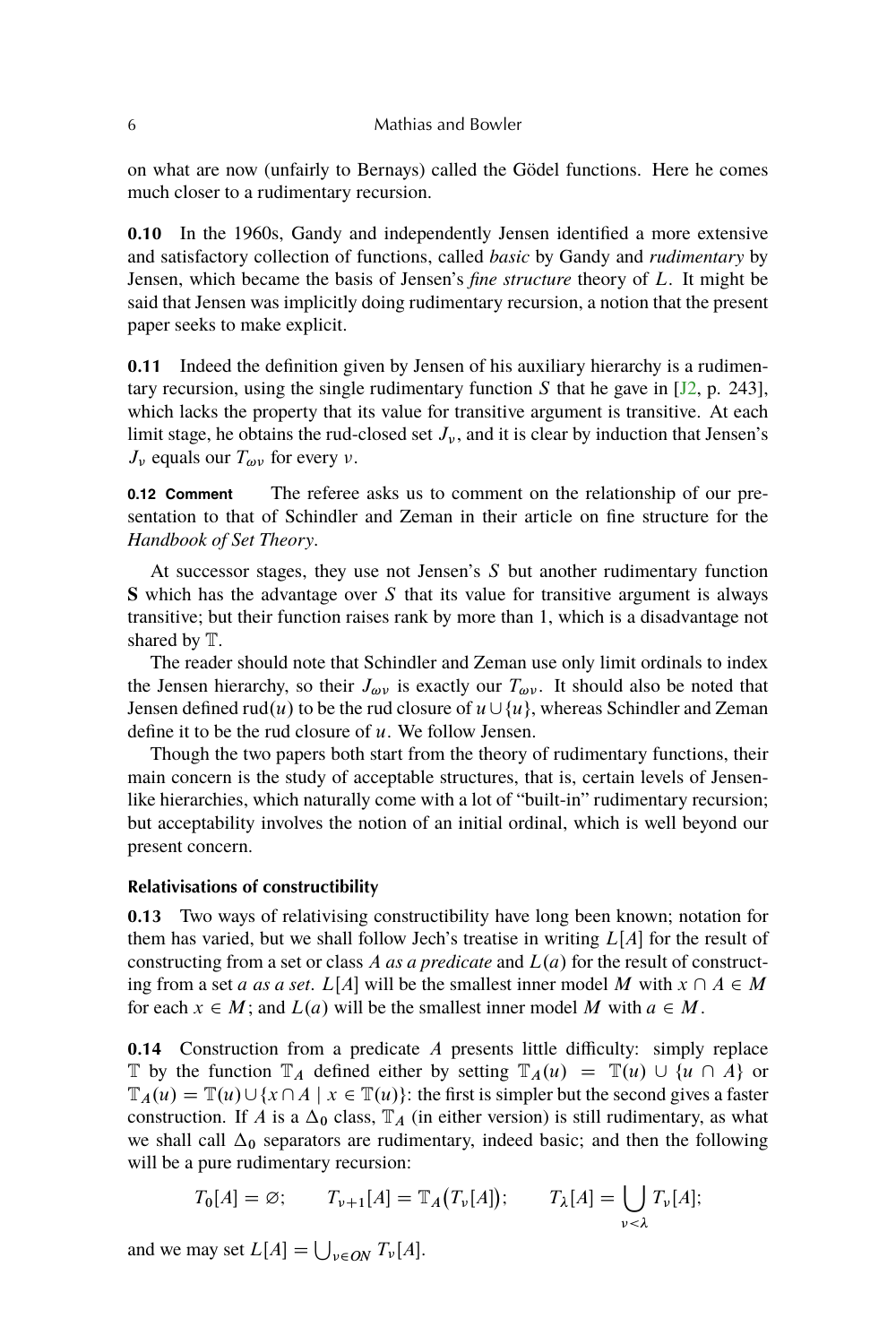<span id="page-4-0"></span>**0.15 Remark** For A the class ON of ordinal numbers,  $T_v[A] \cap ON = v$  for every ordinal  $\nu$ .

**0.16** For a a set let c be tcl( $\{a\}$ ), the transitive closure of its singleton. Then the following rudimentary recursion in the parameter  $c$  is close to the traditional definition of construction from a as a set:

$$
T_0(c) = c; \qquad T_{\nu+1}(c) = \mathbb{T}(T_{\nu}(c)); \qquad T_{\lambda}(c) = \bigcup_{\nu < \lambda} T_{\nu}(c).
$$

Then  $L(a) = L(c) = \bigcup_{v \in ON} T_v(c)$ .

**0.17** But if F is rud rec and we wish to compute  $F(a)$ , that start is too abrupt, even though  $F(a) \in L(a)$ , for we must first compute  $F(b)$  for  $b \in \text{tcl}(a)$ . We are therefore led to consider a different hierarchy, notated  $(P_v^c)_v$ , with  $L(c) = \bigcup_{v \in ON} P_v^c$ , which proves to be the central definition of this paper, as it is the rud recursion to which all other rud recursions reduce, as we shall show in Section [7.](#page-47-0) We outline the definition.

For a transitive set c, let  $c_{\xi} = c \cap \{x \mid \varrho(x) < \xi\}$ . Since c is transitive,  $c_{\xi+1}$ will be a set of subsets of  $c_{\xi}$ ; in fact  $c_{\xi+1} = c \cap \{x \mid x \subseteq c_{\xi}\}\)$ , which we may use to give a direct recursive definition inspired by but not calling the rank function  $\rho$ . If  $c_{\xi+1} = c_{\xi}$ , then  $c_{\xi} = c$  and for all  $\xi > \zeta$ ,  $c_{\xi} = c_{\xi}$ ; so that that first happens when  $\zeta = \varrho(c).$ 

Our definition of  $P_v^c$  will have these properties:

$$
P_{\omega}^{c} = T_{\omega}; \qquad P_{\xi+1}^{c} = \{c_{\xi}\} \cup c_{\xi+1} \cup \mathbb{T}(P_{\xi}^{c}); \qquad P_{\lambda}^{c} = \bigcup_{\nu < \lambda} P_{\nu}^{c}; \qquad \text{and}
$$

$$
L(c) = \bigcup_{\nu \in ON} P_{\nu}^{c}.
$$

The reader will notice that we have above used the definition of  $c_v$  to define  $P_v^c$ : so we appear to be using one rud rec function to define another; that creates a risk that our second function might not be not rud rec, so in our "official" definition we run the two definitions simultaneously.

#### **Some illustrative counter-examples and more adventurous recursions**

**0.18 Remark** In Model 13 of [\[M3\]](#page-56-0), all axioms of Z hold but the rank function is not total, and therefore cannot be rudimentary.

**0.19 Example** In Section 12 of [\[M3\]](#page-56-0), a transitive model of ZC is given in which TCo, the principle that every set is a member of a transitive set, fails. Thus tcl though rud rec, cannot be rud. Note that the rank of tcl $(x)$  always equals that of x.

**[0.2](#page-1-0)0 Remark** The function  $x \mapsto \mathcal{S}(x)$  of Example 0.2 is not given by a pure rud rec function, as we shall see below by estimating the rate of growth of its cardinality for  $x \in HF$ . But we could define it by a recursion with parameter  $\omega$  by remarking that for  $k$  a positive integer,

$$
[a]^{k+1} = \left\{ x \cup \{y\} \big|_{x,y} x \in [a]^k \& y \in \bigcup [a]^k \right\} \setminus [a]^k.
$$

**0.21 Remark** The function  $\beta \mapsto \beta + \omega$ , simple though it be, is not given by a pure rudimentary recursion, as we shall show in Section [6;](#page-34-0) still less are the other functions of ordinal arithmetic; nor is Jensen's map  $\nu \mapsto J_{\nu}$ . The reason is that, as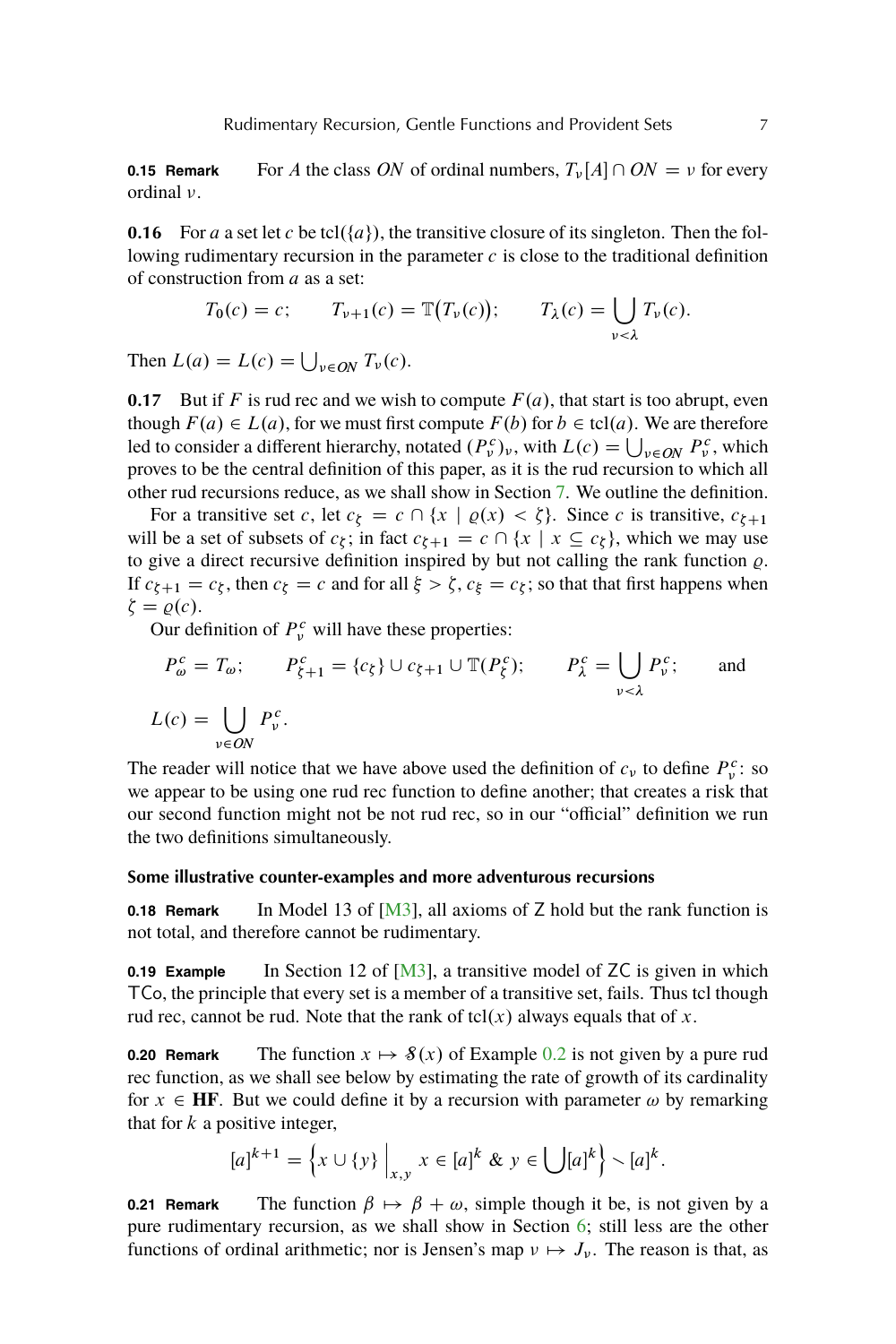<span id="page-5-0"></span>was known to Gandy and to Jensen, to any rud function  $G$  there is a finite bound k, which we may call the *rudimentary constant* of G, such that for all arguments  $\vec{x}$ ,  $\rho(G(\vec{x})) \leq \rho(\vec{x}) + k$ . From that it will follow that for a pure rud rec function F, for each argument x,  $\rho(F(x)) < \rho(x) + \omega$ .

**0.22 Remark** The functions  $x \mapsto \mathcal{S}(x)$  and  $\beta \mapsto \beta + \omega$  are examples of *recursions of type III*, a term we shall define in Section [5.](#page-31-0)

**0.23 Example** The function  $\zeta \mapsto 2 \cdot \zeta$  is given by a rudimentary recursion. Nevertheless it is not rudimentary, for the rud closure of  $\{\omega\}$  has  $\omega$  as a member but, by Gandy [\[G\]](#page-56-0), not **EVEN**  $=_{df} \{2 \cdot n \mid n \in \omega\}.$ 

**0.24 Example** The characteristic function of **EVEN** is given by a rud recursion on  $\omega$ :

$$
\chi(0) = 1;
$$
  $\chi(n + 1) = 1 \cdot \chi(n).$ 

Note that  $\chi \upharpoonright \omega \notin \text{rud } cl(J_1 \cup \{\omega\}).$ 

**0.25 Remark** Corollary 14.5 of *Weak Systems* shows that  $J_2$  is not the rud closure of  $J_1 \cup \{\omega\}$ ,  $J_1$  not being a member of that latter set; but  $J_2$  is the rud rec closure of  $J_1 \cup \{\omega\}$ ; indeed of  $\omega + 1$ .

**0.26 Remark** The function g given by the recursion

 $g(0) = 1;$   $g(\nu + 1) = f(g(\nu));$   $g(\lambda) = \sup g''\lambda$ 

where  $f(\xi) = 2 \cdot \xi$  is given by a rud-rec recursion, but not by a rud recursion, as its rate of growth for finite arguments is too great. We shall explore iterated recursions of that sort in Section [6.](#page-34-0)

**0.27 Remark** We shall see in Section [6](#page-34-0) that Gödel's original definition of L is *not* given by a rudimentary recursion, though every initial segment of it is.

**0.28 Remark**  $J_2$  has recently been the object of study by Nik Weaver in his paper Analysis in  $J_2$  [\[W\]](#page-56-0).

## **Rudimentary recursions in the theory of forcing**

**0.29 Example** Suppose we are making a forcing extension using a notion of forcing  $\mathbb P$  that is a set of the ground model, assumed transitive. In the theory of forcing, a member y of the ground model is represented by the term  $\hat{y}$  of the language of forcing, given by the recursion

$$
\hat{y} =_{df} \left\{ (1^{\mathbb{P}}, \hat{x}) \big|_{x} x \in y \right\}.
$$

That is a rudimentary recursion in a parameter, being of the form

$$
F(a) = G(1^{\mathbb{P}}, F \upharpoonright a)
$$

where G is the rudimentary function  $(1^{\mathbb{P}}, a) \mapsto \{1^{\mathbb{P}}\} \times \text{Im}(a)$ : though it would be a simple matter to specify that  $1^{\mathbb{P}}$  is always to be some hereditarily finite set, for example 1, when G could be rewritten as a pure rud function.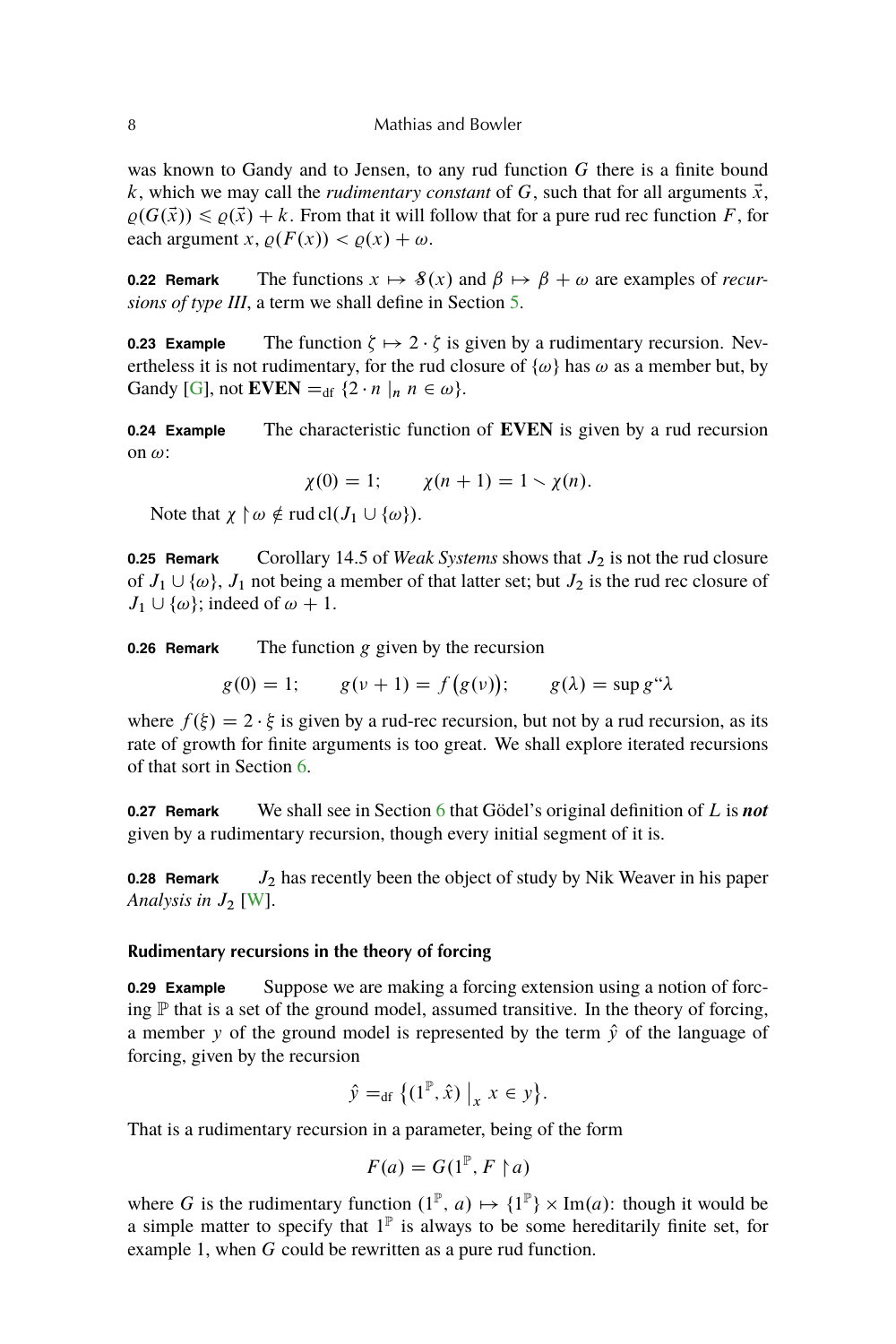<span id="page-6-0"></span>**0.30 Example** If  $\mathcal G$  is a generic filter on a notion of forcing  $\mathbb P$  in a transitive model M, and we follow Shoenfield in treating all members of M as  $\mathbb P$ -names, the function valg (·) defined for  $a \in M$  is given by a rudimentary recursion with  $\mathcal G$  as a parameter:

$$
\operatorname{val}_{\mathcal{G}}(b) =_{\text{df}} \{ \operatorname{val}_{\mathcal{G}}(a) \big|_a \exists p_{\in \mathcal{G}}(p, a) \in b \}.
$$

The generic extension  $M[\mathcal{G}]$  is then defined as  $\{val_{\mathcal{G}}(a) | a \in M\}.$ 

**0.31 Remark** Note that the definition of the forcing relation  $\|$ — has not been invoked in making these definitions, but its properties would be needed to show that  $M[\mathcal{G}]$  has properties of interest.

**0.32 Remark** The function valg( $\cdot$ ) combines two functions, which we might call *transforming* and *collapsing*. For example, if  $\mathcal{G}$  is  $(M, \mathbb{P})$ -generic, one might first define for  $x \in M$ ,

$$
\tilde{\pi}(x) = \{ \left(1^{\mathbb{P}}, \tilde{\pi}(a)\right) \big|_{p,a} (p,a) \in x \& p \in \mathcal{B} \},\
$$

thus transforming  $\mathbb{P}$ -names to  $\mathbb{P}_1$ -names ( $\mathbb{P}_1$  being the partial order whose sole member is 1); and then one would collapse the class of pure  $\mathbb{P}_1$ -names, to obtain the desired generic extension, by setting for  $x \in \mathcal{F}(\tilde{\pi})$ ,

$$
\varpi(x) = \{ \varpi(y) \big|_y (1^{\mathbb{P}}, y) \in x \},
$$

which of course is the inverse of the function  $x \mapsto \hat{x}$  when the latter is taken to be defined on  $M[\mathcal{G}]$ .

Both recursions are rudimentary in appropriate parameters or classes.

We trust that these examples have given the reader a sense of the scope and limits of rudimentary recursion. We turn to the other unexplained terms in the title of the paper.

#### **Gentle functions**

A *gentle* function is one of the form  $H \circ F$  where H is rudimentary and F is rud rec. The importance of the notion lies in the second author's results, presented in Section [4,](#page-26-0) that while the collection of rud rec functions is *not* closed under composition, the slightly larger collection of gentle functions *is*.

**0.33 Example** In their paper [\[SMcC\]](#page-56-0), Scott and McCarty propose the following recursive definition of *ordered pair*:

$$
\langle x, y \rangle_2^{\text{SM}} = \{ \langle 0, t \rangle_2^{\text{SM}} \big|_t \ t \in x \} \cup \{ \langle 1, u \rangle_2^{\text{SM}} \big|_u \ u \in y \}.
$$

They show that if at least one of  $x$  and  $y$  is of infinite rank, the rank of the pair  $\langle x, y \rangle^{\text{SM}}_2$  equals the maximum of  $\varrho(x)$  and  $\varrho(y)$ . We follow their alternative approach to that definition, but with slight changes to their notation and exposition.

Consider the four recursions, of which the first is taken from and the others inspired by their paper:

$$
\tau(y) = \{\emptyset\} \cup \{\tau(u) \big|_{u} u \in y\}; \qquad \phi(y) = \{\phi(u) \big|_{u} u \in y \& \emptyset \in u\};
$$
  

$$
\sigma(x) = \{\sigma(t) \cup \{\emptyset\} \big|_{t} t \in x\}; \qquad \psi(y) = \{\psi(u \setminus \{\emptyset\}) \big|_{u} u \in y\}.
$$

**Definition**

$$
\begin{aligned} \text{left}^{\text{SM}}(a) &=_{\text{df}} \psi^{\prime\prime}(a \cap \{d \mid_{d} \varnothing \notin d\});\\ \text{right}^{\text{SM}}(a) &=_{\text{df}} \phi^{\prime\prime}(a \cap \{c \mid_{c} \varnothing \in c\}). \end{aligned}
$$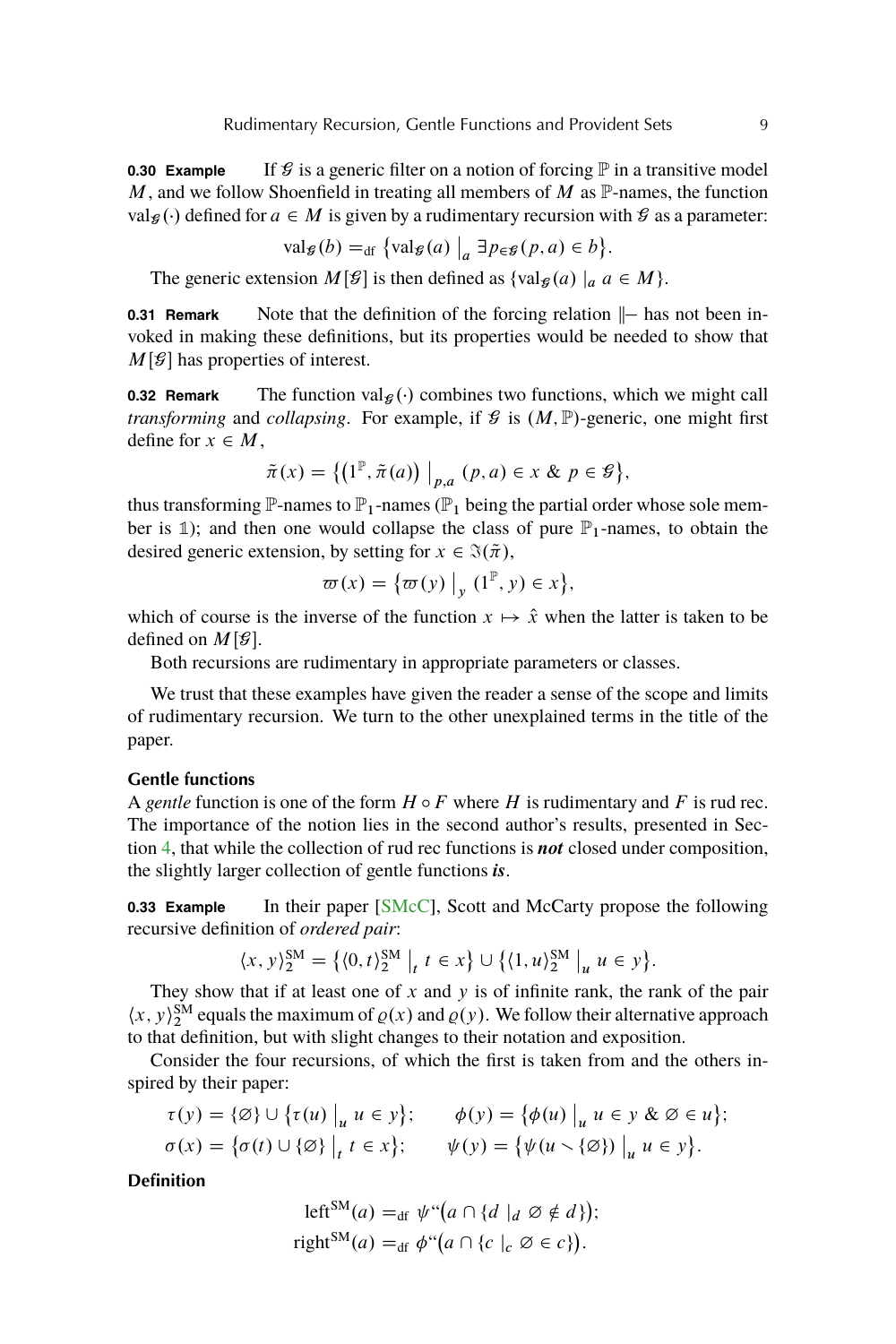<span id="page-7-0"></span>10 Mathias and Bowler

**Definition (Scott, McCarty)**  $S_{2}^{\text{SM}} =_{\text{df}} \sigma^{\mu} x \cup \tau^{\mu} y.$ 

**Remark**  $\tau$ ,  $\sigma$  and  $\phi$  are pure rud rec; results in Section [4](#page-26-0) will show that  $\psi$ , left<sup>SM</sup> and right<sup>SM</sup> are gentle;  $\langle \cdot, \cdot \rangle_2^{SM}$  is a composite of gentle functions.

**0.34 Lemma**  $\emptyset$  *is a member of every*  $\tau(y)$  *and of no*  $\sigma(x)$ *; and for all* z*,*  $\sigma(z) = \tau(z) \setminus \{\emptyset\}; \phi(\tau(z)) = z$ ; and  $\psi(\sigma(z)) = z$ .

**0.35 Lemma** *Let*  $a = \langle x, y \rangle_2^{SM}$ : then  $\text{left}^{SM}(a) = x$  and  $\text{right}^{SM}(a) = y$ .

**Remark (Scott, McCarty)** The two versions of the definition of  $\langle \cdot, \cdot \rangle_2^{SM}$  are equivalent as  $\tau(v) = \langle 1, v \rangle_2^{\text{SM}}$  and  $\sigma(v) = \langle 0, v \rangle_2^{\text{SM}}$ .

# **Provident sets**

A non-empty transitive set A is called p*-provident* if it is closed under all functions rudimentary recursive in the parameter  $p$ ,  $(B)$ -*provident* if it is p-provident for all  $p \in B$ , and *provident* if it is  $(A)$ -provident.

For the more restrictive notions, it must be specified that  $A$  is closed under unordered pairs.

**0.36 Remark** Natural examples of provident sets abound: for example Jensen's  $J_1$  and  $J_\omega$ . In Section [6](#page-34-0) we shall give a very general notion of hierarchy such that the  $\nu$ th stage in any such hierarchy is provident whenever  $\nu$  is an indecomposable ordinal: in particular, that will hold for the L and J hierarchies.

**0.37 Remark** The main results of [\[M8\]](#page-56-0) are that provident sets support the Shoenfield–Kunen approach to set forcing and that a set-generic extension of a provident set is provident. Those results taken with the counter-examples of  $[M4]$ are our grounds for asserting that the minimal context for set forcing is that afforded by provident sets.

#### **The plan of the paper**

**Sections [1,](#page-9-0) [2,](#page-18-0) and [3](#page-22-0)** give background material; much of the material here is taken from two previous papers, *The strength of Mac Lane set theory* [\[M2\]](#page-56-0) and *Weak Systems of Gandy, Jensen and Devlin* [\[M3\]](#page-56-0).

**Section [1](#page-9-0)** prepares the reader for the study of rudimentary recursion by reviewing with some care the syntax and fundamental definitions of set theory.

**Section [2](#page-18-0)** uses the first author's theory of companions to give a short proof of the fundamental theorem [2.16](#page-21-0) concerning the collection of rudimentary functions. We give an example of a unary function with  $\Delta_0$  graph and of finite rank-bounded growth that is not rudimentary, thus answering negatively a question of Sy Friedman.

**Section** [3](#page-22-0) re-examines the function  $\mathbb T$  introduced in [\[M3\]](#page-56-0); this function is enormously helpful in the sequel. The subsections titled "The intransitive case" and "Gandy reproved" are peripheral, but included for completeness: we use the function T to improve some arguments of Gandy.

**Sections [4,](#page-26-0) [5,](#page-31-0) and [6](#page-34-0)** contain the hard work of the paper.

**Section [4](#page-26-0)** introduces *rudimentary recursion* without parameters, and the second author's analysis of the composition of rud rec functions. We enlarge our enquiry to include recursions from an additional predicate and show that a function that is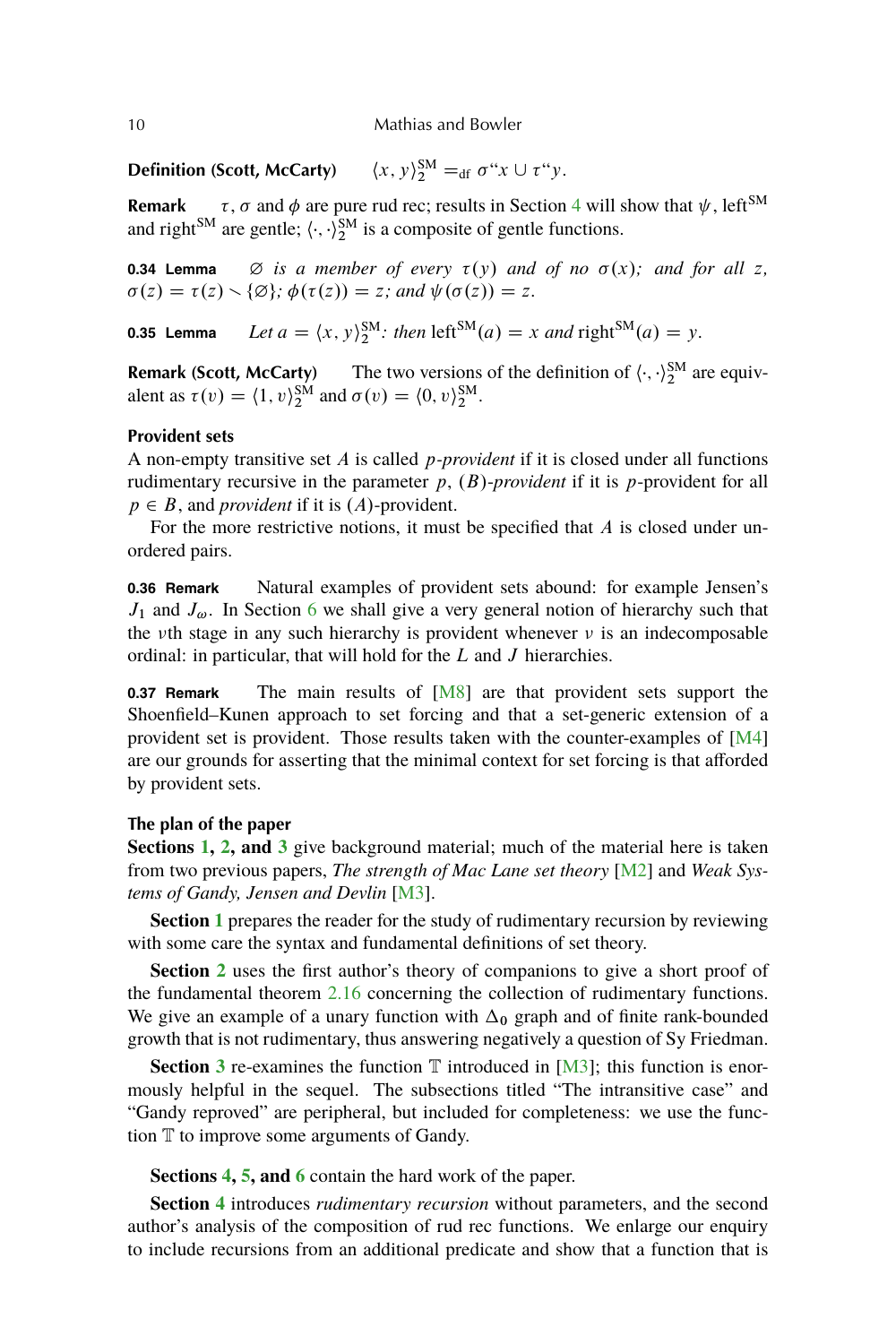<span id="page-8-0"></span>gentle in a gentle predicate is gentle, which theorem is the key to simplifying the main proof of the sequel [\[M8\]](#page-56-0).

**Section [5](#page-31-0)** advances the discussion to include recursions from parameters and finds a single rudimentary recursion, with parameter, to instances of which all others reduce.

**Section [6](#page-34-0)** introduces *provident sets* which are non-empty, transitive and closed under all rudimentarily recursive functions, allowing parameters from within the set in question. We obtain various characterizations of provident sets, and build many examples as the union of a sequence of transitive sets, the sequence being of a kind we call a *progress*. It turns out that to be provident it is enough for a transitive set to be closed under rather few rudimentary recursions; the main one being the one generating what we call *the canonical progress*  $(P_v^c)_v$ , which we have already mentioned, and which is discussed more fully on page [39.](#page-36-0)

**0.38** We show in Theorem [6.12](#page-35-0) that to every rudimentary function R there corresponds an integer  $c_R$ , which we call the *rudimentary constant of*  $R$ , such that for every progress  $P_0, \ldots, P_{c_R}$ , and all arguments  $\vec{x} \in P_0$ , the value  $R(\vec{x})$  will lie in  $P_{cR}$ . Armed with that result, forms of which were certainly known to Gandy and Jensen and other early workers in fine structure, we compute in Proposition [6.32](#page-37-0) an equally uniform bound on the rate of evolution of a rudimentary recursion; that leads rapidly to the central result, Theorem [6.34,](#page-37-0) which implies for example that for every transitive set c and indecomposable ordinal  $\theta$ ,  $P_{\theta}^{c}$  is provident.

**0.39** We examine two related notions:  $\varnothing$ -providence involves closure only under pure, rather than parametrised, rudimentary recursive functions. Limit providence involves closure under functions produced by iterated recursion, such as that in Remark [0.20.](#page-4-0) We show in Proposition [6.39](#page-38-0) that provident sets are closed under recursions of type III. We then make a first study of functions obtained by iterated recursions; this subsection is looking to future investigations of a hierarchy that is slowly emerging.

**0.40** Our study of progresses enables us to show rapidly that the Gödel and Jensen segments  $L_{\omega\nu}$  and  $J_{\nu}$  are provident if and only if  $\omega\nu$  is indecomposable. We show that the recursion underlying Gödel's original definition of the constructible hierarchy is not rudimentary. We show that each infinite level of the Gödel hierarchy is closed under the Scott–McCarty pairing and unpairing functions, and apply this observation to represent arbitrarily long segments of that hierarchy as rudimentary recursions in some parameter.

The going now becomes easier: **Sections [7,](#page-47-0) [8,](#page-49-0) and [9](#page-52-0)** apply the ideas developed in the preceding sections and in [\[M3\]](#page-56-0).

**Section [7](#page-47-0)** explains a simple construction that gives, for any set  $x$ , the minimal provident set  $\text{Prov}(x)$  including x. We call  $\text{Prov}(x)$  the *provident closure* of x. Provident closures allow the following transparent formulation of the relationship between providence and forcing, which will be proved in [\[M8\]](#page-56-0):

 $M[\mathcal{G}] = \text{Prov}(M \cup \{\mathcal{G}\})$  when M is provident.

Here *M* and  $\mathcal G$  are as in Example [0.30.](#page-5-0)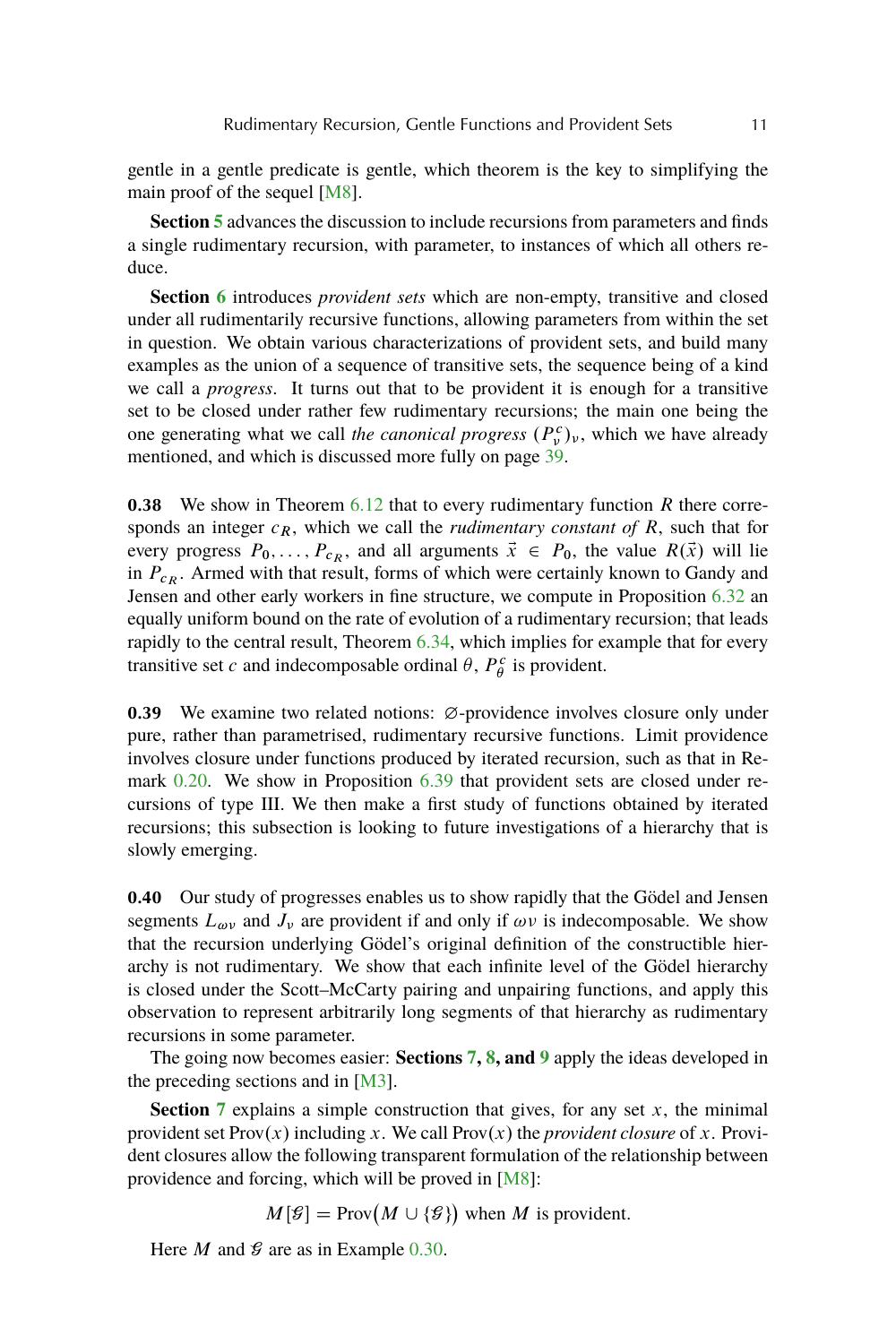<span id="page-9-0"></span>**Remark** In [\[M4,](#page-56-0) Section 3], an even simpler definition was given of Prov $(M)$  for non-empty  $M$  that are transitive and model AxPair and TCo. By Theorem [7.0](#page-47-0) and [ $M4$ , Proposition 3.2], for such M the two definitions are equivalent.

We show that it is enough to require closure under a particular finite basis of rudimentary recursive functions, which leads to a finite axiomatisation of the notion of providence. The phenomena of finite axiomatisability and regular presence in natural hierarchies also hold for the collections of sets mentioned in [0.39.](#page-8-0)

**Section [8](#page-49-0)** gives models of Zermelo set theory that fail in various ways to support rudimentary recursion; in one, the failure is of Scott's celebrated trick for defining cardinal number; in another, the addition of a Cohen generic real goes awry. Other models show the inability of Zermelo set theory to pass in either direction from the set of Zermelo naturals to that of von Neumann.

Other examples of the weakness for recursive definitions of the unimproved set theories of Zermelo and Mac Lane are given in  $[M1]$  and  $[M2]$ . In  $[M4]$  it is shown how passage to the provident closure of transitive models of those theories preserves the theories but adds the capacity for rudimentary recursion and therefore for doing set forcing. In [\[M2\]](#page-56-0) it was shown that passage to what in [\[M4\]](#page-56-0) is called the *lune* of such models again preserves the theory (Zermelo or Mac Lane as the case may be) but adds the capacity for  $\Sigma_1$  recursion.

**Section [9](#page-52-0)** shows, as promised in [\[M3\]](#page-56-0), that the weak system MW supports a truth definition for  $\dot{\Delta}_0$  formulæ.

In **the endmatter**, we record the origins of the paper and its sequel, and close with acknowledgments and references.

#### **1 A Rapid Development of Weak Set Theory**

**1.0** We regard set theory as formalised in a syntax with a class-forming operator and both restricted and unrestricted quantifiers. We have two two-place relation symbols  $\in$  and  $=$ , propositional connectives  $\neg$ ,  $\&$ ,  $\vee$ ,  $\Longrightarrow$ ,  $\Longleftrightarrow$ , unrestricted quantifiers  $\forall$ ,  $\exists$ , restricted quantifiers  $\forall$ r,  $\exists$ r, a class-forming operator  $\forall$  and a supply of variables.

#### **1.1** Our collection of *well-formed formulæ* is defined thus: atomic wffs are

$$
x \in y, \qquad x = y
$$

and if  $\Phi$  and  $\Psi$  are well-formed, so are  $\&\Phi\Psi$ ,  $\nabla \Phi\Psi$ ,  $\neg \Phi$ ,  $\nabla x \Phi$ ,  $\nabla x \Phi$ ,  $y \in \mathcal{H} \times \Phi$ ,  $\forall r$ xy $\Phi$ , and  $\exists r$ xy $\Phi$ , where in the last two, x and y are **distinct** variables, so that restricted quantifiers  $Q_rxy$  bind x but not y, in harmony with the axioms, given below, that express their intended meaning. The expressions  $\forall_r xx\Phi$  and  $\exists_r xx\Phi$  are ill-formed.

We write  $\forall x \in y \Phi$  for  $\forall r, xy \Phi$ ,  $\exists x \in y \Phi$  for  $\exists r, xy$  and  $\{y \mid \Phi\}$  for  $\forall y \Phi$ . Officially we use Polish notation and write  $\&\Phi\Psi$ ; unofficially we use brackets, writing  $(\Phi \& \Psi)$ . Similarly we shall often adopt conventional ways of indicating negation, such as  $\notin$ and  $\neq$ .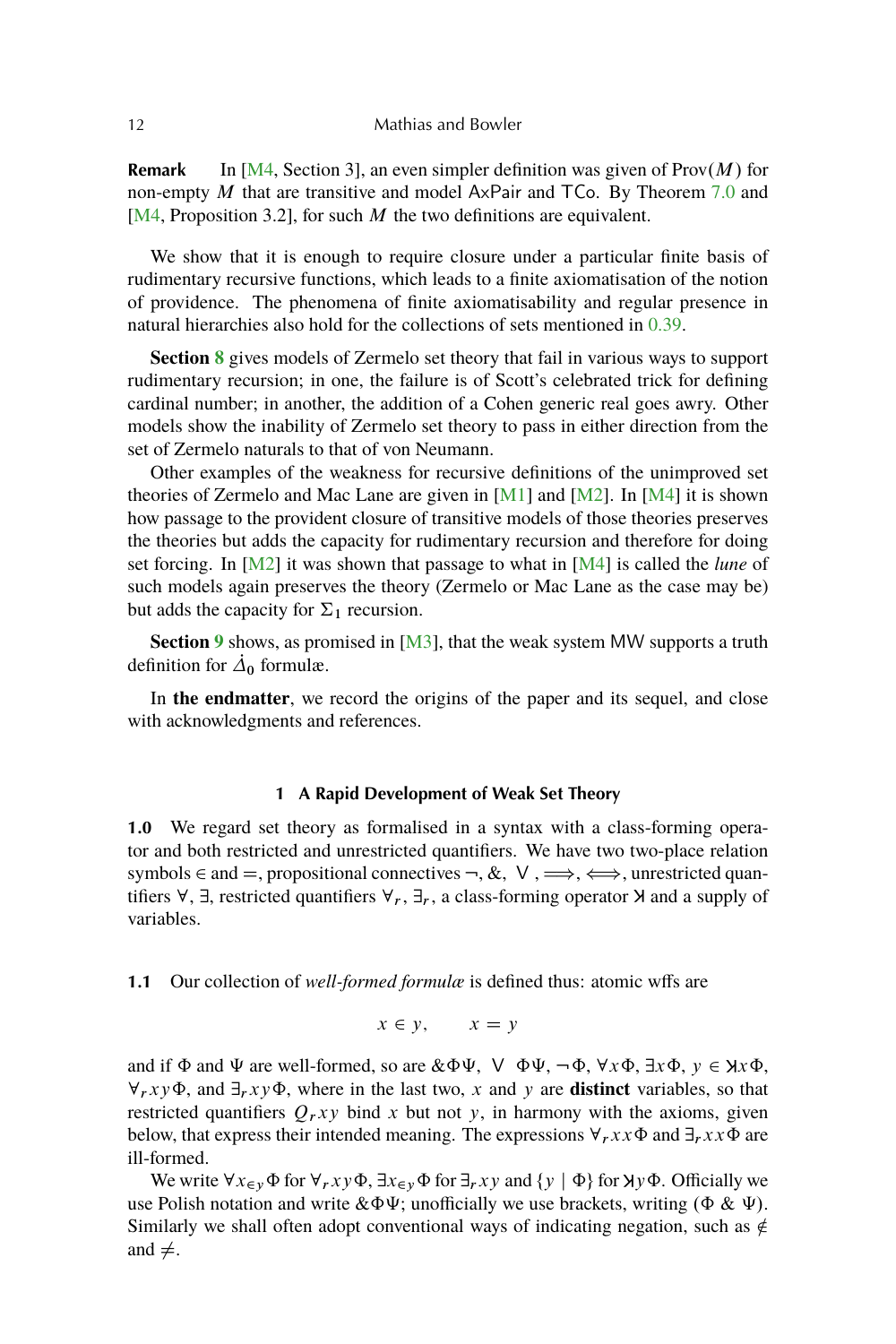**1.2** A string  $\forall x \Phi$ , where  $\Phi$  is a wff, is a *class*. Here are five examples:

$$
V =_{df} \{x \mid x = x\}
$$
  
\n
$$
\varnothing =_{df} \{x \mid x \neq x\}
$$
  
\n
$$
\{x, y\} =_{df} \{z \mid z = x \vee z = y\}
$$
  
\n
$$
x \setminus y =_{df} \{z \mid z \in x \& z \notin y\}
$$
  
\n
$$
\bigcup x =_{df} \{z \mid \exists y \in xz \in y\}
$$

Since  $\emptyset$  is the smallest von Neumann ordinal, we shall also set  $0 =_{df} \emptyset =_{df} \emptyset$ , and will tend to use the notation 0 when we are thinking of this set in its ordinal capacity,  $\varnothing$  when thinking of it as the empty set, and  $\varnothing$  when thinking of it as the sequence of length 0. In the review of set-theoretic notation which we now give, we are liable to omit definitions of familiar extensions such as writing  $\{x\}$  for  $\{x, x\}$ .

**1.3** We denote by  $\left[\Phi \right]_x^y$  the result of substituting the variable x for the free occurrences of the variable y in the formula  $\Phi$ , bound occurrences of x in  $\Phi$  being first changed to an as yet unused variable. Less formally, we permit ourselves informally to indicate the result of substituting one variable for another by such usages as  $\mathfrak{A}(x)$ and  $\mathfrak{A}(y)$ .

We progressively extend our notation to permit more liberal use of classes. Thus if  $\Phi$  is a wff, t a variable or a class, and B a class, then

$$
\exists z \in B \ \Phi \Longleftrightarrow_{df} \exists z (z \in B \ \& \ \Phi)
$$
  
\n
$$
\forall z \in B \ \Phi \Longleftrightarrow_{df} \forall z (z \in B \implies \Phi)
$$
  
\n
$$
t = B \Longleftrightarrow_{df} \forall x (x \in t \Longleftrightarrow x \in B)
$$
  
\n
$$
B = t \Longleftrightarrow_{df} \forall x (x \in B \Longleftrightarrow x \in t)
$$
  
\n
$$
B \in t \Longleftrightarrow_{df} \exists y \in t \ y = B
$$

The first two would normally be used only when z is a variable not occurring in B, otherwise nonsense might result. In the last three  $x$  and  $y$  are presumed to be new variables occurring in neither  $B$  nor  $t$ .

**1.4 Definition** Let *x* be a variable, *B* a class and  $\Phi$  a wff. Then  $\left[\Phi \right]_B^x$  is the result of

- (i) changing all bound occurrences of variables in  $\Phi$  to occurrences of variables not occurring in  $B$  or free in  $\Phi$ ;
- (ii) replacing all free occurrences of  $x$  in the new formula by  $B$ ;
- (iii) expanding occurrences of the strings " $B \in t$ ", " $B = t$ ", " $t = B$ ", " $\forall y \in B$ " and " $\exists y \in B$ " according to the definitions above.

Similarly one may define  $[A \stackrel{x}{B}]$  for A a class. Expressions such as  $[\Phi_B^A]$  are not defined.

## **Axioms of logic**

All our systems of set theory will have among their axioms those of classical propositional and predicate logic, these two schemes of axioms relating restricted quantifiers to unrestricted ones,

$$
\forall x \in y \Phi \iff \forall x (x \in y \implies \Phi)
$$
  

$$
\exists x \in y \Phi \iff \exists x (x \in y \& \Phi)
$$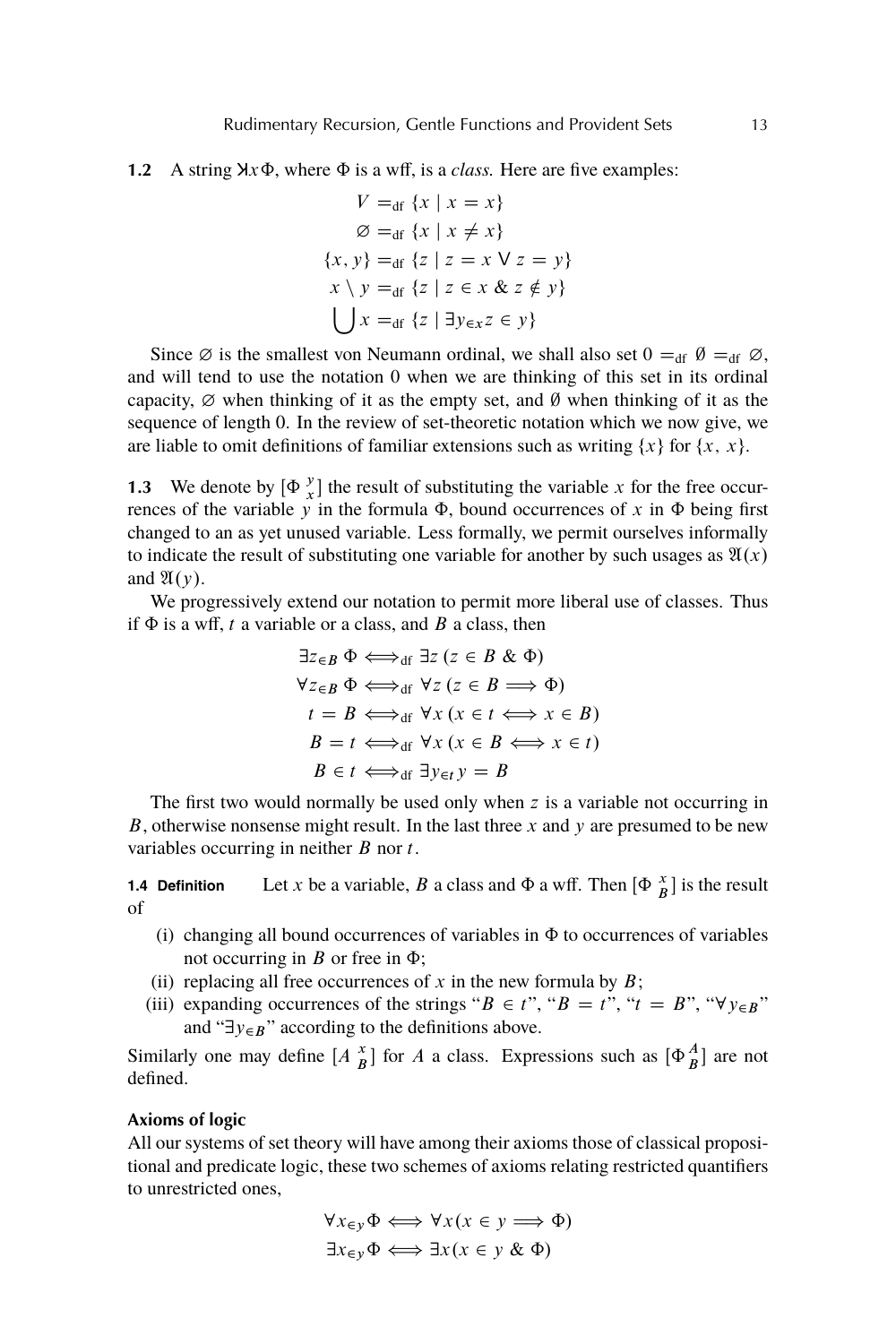and the Church conversion scheme

 $x \in \{y \mid \Phi\} \Longleftrightarrow [\Phi_x^y]$ 

by which all occurrences of the class-forming operator are in principle eliminable.

#### **The system**  $S_0$

| So | Extensionality:   | $(\forall w_{\in x} w \in y \& \forall w_{\in y} w \in x) \Longrightarrow x = y$ | So |
|----|-------------------|----------------------------------------------------------------------------------|----|
|    | <b>Empty Set:</b> | $\varnothing \in V$                                                              |    |
|    | Pair:             | $\{x, y\} \in V$                                                                 |    |
|    | Difference:       | $x \setminus y \in V$                                                            |    |
|    | Union:            | $\bigcup x \in V$                                                                |    |

**1.5 Definition** We define a  $\Delta_0$  formula or a  $\Delta_0$  class to be one containing no unrestricted quantifiers; a  $\Pi_1$  formula is one of the form  $\forall x \mathfrak{A}$  where  $\mathfrak{A}$  is  $\Delta_0$ ; a  $\Sigma_1$ formula is one of the form  $\exists x \mathfrak{A}$  where  $\mathfrak{A}$  is  $\Delta_0$ ; a  $\Sigma_2$  formula is one of the form  $\exists y \mathfrak{B}$ where  $\mathfrak{B}$  is  $\Pi_1$ ; and so on.

**1.6 Definition** Foundation, the axiom of (set) foundation, is  $x \neq \emptyset \implies$  $\exists y_{\in x} x \cap y = \emptyset.$ 

 $S'_0$ 

$$
\mathsf{S}'_0
$$

 $S_0$  + Foundation

**1.7 Definition** If S is any system of set theory containing  $S_0$  we say that a class A or a wff  $\Phi$  is  $\Delta_0^S$  iff there is a  $\Delta_0$  class B or a  $\Delta_0$  wff  $\Psi$  such that  $\vdash_S A = B$  or  $\vdash_{S} \Phi \Longleftrightarrow \Psi$  respectively.

**1.8 Definition** A class A is S-*suitable* if  $\vdash_S A \in V$  and for each  $\Delta_0$  wff  $\Psi$  and variable w **not occurring freely in** A,  $\forall w \in A \ \Psi$  is  $\Delta_0^S$ .

**1.9 Remark** If S is a subsystem of T, then all S-suitable classes are T-suitable. This notion is important in building a calculus of  $\Delta_0$  wffs, which we now do.

**1.10 Proposition** If  $\Phi$  *and*  $\Psi$  *are*  $\Delta_0^S$ *, so are*  $\exists w_{\in \mathbb{Z}}\Phi$ *,*  $\forall w_{\in \mathbb{Z}}\Phi$ *, where* w *and* z *are distinct variables,*  $(\Phi \& \Psi)$ ,  $\neg \Phi$  *and*  $x \in \{y \mid \Phi\}$ *.* 

**1.11 Proposition** *Let* A *be* S*-suitable.*

- (*i*) *if*  $\Phi$  *is*  $\Delta_0^S$ *, so is*  $\exists w \in A \Phi$ *, provided* w *is not free in A*;
- (*ii*)  $w \in A$ ,  $w = A$ ,  $A \in w$  *are*  $\Delta_0^S$ , *even if* w *occurs in* A;
- (*iii*) *if*  $\Phi$  *is*  $\Delta_0$ ,  $[\Phi_A^x]$  *is*  $\Delta_0^S$ ;
- (*iv*) *if*  $\Phi$  *is*  $\Delta_0^S$ *, so is*  $[\Phi_A^x]$ *.*

It is necessary to prove (iii) before (iv), since a subformula of a  $\Delta_0^S$  formula need not be  $\Delta_0^S$ .

**1.12 Proposition** *If A and B are* S-suitable, so is  $[B_X^x]$ .

**1.13 Proposition** *The classes*  $\emptyset$ ,  $\{x, y\}$ ,  $\{x\}$ ,  $x \setminus y$  *and*  $\bigcup x$  *are*  $S_0$ *-suitable.* 

<span id="page-11-0"></span>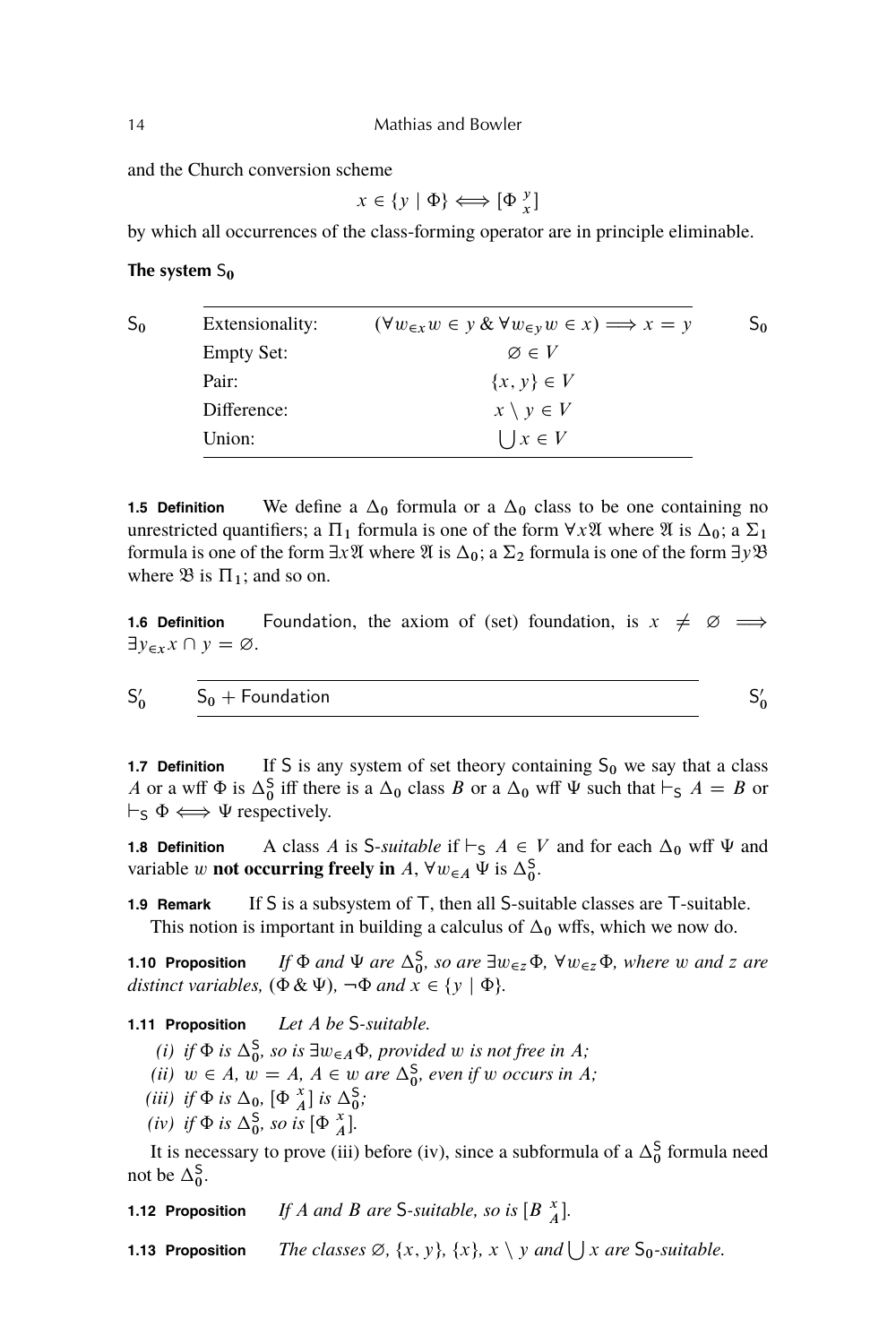Note that if we define

$$
x \cup y =_{df} \bigcup \{x, y\}
$$

$$
x \cap y =_{df} x \setminus (x \setminus y),
$$

we have  $\vdash_{S_0} x \cup y \in V \& x \cap y \in V$ ; indeed both  $x \cup y$  and  $x \cap y$  are  $S_0$ -suitable. We would wish to define

$$
\bigcap x =_{\text{df}} \{ z \mid \forall y \in x z \in y \};
$$

but as  $\vdash_{S_0} \bigcap \emptyset = V$ , and (by Russell)  $\vdash_{S_0} V \in V$ ,  $\bigcap x$  cannot be  $S_0$ -suitable. We therefore make an additional definition.

**1.14 Definition**  $x =_{df} \bigcup x \cap \bigcap x$ , which will prove to be suitable in our next system ReS<sub>0</sub>. For now, we can prove that  $\bigcap x$  is nearly suitable.

**1.15 Proposition** If  $\vdash_S A \neq \emptyset$  and A is S-suitable, then so is  $\bigcap A$ .

*Descriptions* are defined so that should the defining clause not have exactly one witness, the description is taken to mean the empty set.

**1.16 Definition**  $\iota x \Phi =_{df} \bigcup \{x \mid \{x\} = \{x \mid \Phi\} \}.$ 

The next proposition echoes the recursion-theoretic concept of a bounded search.

**1.17 Proposition** *Let* A be S-suitable,  $\Phi \Delta_0^S$  and x a variable not free in A. If  $\vdash_{\mathcal{S}} \Phi \Longrightarrow x \in A$ , then  $\iota x \Phi$  is S-suitable.

#### **Ordered pairs**

Following Kuratowski, we introduce a pairing function, in the definition of which we exploit our new freedom to compose suitable classes.

**1.18 Definition**  $(x, y)_2 =_{df} \{ \{x\}, \{x, y\} \}.$ 

**1.19 Proposition**  $(x, y)_2$  *is*  $S_0$ -*suitable.* 

**1.20 Lemma** *"*w *is a singleton", "*w *is an un-ordered pair", and "*w *is an ordered pair*" are all  $\Delta_0^{\mathsf{S}_0}$ .

Now we define the un-pairing functions.

**1.21 Definition**  $(x)_{\ell} =_{df} \iota y(x)$  is an ordered pair and  $| \iint |x = y|$ .

**1.22 Proposition**  $(x)$  *j is*  $S_0$ -*suitable.* 

**1.23 Definition**  $(x)_r =_{df} y(x)$  an ordered pair and **either**  $\bigcup x = \bigcap x \& y =$  $\bigcup \bigcap x$  or  $\bigcup x \neq \bigcap x \& y = \bigcup (\bigcup x \setminus \bigcap x)$ .

**1.24 Proposition**  $(x)_r$  *is*  $S_0$ -*suitable.*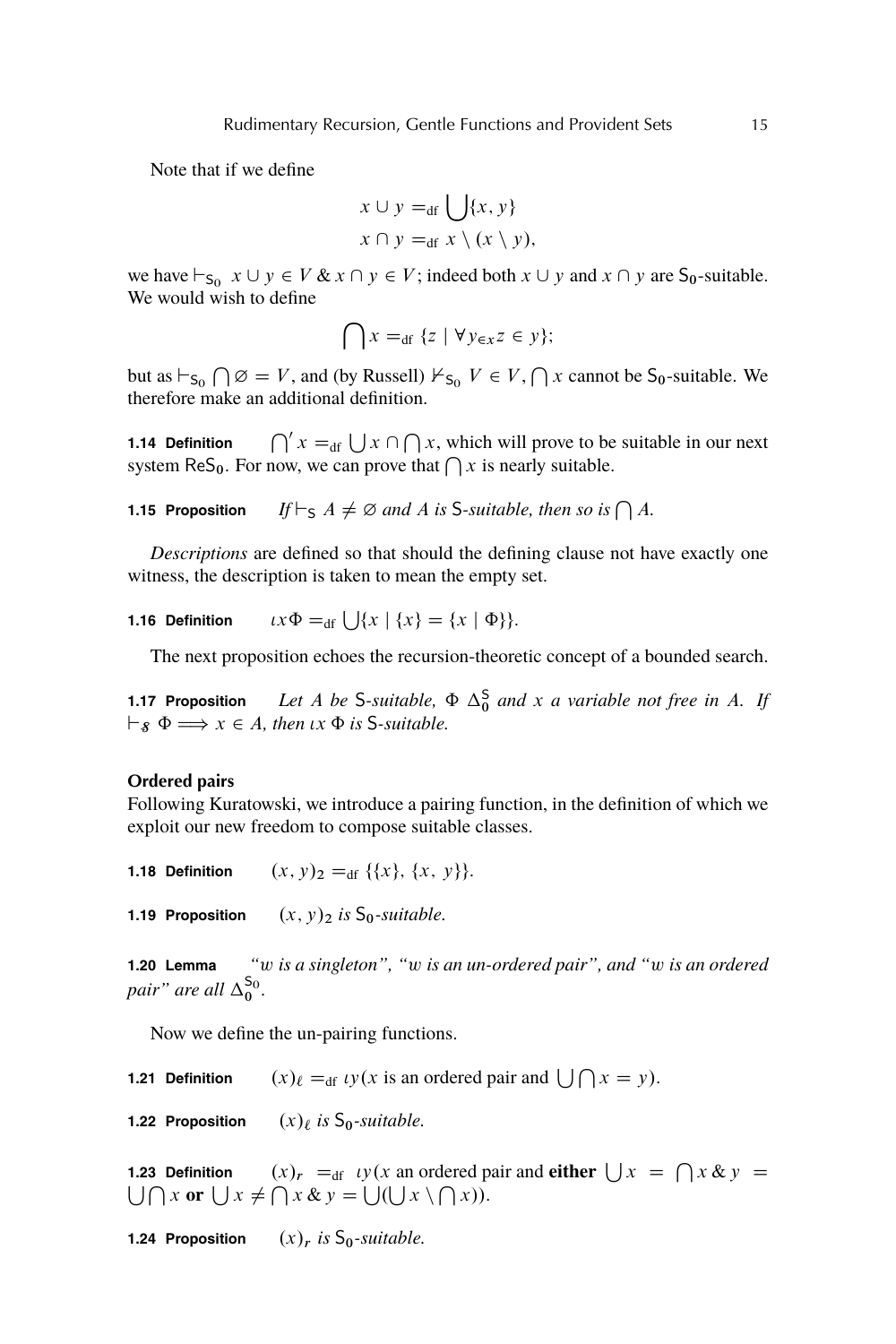## **Foundation, ordinals and the axiom of infinity**

With Foundation added, the formulation of "ordinal" becomes  $\Delta_0$  and much of the elementary theory of ordinals can then be developed in  $S'_0$ . In this paper we shall usually be assuming the scheme of foundation for  $\Pi_1$  classes, which of course implies Foundation.

Although in one model that we shall mention, we must use a different formulation, we shall usually take the axiom of infinity in the form  $\omega \in V$ ,  $\omega$  being defined as the class of all von Neumann ordinals such that they and all their predecessors are either 0 or successor ordinals.

| PZ | $S_0$ plus the $\Delta_0$ separation scheme: $x \cap A \in V$ for A a $\Delta_0$ class.          | P7   |
|----|--------------------------------------------------------------------------------------------------|------|
|    | ReS ReS <sub>0</sub> plus the scheme of $\Pi_1$ foundation:                                      | ReS. |
|    | $A \neq \emptyset \Longrightarrow \exists x_{\in A} x \cap A = \emptyset$ for A a $\Pi_1$ class. |      |
|    | ReSI ReS + $\omega \in V$ .                                                                      | ReSI |
|    |                                                                                                  |      |

## **Digression:** Models with failures of  $\Delta_0$  separation

We digress to construct, in some conveniently strong system, a transitive model of the system  $S_0$  in which an instance of  $\Delta_0$  separation fails. Recall that a set u is *transitive* if  $\bigcup u \subseteq u$ .

Let  $\theta$  be a limit ordinal, for example,  $\omega^2$ . A  $\theta$ -interval is a set  $\{\alpha \in ON \mid \beta \leq \theta\}$  $\alpha < \gamma$ } with  $\beta, \gamma < \theta$ . Let  $K_0^{\theta}$  be the set of all finite unions of  $\theta$ -intervals. Note that  $K_0^{\theta}$  is already a transitive model of all the axioms of S<sub>0</sub> except pairing, and that it is closed under finite unions. To get something which in addition models the pairing axiom, we define a sequence of sets  $K_n^{\theta}$ , where  $K_{n+1}^{\theta}$  is the set of all sets of the form  $k \cup l$  with  $k \in K_n^{\theta}$  and l a finite subset of  $K_n^{\theta}$ , and we define  $K^{\theta} = \bigcup_{n \in \omega} K_n^{\theta}$ .

#### **1.25 Proposition**

- *(i) Each*  $K_n^{\theta}$  *is a transitive set.*
- *(ii)*  $K^{\theta}$  *is transitive and*  $K^{\theta} \cap ON = \theta$ *.*
- *(iii) The axioms of extensionality, infinity, pairing, union and difference are all* true in  $K^{\theta}$ .

**1.26 Proposition** If  $\theta$  is a limit ordinal at least  $\omega^2$ , then the set of limit ordinals less than  $\theta$  is not a member of  $K^{\theta}$ , and accordingly  $\Delta_0$  separation fails there.

**Proof** It is sufficient to note that every element of  $K^{\theta}$  is a union of an element of K <sup>0</sup> with a finite set. <sup>a</sup> (1.26)

## **The definition of Cartesian product**

We introduce, successively, ordered  $\mathbf{\hat{f}}$ -tuples:

$$
(y_1, y_2, y_3)_3 =_{df} (y_1, (y_2, y_3)_2)_2
$$
  

$$
(y_1, y_2, y_3, y_4)_4 =_{df} (y_1, (y_2, y_3, y_4)_3)_2
$$
  

$$
(y_1, y_2, y_3, y_4, y_5)_5 =_{df} (y_1, (y_2, y_3, y_4, y_5)_4)_2
$$

and so on, and we may verify that all those are  $S_0$ -suitable.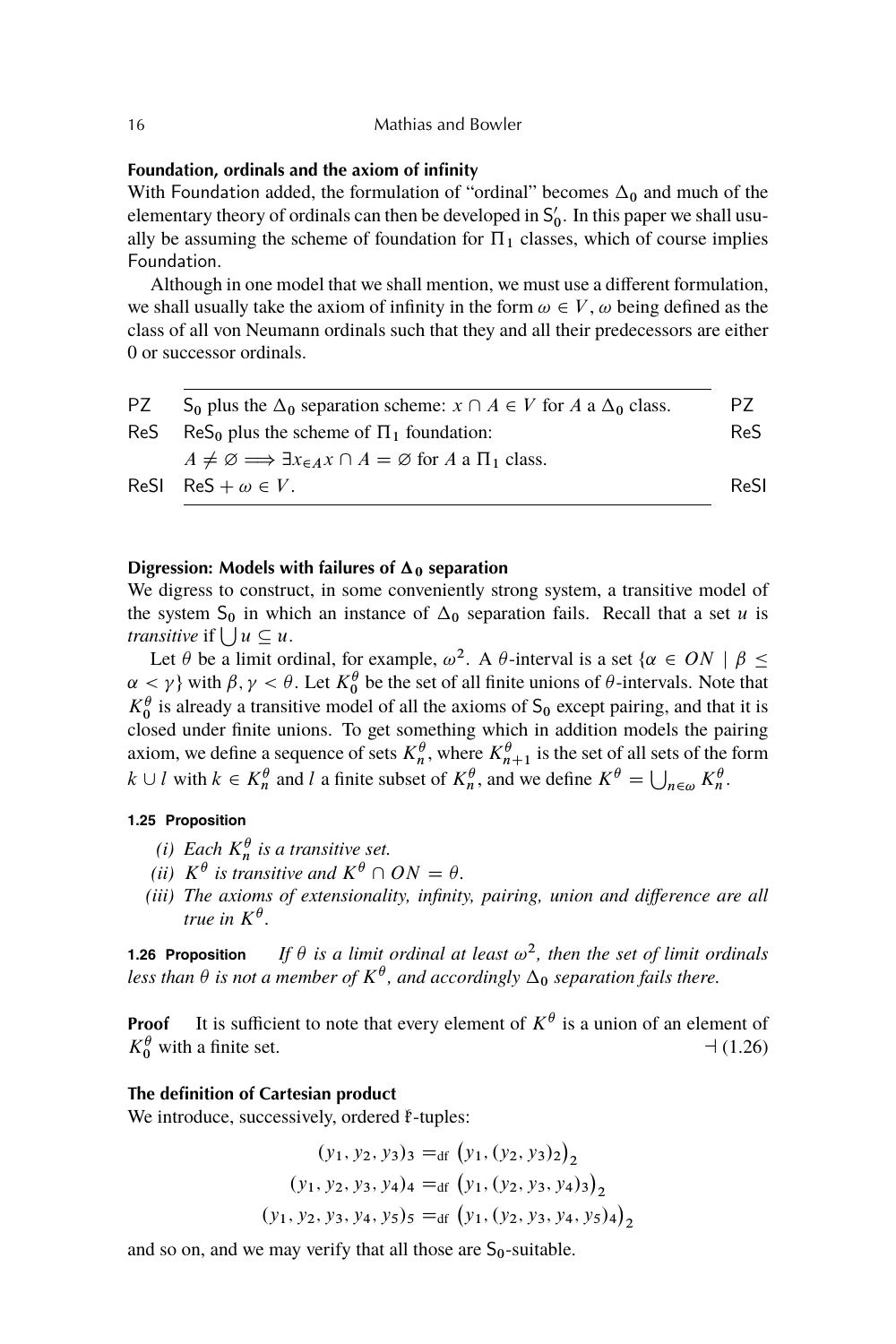<span id="page-14-0"></span>**1.27 Remark** Thus all Kuratowski  $\mathbf{f}$ -tuples are generated from the single binary function  $\{x, y\}$ .

**1.28 Definition**  $x \times y =_{df} \{z \mid \exists a_{\in x} \exists b_{\in y} z = (a, b)_2\}.$ 

It would be more convenient to formulate such a definition in this way:

$$
x \times y =_{\text{df}} \big\{ (a, b)_2 \mid a \in x \& b \in y \big\}.
$$

That is, though, ambiguous: where the context demands, we may remove the ambiguity by listing the variables to be quantified beside the  $|$  sign. Thus

$$
\big\{(a,b)_2\bigm|_b a\in x\ \&\ b\in y\big\}
$$

would mean  $\{a\} \times y$  if a is in x, and the empty set otherwise. Hence we make the following.

**1.29 Definition** Let A be a class; then

$$
\{A \mid_{x_1...x_n} \Phi\} =_{\text{df}} \{y \mid \exists x_1 ... \exists x_n y = A \& \Phi\}.
$$

**1.30 Remark** Define inductively  $\bigcup^{F+1} x =_{df} \bigcup (\bigcup^{F} x)$ . Then each  $\bigcup^{F} x$  is S<sub>0</sub>-suitable. S<sub>0</sub> easily proves that if  $x = (y, z)_2$ , then  $y \in \bigcup^2 x$  and  $z \in \bigcup^2 x$ ; hence, using these  $S_0$ -suitable restrictions, one verifies easily that if  $\mathfrak A$  is  $\Delta_0$ , then the class  $\{(y_1, y_2, \ldots, y_{\ell})_{\ell} |_{y_1, y_2, \ldots, y_{\ell}} \mathfrak{A}\}$  of  $\ell$ -tuples is equal, provably in  $S_0$ , to a  $\Delta_0$  class. But in general, if A is S-suitable and  $\Phi$  is  $\Delta_0$ , then  $\{A \mid x, y \Phi(x, y)\}$  might not be a  $\Delta_0^S$  class.

**1.31 Remark** In both Models 1 and 2 of [\[M3,](#page-56-0) Section 4], ReSI holds but  $\omega \times \omega$  is not a set.

## **Relations and functions**

We may now develop the usual theory of relations,  $\mathbf{\hat{f}}$ -ary functions and so on: we treat functions as a subclass of their image  $\times$  their domain. In discussing relations we shall often write  $Rxy$  to mean  $(x, y)_2 \in R$ , though this notation is perhaps too perilous to adopt in a general definition.

**1.32 Definition** Let R be a variable or class: write

$$
Rel(R) \Longleftrightarrow_{\text{df}} R = \{(x, y)_2 \mid Rxy\}.
$$

We distinguish two relations by special, if inelegant, names:

#### **1.33 Definition**

$$
id =_{df} \{(x, x)_2 \mid x \in V\}
$$
  
eps =\_{df} \{(x, y)\_2 \mid x \in y\}.

Let  $F$  be a set or class.

**1.34 Definition** 
$$
Fn(F) \Longleftrightarrow_{\text{df}} Rel(F) \& \forall x \forall y \forall z (Fxz \& Fyz \Longrightarrow x = y).
$$

Note that we are following a convention in which  $(x, y)_2 \in F$  corresponds to the statment  $x = F(y)$ , rather than  $y = F(x)$ .

#### **1.35 Definition**

$$
F(t_1,\ldots t_n) =_{\text{df}} tx (xt_1 \ldots t_n)_{n+1} \in F
$$
  
\n
$$
\langle t |_{x_1,\ldots x_n} \Phi \rangle =_{\text{df}} \{ (t, x_1, \ldots x_n)_{n+1} | \Phi \}.
$$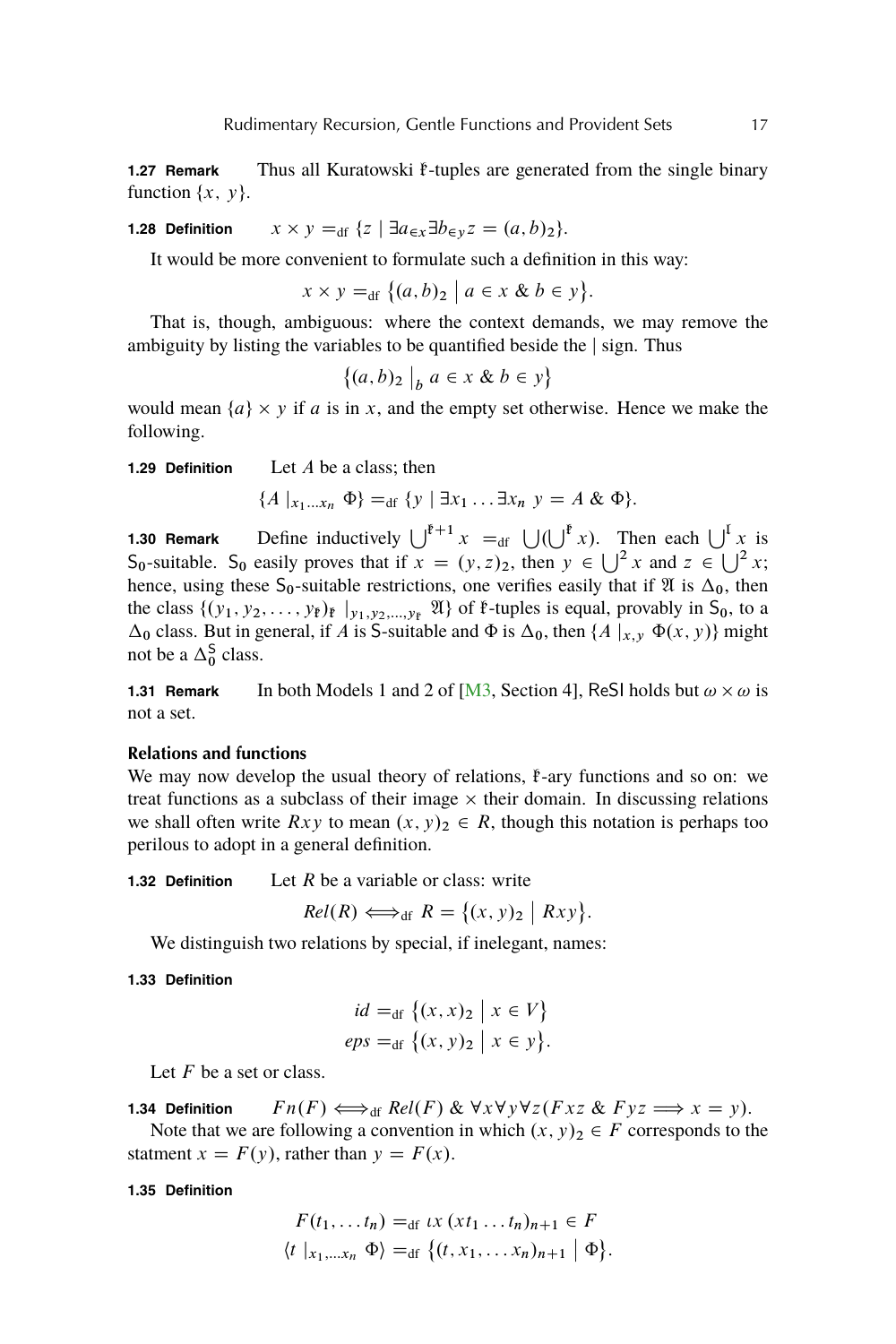<span id="page-15-0"></span>18 Mathias and Bowler

**1.36 Proposition**  $f(x)$  *is* ReS<sub>0</sub>-suitable.

**1.37 Definition** For R and t sets or classes, set

 $R^{\prime\prime}t =_{df} \{y \mid \exists x (Ryx \& x \in t)\}$  $R \upharpoonright t =_{df} \{(x, y)_2 \mid Rxy \& y \in t\}$  $R^{-1} =_{df} \{(x, y)_2 \mid Ryx\}$ Dom $(R) =_{df} R^{-1}$ "V  $\Im(R) =_{\text{df}} R^{\mu}V$ Field $(R) =_{df}$  Dom $(R) \cup \Im(R)$ .

**1.38 Remark** Note that by our system of definitions,  $f(x)$  is always defined, with default value  $\emptyset$ ; hence  $\exists y \ y = f(x)$  is **not** equivalent to  $x \in Dom(f)$ . We shall occasionally write  $f(x) \downarrow$  for the latter.

Our definition of *well-founded relation* includes the concept of being "set-like":

**1.39 Definition**  $Wf(R) \iff_{df} Rel(R) \& \forall x \exists y (x \in y \& R"y \subseteq y) \&$  $\forall x (x = 0 \lor \exists y \in x \land R``\{y\} = 0).$ 

## **Relativisation of a formula to a class**

**1.40 Definition** Let M be a class. For each formula  $\Phi$  of the language of set theory, we define  $(\Phi)^M$ , the *relativisation of*  $\Phi$  *to*  $M$  by recursion on the length of  $\Phi$ .

**1.41 Definition**  $(x \in y)^M$  is  $x \in y$ ;  $(x = y)^M$  is  $x = y$ ;  $(\neg \Phi)^M$  is  $\neg(\Phi)^M$ ;  $(\Phi \& \Psi)^M$  is  $((\Phi)^{\hat{M}} \& (\Psi)^M)$ ;  $(\Phi \Longrightarrow \Psi)^M$  is  $((\Phi)^M \Longrightarrow (\Psi)^M$ ); and similarly for the other propositional connectives:

$$
(\forall x \, \Phi)^M \text{ is } \forall x \in M \, (\Phi)^M; \qquad (\forall x \in y \, \Phi)^M \text{ is } \forall x \in y \cap M \, (\Phi)^M; (\exists x \, \Phi)^M \text{ is } \exists x \in M \, (\Phi)^M; \qquad (\exists x \in y \, \Phi)^M \text{ is } \exists x \in y \cap M \, (\Phi)^M; (x \in \{y \mid \Phi\})^M \text{ is } x \in \{y \mid y \in M \, \& (\Phi)^M\}.
$$

We also define the relativisation of a class by:

**1.42 Definition**  $({y \mid \Phi})^M$  is  ${y \mid y \in M \& (\Phi)^M}$ .

#### **The systems** DB**,** BS **and** MW

The next system, which we call DB for "Devlin Basic", adds the existence of Cartesian product to PZ, but as it thereby becomes finitely axiomatisable, we give it officially as that finite axiomatisation.

 $DB<sub>0</sub>$  The system of which the set-theoretic axioms are Extensionality DB<sub>0</sub> and the in following nine set-existence axioms:  $\emptyset \in V$  $\bigcup x \in V$  $a \cap \{ (x, y)_2 \mid_{x,y} x \in y \} \in V$  $\{x, y\} \in V$  Dom $(x) \in V$   $\{(y, x, z)_{3} |_{x,y,z} (x, y, z)_{3} \in b\} \in V$  $x \setminus y \in V \quad x \times y \in V \quad \{(y, z, x)_3 \mid_{x, y, z} (x, y, z)_3 \in c\} \in V$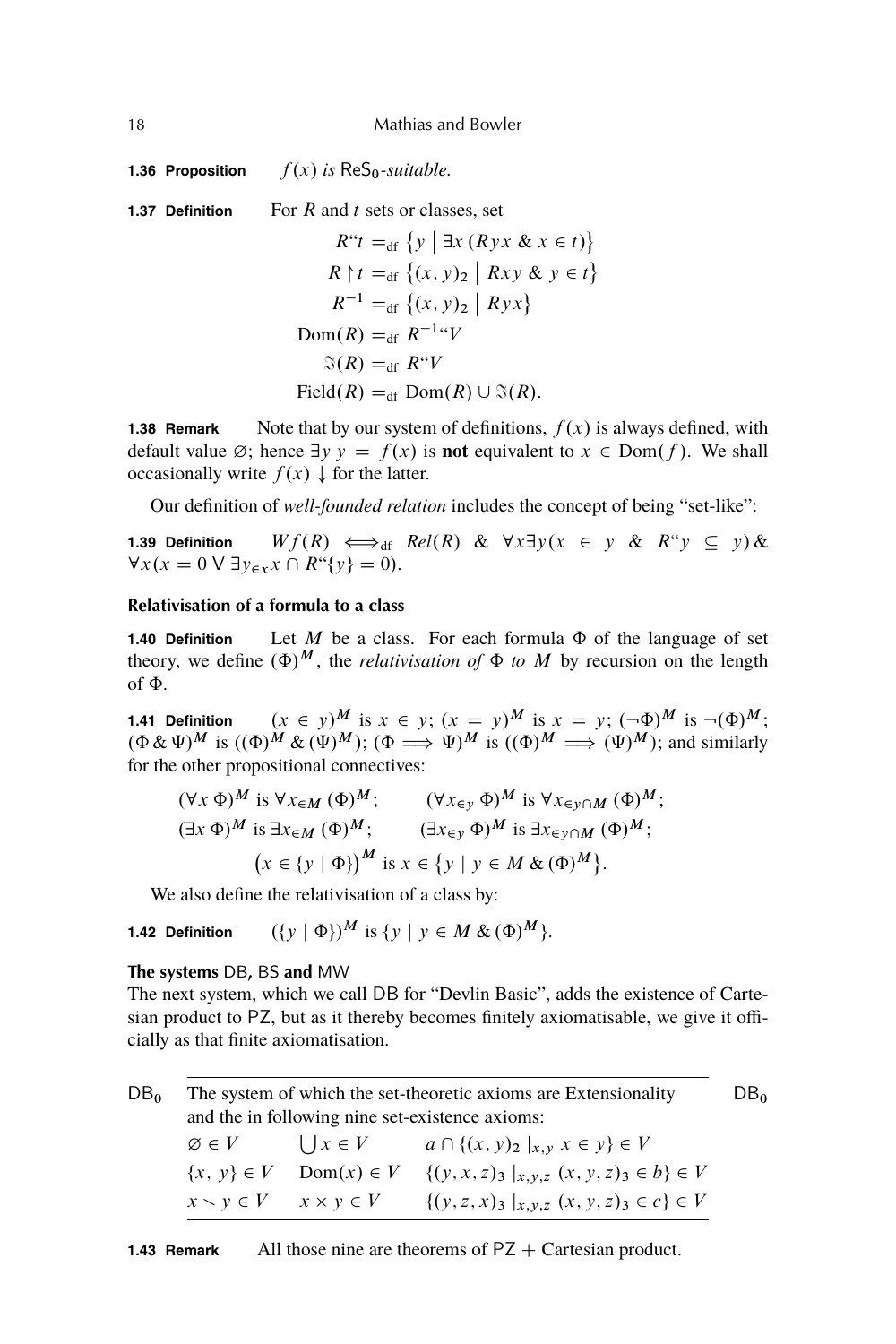<span id="page-16-0"></span>**1.44 Theorem (Bernays)** *All instances of*  $\Delta_0$  *separation are provable in the system* DB0*.*

**1.45 Definition** We shall call a function of the form  $x \mapsto x \cap A$ , where A is a class, a *separator*, or a  $\Delta_0$ -*separator* if A is a  $\Delta_0$  class.

| DB         | $DB_0$ plus $\Pi_1$ foundation. | DB              |
|------------|---------------------------------|-----------------|
| $DB_0I$    | $DB_0$ plus $\omega \in V$ .    | DB <sub>0</sub> |
| <b>DBI</b> | $DB + \omega \in V$ .           | DBI             |

**1.46 Proposition (DB<sub>0</sub>I)**  $[\omega]^1$  and  $[\omega]^2$  exist.

**Proof**  $\omega \in V$  is an axiom of DB<sub>0</sub>l. By the definition of ordered pair,  $[\omega]^1 \cup [\omega]^2 \subseteq$  $\bigcup_{\alpha} (\omega \times \omega)$ , and the result follows by  $\Delta_0$  separation.  $\Box$  (1.46)

If we add the axiom of infinity plus the scheme of foundation for all classes to DB we obtain the system BS as formulated on page 36 of Devlin's book *Constructibility*:

BS 
$$
\text{ReS}_0 + \text{Cartesian product} + \text{full foundation} + \omega \in V.
$$

The system BS is used extensively by Devlin in his study [\[De\]](#page-55-0) of constructibility: for each limit ordinal  $\zeta$  the set  $L_{\zeta}$  in Gödel's constructible hierarchy models BS. But counterexamples of Solovay show that it is not quite strong enough for its intended tasks, one of which was to give a definition of the truth predicate  $\models u \varphi$  where u is a set and  $\varphi$  is a sentence of an appropriate object language. To decide whether an existential statement  $\bigvee \mathfrak{z}\vartheta(\mathfrak{x})$  is true in a model  $\mathfrak{M}$  (here the symbol  $\bigvee$  is the existential quantifier of the object language), one considers the set  $S_{\theta} =_{df} {\{\vartheta[\underline{a} \mid a \in \mathfrak{M}\}}$ of substitution instances of  $\vartheta$ , where  $\underline{a}$  is the constant of the relevant language interpreted by the element a.

**1.47 Definition** For each  $f$  > 0, we write  $[\omega]$ <sup> $f$ </sup> for the class of subsets of  $\omega$  of size  $\mathbf{f}$ .

Now Model 6 of [\[M3,](#page-56-0) Section 5], where the defects of BS are discussed in detail, shows that although BS can prove the existence of  $[\omega]^1$  and  $[\omega]^2$  it cannot prove the existence of  $[\omega]^3$ , or indeed any  $[\omega]^{\mathfrak{k}}$  for  $\mathfrak{k} > 2$ . Thus BS is unable to form the set  $S_{\vartheta}$ and hence cannot define  $\models$ . The following strengthening suffices:

$$
MW \t DBI + \forall a \forall k \in \mathcal{A}[a]^k \in V \t MW
$$

That the truth relation  $\models_u \varphi$  is, provably in MW,  $\Delta_1$ -definable was shown in [\[M3,](#page-56-0) Section 10]. Section [9](#page-52-0) of this paper will give a new proof of that, and also of the corresponding result for  $\stackrel{0}{\models}$ , which has this interesting consequence:

## **1.48 Theorem** MW *is finitely axiomatisable, modulo one subtlety.*

**Proof** We already know that  $DB_0$  is; to that we have added an axiom of infinity, the axiom just given, and the scheme of  $\Pi_1$  foundation. The subtlety is this: we use the truth definition for  $\dot{\Delta}_0$  wffs: what are they? Here we are quantifying in the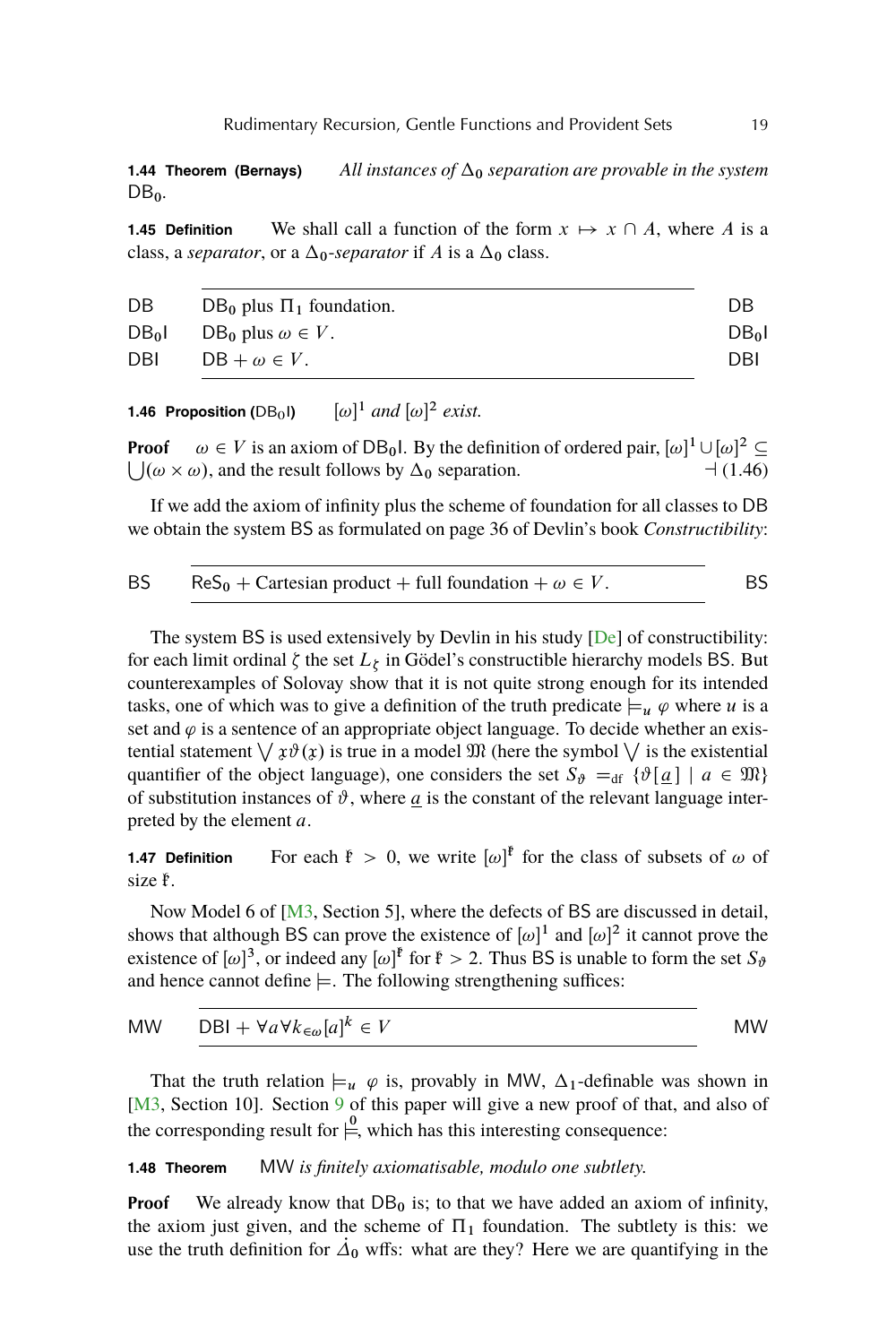language of discourse, not in the metalanguage, so we are getting slightly more than the scheme, but only in non-standard models will we be able to tell the difference. We invite the reader to complete the proof by using  $\stackrel{0}{\models}$  to formulate  $\dot{\Pi}_1$  foundation.  $-1(1.48)$ 

**1.49 Remark** In the transitive Model 7 of [\[M3,](#page-56-0) Section 5], MW is true but for some element a,  $\{\bigcup x \mid x \in a\}$  is absent.

## **The system** GJ

**1.50** We now reach a system of the greatest importance in the study of constructibility, which was discovered independently by Gandy  $[G]$  and by Jensen  $[J2]$ . The transitive models of this system are precisely the transitive sets closed under a certain collection  $\Re$  of functions, which we have yet to define. The members of this collection were called *basic* by Gandy and *rudimentary* by Jensen; the second adjective has been generally adopted in the literature, and is customarily shortened to *rud*. We follow that usage, and shall define a subcollection  $\mathcal B$  of  $\mathcal R$ , calling the members of  $\mathcal B$ *basic* functions. The transitive sets closed under the members of B are the transitive models of DB.

|     | $GJ_0$ $DB_0 + \{x''\{w\} \mid w \in y\} \in V$ . | GJ <sub>o</sub> |
|-----|---------------------------------------------------|-----------------|
| GJ  | $GJ_0$ + the scheme of $\Pi_1$ foundation.        | GJ.             |
| GJI | $GJ + \omega \in V$ .                             | GJI.            |

**1.51 Proposition** *The class*  $\{x''\{w\} \mid w \in y\}$  *is*  $GJ_0$ *-suitable.* 

In the next section we shall prove the important *eyebrow principle* that if  $F$  is a rudimentary function so is  $F^{\prime\prime}$ . For its proof we shall introduce *companions* and establish the Gandy–Jensen lemma.

**1.52 Remark** An application of that principle is that  $a \in V \implies \{\bigcup x \mid x$  $x \in a$   $\in V$  is provable in  $GJ_0$ .

Again using the eyebrow principle, we may prove the following scheme of theorems:

```
1.53 Proposition (GJ<sub>0</sub>) For each set a, [a]^{\mathfrak{F}} exists.
```
**Proof**  $[a]^0 = \{\emptyset\} \in V$ .  $[a]^1 = A_0$ " $a \in V$ .  $[a]^{r+1} = \{s \cup \{x\} \mid (s, x)_2 \in V\}$  $([a]^{\mathfrak{p}} \times a) \cap \{(s, x)_{2} \mid x \notin s\},\$  which is in V, being of the form  $h^{\omega}b$  for some set b and rudimentary function h.  $\Box$  (1.53)

That scheme becomes a single theorem once the right instances of  $\Pi_1$  foundation are available.

**1.54 Theorem (GJ)**  $\forall a \forall k_{\in \omega} [a]^k \in V$ .

Once we know Theorem 2.93 of [\[M3\]](#page-56-0), which runs:

<span id="page-17-0"></span>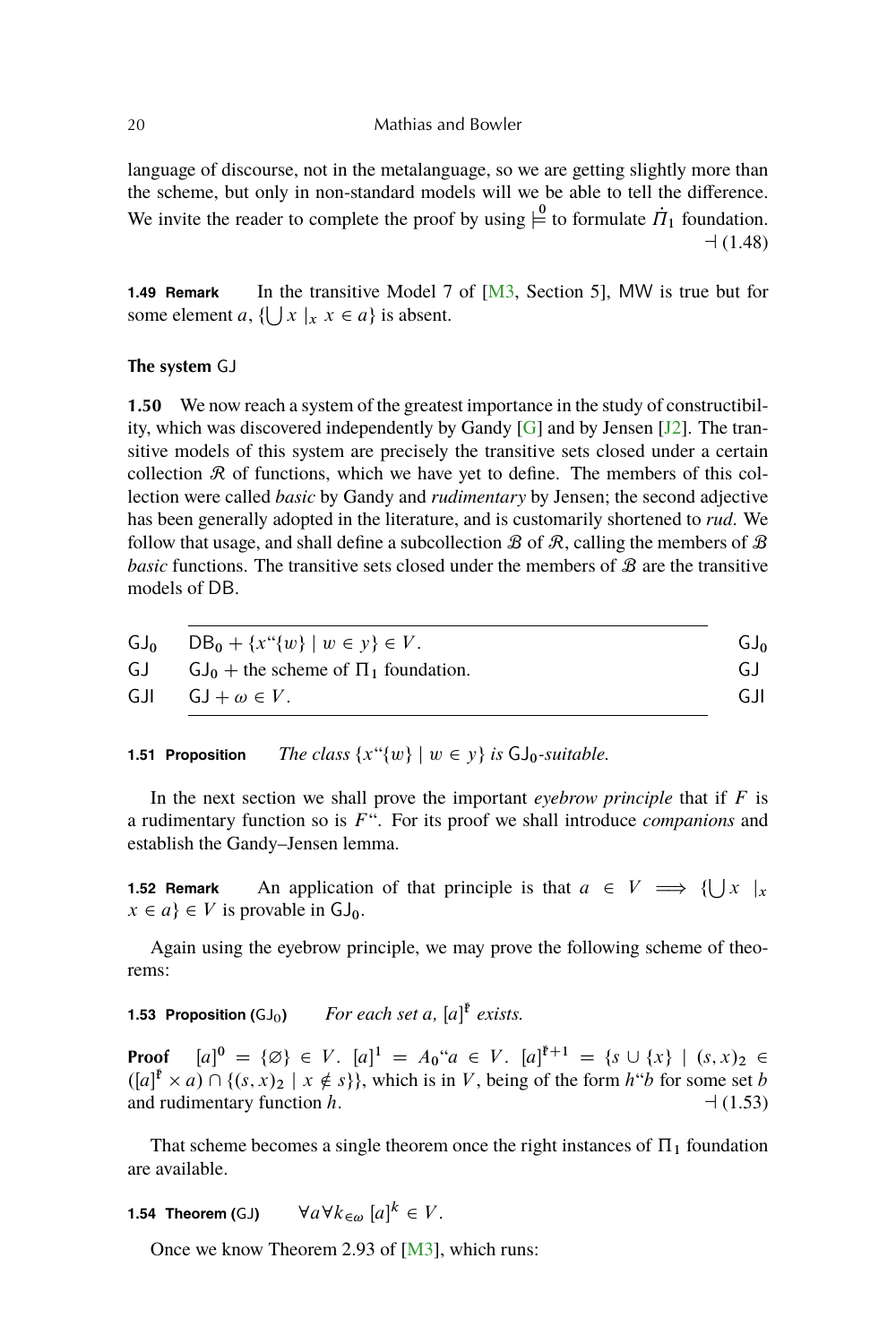<span id="page-18-0"></span>**Theorem** (GJ)  $\forall a \forall m_{\infty}^m a \in V,$ where  $^ma$  is the set of functions from m to a, and which is proved by using  $\Pi_1$ foundation to find for given  $a$  the least counterexample  $m$ , we may again invoke the eyebrow principle to obtain the desired result, since

$$
[a]^k = \{ \Im(f) \mid _f f \in {}^k a \& f \text{ is injective} \}. \qquad \qquad \negthinspace \dashv (1.54)
$$

**1.55 Corollary** MW *is a subsystem of* GJI*.*

**1.56 Remark** Section 6 of [\[M3\]](#page-56-0) recalls the result of Gandy [\[G\]](#page-56-0) that GJI does not prove the existence of  $\mathcal{S}(\omega)$ . Thus by Theorem [1.54](#page-17-0) the function  $(a, k)_2 \mapsto [a]^k$  is not rudimentary.

#### **2 Review of the Elementary Theory of Rudimentary Functions**

We introduce the rudimentary functions  $R_0, \ldots, R_8$  and certain auxiliary functions  $A_0, \ldots, A_{14}$  generated by them under composition: this is not the shortest possible list, but one that conveniently extends the list, given in the axioms of  $DB_0$ , that generates the  $\Delta_0$  separators.

$$
R_0(x, y) = \{x, y\}
$$
  
\n
$$
A_0(x) = \{x\} [ = R_0(x, x)]
$$
  
\n
$$
A_1(x, y) = (x, y)_2 [ = R_0(A_0(x), R_0(x, y))]
$$
  
\n
$$
A_2(x, y, z) = \{x, (y, z)_2\}
$$
  
\n
$$
A_3(x, y, z) = (x, y, z)_3 [ = A_1(x, A_1(y, z))]
$$
  
\n
$$
R_1(x, y) = x \ y
$$
  
\n
$$
A_4(x, y) = x \cap y [ = x \setminus (x \setminus y)]
$$
  
\n
$$
A_5(x) = \emptyset [ = x \setminus x]
$$
  
\n
$$
A_6(x) = x [ = x \setminus \emptyset]
$$
  
\n
$$
R_2(x) = \bigcup x
$$
  
\n
$$
R_3(x) = \text{Dom}(x)
$$
  
\n
$$
R_4(x, y) = x \times y
$$
  
\n
$$
R_5(x) = x \cap \{(a, b)_2 \mid_{a, b} a \in b\}
$$
  
\n
$$
A_7(x) = eps \setminus x [ = R_5(\bigcup x \times x)]
$$
  
\n
$$
R_6(x) = \{(b, a, c)_3 \mid_{a, b, c} (a, b, c)_3 \in x\}
$$
  
\n
$$
R_7(x) = \{(b, c, a)_3 \mid_{a, b, c} (a, b, c)_3 \in x\}
$$
  
\n
$$
A_8(x) = \{(a, c, b)_3 \mid_{a, b, c} (a, b, c)_3 \in x\} [ = R_6(R_7(R_7(x)))]
$$
  
\n
$$
A_9(x) = x^{-1} [ = \text{Dom}(\{(a, c, b)_3 \mid_{a, b, c} (a, b, c)_3 \in \{\emptyset\} \times x\})
$$
  
\n
$$
= R_3(A_8(R_4(A_0(A_5(x)), x)))]
$$
  
\n
$$
A_{10}(x) = \Im(x) [ = \text{Dom}(x^{-1})]
$$
  
\n
$$
A_{11}(x, y) = eps \cap (x \times y) [ = R
$$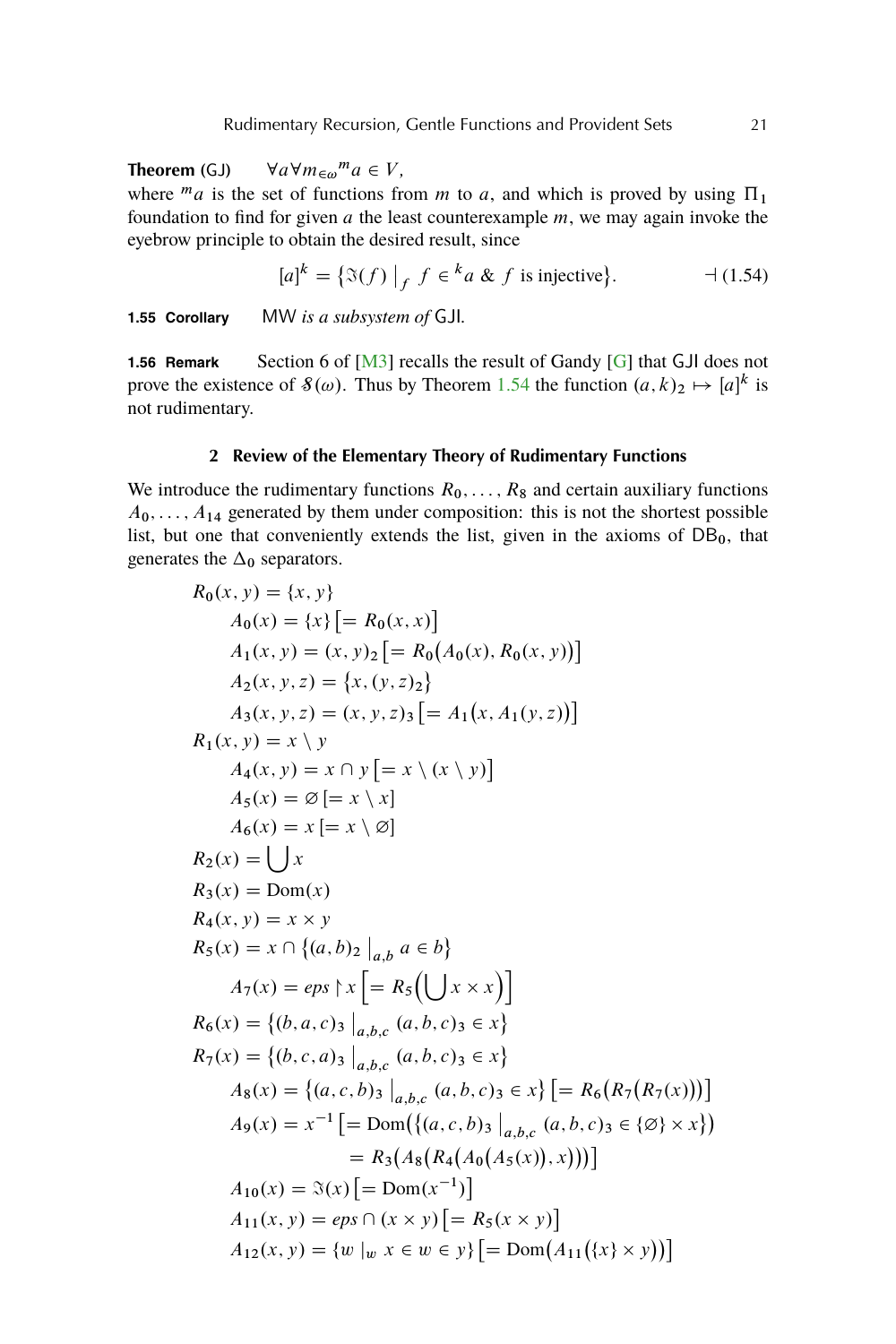<span id="page-19-0"></span>
$$
A_{13}(x, y) = id \cap (x \times y)
$$
  
\n
$$
A_{14}(x, y) = x^{\alpha}\lbrace y \rbrace = \text{Dom}((x \cap ([\bigcup \bigcup x] \times \lbrace y \rbrace)))^{-1})
$$
  
\n
$$
R_8(x, y) = \lbrace x^{\alpha}\lbrace w \rbrace \mid_w w \in y \rbrace.
$$

**2.0 Proposition** *Each of*  $R_0, \ldots, R_7$  *and*  $A_0, \ldots, A_{14}$  *is*  $DB_0$ *-suitable.* 

#### **Separators, basic functions and**  $\Delta_0$  **branching**

**2.1 Definition** Let R, the collection of *rudimentary functions*, be the closure of  $R_0, \ldots, R_8$  under composition. Let  $B$ , the collection of *basic functions*, be the closure of  $R_0, \ldots, R_7$  under composition.

#### **2.2 Proposition**

- *(i) For each*  $\Delta_0$  *class* A *the map*  $x \mapsto x \cap A$  *is in*  $B$ *.*
- *(ii)* It is a theorem of MW that for each  $\dot{\Delta}_0$  wff  $\varphi$  the map  $a \mapsto a \cap \{x \mid \infty^0 \varphi[x]\}$ *is in* B*.*

The proposition is well expressed by the slogan " $\Delta_0$  separators are basic".

The difference between the two results lies in the quantification, which in part (i) is in the metalanguage and in part (ii) in the language of discourse. So really we have cheated in not specifying in which language  $B$  is being defined. A similar ambiguity is inherent in our definition of R.

Proposition 2.2 implies that branching over  $\Delta_0$  choices can be coded by rudimentary functions.

**2.3 Proposition** For each  $\Delta_0$  class A the map  $x, y, z \mapsto \int_{y}^{x} \int_{otherwise}^{y}$  *is rudimentary.*

**Proof** The map can be expressed as

$$
x, y, z \mapsto \text{Dom}(x \times (\{z\} \cap A) \cup \text{Dom}(y \times (\{z\} \cap (V \setminus A)). \qquad \rightarrow (2.3)
$$

#### **Resolution of a question of Sy Friedman**

We may now answer a question of Sy Friedman, whether a unary function  $F$  with a  $\Delta_0$  graph and such that for some  $k \in \omega$  and all  $x, \varrho(F(x)) \leq \varrho(x) + k$  is necessarily rudimentary.

Write **HF** for the class of hereditarily finite sets, defined as the union of all finite transitive sets.

**2.4 Lemma** Let  $k \in \omega$ ; then for any  $x, x \subseteq V_{k+1} \iff \bigcup x \subseteq V_k$ ; hence  $x \subseteq V_{k+1} \Longleftrightarrow \bigcup^{k+1} x \subseteq V_0 = \emptyset.$ 

**2.5 Lemma** *The predicate*  $a = HF$  *is*  $\Delta_0$ *.* 

**Proof** To say  $a = HF$ , say that  $\emptyset \in a$ , that a is transitive and closed under  $\bigcup$  and (unordered) pairing, that no member of a is a limit ordinal, and if  $b \in a$  then there is an  $f \in a$  with domain a successor ordinal  $\ell + 1$  such that  $f(0) = b$ , for every  $k < l$ ,  $f(k + 1) = \bigcup f(k)$  and  $f(l) = \emptyset$ .  $\qquad (2.5)$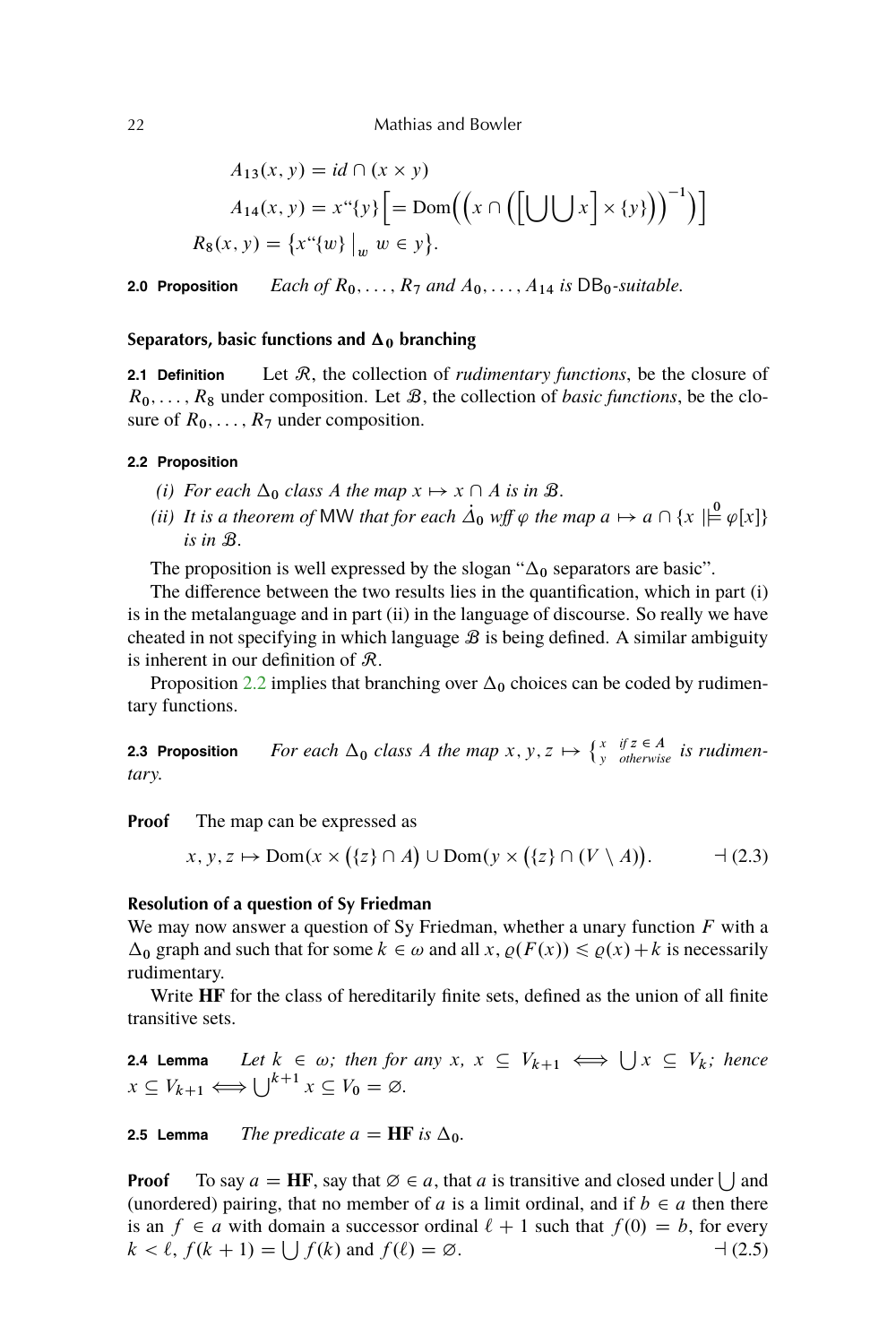**2.6 Proposition HF** *is not a member of the rud closure of*  $\{\omega\}$ *.* 

**Proof** Otherwise  $\mathcal{S}(\omega)$  would be, contradicting the result of Gandy mentioned in Remark [1.56.](#page-17-0)  $\Box$  (2.6)

Now let F be  $\{(x, y)_2 \mid x, y \in (y = \omega \& x = HF) \vee (y \neq \omega \& x = \emptyset)\}.$ Then F is a function, its graph is  $\Delta_0$  and for any y,  $\rho(F(y)) \leq \rho(y)$ . But F is not rudimentary, for  $F(\omega) = HF$ .

## **Companions for rudimentary functions**

The collection of functions in  $\mathcal R$  is closed under formation of images: by which is meant that if F is in R so is  $x \mapsto F''x$ . To prove that, we introduce the notion of a *companion*—we will actually have two such notions—and establish the Gandy– Jensen lemma.

Let S be some system of set theory extending  $DB_0$ , and let G and F be  $\Delta_0$  classes such that S proves that both  $G$  and  $F$  are total functions.

**2.7 Definition** G is a *1-companion* of F in S if G is S-suitable and

$$
\vdash_{\mathsf{S}} \vec{x} \in \vec{u} \Longrightarrow F(\vec{x}) \downarrow \in G(\vec{u}).
$$

**2.8 Definition** H is a 2-companion of F in S if H is S-suitable and

 $\vdash_S \vec{x} \in \vec{u} \Longrightarrow F(\vec{x}) \downarrow \subset H(\vec{u})$ 

where  $\vec{x} \in \vec{u}$  abbreviates  $x_1 \in u_1 \& \dots x_n \in u_n$  for an appropriate n.

**2.9 Proposition** *is a 1-companion of* G *in* S *and* H<sup>1</sup> *is a 1-companion of* H *in* S, then  $G^1 \circ H^1$  *is a 1-companion of*  $G \circ H$  *in* S.

The function  $F^{\prime\prime}$ , if available in S, is the best 1-companion of F in S, and in favourable cases separators may be used to reduce a given 1-companion  $F<sup>1</sup>$  of F to that one, since

$$
\vdash_{\mathsf{S}} F``a = F^{1}(a) \cap \{y \mid \exists x_{\in a} y = F(x)\}
$$

so that if  $F$  is given by an S-suitable term,

$$
\vdash_{S} y = F(x) \Longleftrightarrow \forall w_{\in y} w \in F(x) \& \forall w_{\in F(x)} w \in y.
$$

**2.10 Proposition** *Each one of the nine functions*  $R_0, \ldots, R_7$  *and*  $A_{14}$  *has a 2-companion in* DB*.*

#### **Proof**

 $R_0$ :  $a \in x \& b \in y \Longrightarrow \{a, b\} \subseteq x \cup y = \bigcup \{x, y\}.$  $R_1$ :  $a \in x \& b \in y \Longrightarrow a \setminus b \subseteq a \subseteq \bigcup x$ .  $R_2$ :  $a \in x \Longrightarrow \bigcup a \subseteq \bigcup \bigcup x$ .  $R_3$ :  $a \in x \Longrightarrow$  Dom $(a) \subseteq \bigcup \bigcup x$ .  $R_4$ :  $a \in x \& b \in y \Longrightarrow a \times b \subseteq \bigcup x \times \bigcup y$ .  $R_5$ :  $t \in x \Longrightarrow t \cap \{(a, b)_2 \mid a \in b\} \subseteq t \subseteq \bigcup x$ .  $R_6$ : If  $t \in x$ , then  $\{(b, a, c)_3 \mid (a, b, c)_3 \in t\}$  is, by reasoning similar to that given below for  $R_7$ , a subset of  $\Im(Dom(\bigcup x)) \times (\Im(\bigcup x) \times Dom(Dom(\bigcup x))).$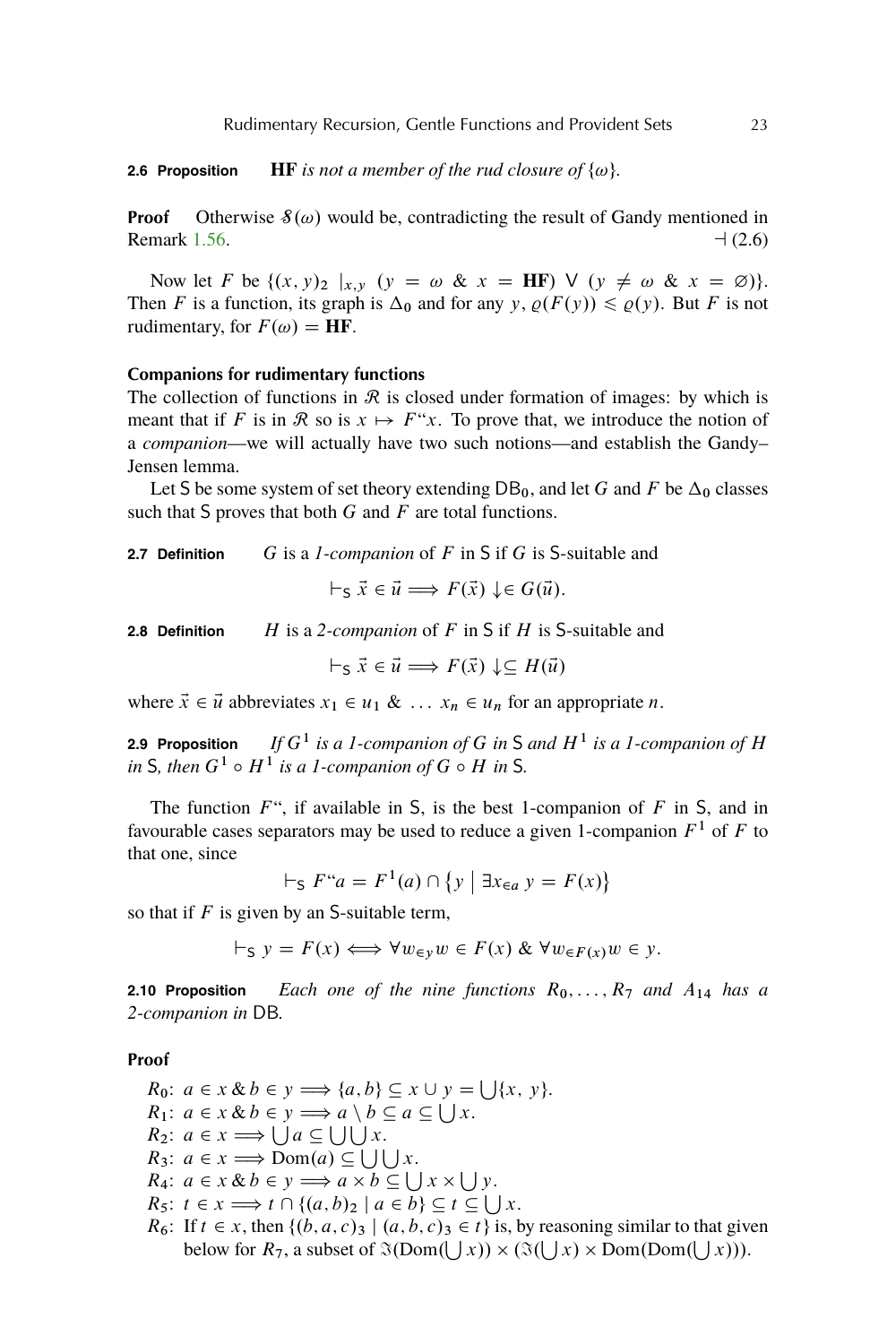#### <span id="page-21-0"></span>24 Mathias and Bowler

 $R_7$ : Let  $t \in x$ . It is enough to show that  $\{(b, c, a)_3 \mid (a, b, c)_3 \in t\}$  is a subset of  $\Im(\text{Dom}(\bigcup x)) \times (\text{Dom}(\text{Dom}(\bigcup x)) \times \Im(\bigcup x))$ . To see that, note that  $\{(b, c, a)_3 \mid (a, b, c)_3 \in t\} \subseteq \mathfrak{I}(\text{Dom}(t)) \times (\text{Dom}(\text{Dom}(t)) \times \mathfrak{I}(t)),$  and apply these principles:  $t \in x \Longrightarrow t \subseteq \bigcup x; t \subseteq s \Longrightarrow \text{Dom}(t) \subseteq \text{Dom}(s);$  $t \subseteq s \Longrightarrow \Im(t) \subseteq \Im(s)$ ; and  $t \subseteq s$  &  $v \subseteq u \Longrightarrow t \times v \subseteq s \times u$ .  $A_{14}: a \in x \& b \in y \Longrightarrow a^{(4)}b \subseteq \Im(\bigcup$  $-1(2.10)$ 

**2.11 Remark** The above 2-companions are generated by the four functions  $\hat{\beta}$ , Dom,  $\bigcup$  and  $\times$ . We can get that down to two,  $\bigcup$  and  $\times$ , by using the above principles. For *u* transitive, a single generator, namely the function  $u \mapsto u^* =_{df} u \cup [u]^{<2} \cup$  $(u \times u)$ , is enough.

**2.12 Proposition** If F has a 1-companion  $F^1$ , then  $\bigcup F^1$  is a 2-companion of F.

**2.13 Proposition** If G has a 2-companion  $G^2$  and H has a 1-companion  $H^1$ , then  $G^2 \circ H^1$  is a 2-companion of  $G \circ H$ .

## **The Gandy–Jensen lemma**

The Gandy–Jensen lemma is the core of the proof that  $\Re$  is closed under formation of images. Versions of it are to be found in the papers of Gandy [\[G\]](#page-56-0) and Jensen [\[J2\]](#page-56-0). We discuss it only for 1-ary functions. The extension to  $n$ -ary functions poses no problems.

**2.14 The Gandy-Jensen lemma** *Let* S *be a system extending* DB<sub>0</sub>*. Suppose that H* is a 2-companion of *F* in *S*, and that ' $a \in F(b)$ ' is  $\Delta_0^S$ . Then *F* is generated by *composition from* H *and members of* B*, and so is* S*-suitable; if in addition* S *extends* GJ, then  $\vdash_S F^*x \in V$  and  $F^*$  (as a function) is generated by H and members of R *and (as a term) is* S*-suitable and is a 1-companion of* F *in* S*.*

**Proof** We have

$$
\vdash_{\mathsf{S}} x \in u \Longrightarrow F(x) \subseteq H(u).
$$

Working in S, form

$$
h(u) =_{df} (H(u) \times u) \cap \{(a, b)_2 \mid_{a,b} b \in u \& a \in F(b)\}.
$$

Since " $a \in F(b)$ " is  $\Delta_0^S$  and for each  $\Delta_0$  A, the function  $x \mapsto x \cap A$  is in  $\mathcal B$  and is DB-suitable, we have that h is S-suitable, and is generated by H and functions in  $\mathcal{B}$ .

Now note that for  $b \in u$ ,  $F(b) = h(u)^{n}$   $\{b\} = A_{14}(h(u), b)$ , so F is built from H and functions in  $\mathcal{B}$ ; if  $R_8$  is available in the system S, we may argue further that  $F''u = R_8(h(u), u)$  so  $F''$  is built from H and rudimentary functions, and is thus S-suitable; hence  $\vdash_S F``u \in V$ , and the function  $F''$  now forms a 1-companion of F in S.  $\Box$  (2.14)

2.15 Proposition  $R_8$  has a 2-companion in GJ.

**Proof** By the Gandy–Jensen lemma,  $A_{14}$ " is GJ-suitable, and so for a in x and b in  $y$ ,

$$
R_8(a,b) = \{A_{14}(a,w) \mid w \in b\} = A_{14}``(\{a\} \times b) \subseteq A_{14}"\left(x \times \bigcup y\right). \quad \exists \ (2.15)
$$

2.16 Corollary R<sub>8</sub> has a 1-companion in GJ.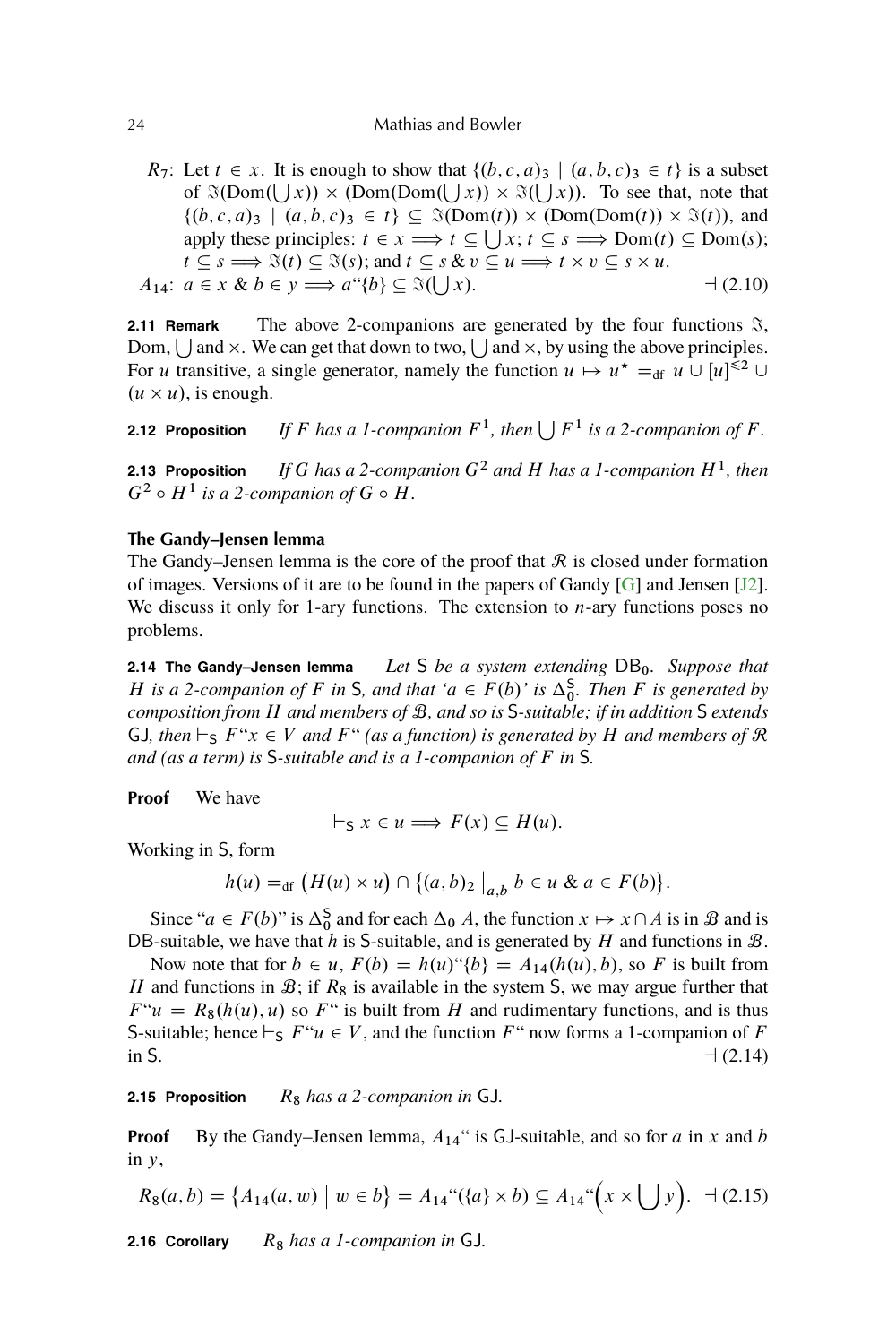<span id="page-22-0"></span>**Proof** By the Gandy–Jensen lemma.  $\Box$  (2.16)

**2.17 Theorem**  $\mathcal{R}$  *is closed under formation of images and of unions of images.* 

**Proof** We have seen that each of  $R_0, \ldots, R_8$  has a 1-companion in GJ; the collection of functions possessing a 1-companion is closed under composition, and hence each function in  $\mathcal R$  has a 1-companion in GJ; but if G is a 1-companion of F, then  $u \mapsto \bigcup(G(u))$  is a 2-companion of F. Hence each function F in R has a 2-companion in GJ; each such function is GJ-suitable, Proposition [1.11](#page-11-0) proving the survival of suitability under composition, and so by the Gandy–Jensen lemma,  $F''$  is in R; composition with  $\bigcup$  yields the last clause.  $\bigcup$  (2.17)

**2.18 Remark** Gandy shows in  $[G]$  that these three are equivalent: (i)  $F$  is rudimentary; (ii) " $a \in F(b)$ " is  $\Delta_0$  and F has a 1-companion in GJ; (iii) " $a \in F(b)$ " is  $\Delta_0$  and F has a 2-companion in GJ.

**2.19 Remark** Gandy in [\[G\]](#page-56-0) and Jensen in [\[J2\]](#page-56-0) supply other characterisations of  $\mathcal R$  and other axiomatisations of GJ.

## **3** A Single Generating Function for  $\text{rud}(u)$

In developing further properties of the collection of rudimentary functions we shall use the function T introduced in Definition 2.73 of *Weak Systems*.

#### **The function** T

#### **3.0 Definition**

$$
\mathbb{T}(u) =_{df} u \cup \{u\}
$$
  
\n
$$
\cup [u]^1 \cup [u]^2
$$
  
\n
$$
\cup \{x \setminus y \mid_{x,y} x, y \in u\}
$$
  
\n
$$
\cup \{\bigcup x \mid_{x} x \in u\}
$$
  
\n
$$
\cup \{Dom(x) \mid_{x} x \in u\}
$$
  
\n
$$
\cup \{u \cap (x \times y) \mid_{x,y} x, y \in u\}
$$
  
\n
$$
\cup \{x \cap \{(a,b)_2 \mid_{a,b} a \in b\} \mid_{x} x \in u\}
$$
  
\n
$$
\cup \{u \cap \{(b,a,c)_3 \mid_{a,b,c} (a,b,c)_3 \in x\} \mid_{x} x \in u\}
$$
  
\n
$$
\cup \{u \cap \{(b,c,a)_3 \mid_{a,b,c} (a,b,c)_3 \in x\} \mid_{x} x \in u\}
$$
  
\n
$$
\cup \{x \text{``}\{w\} \mid_{x,w} x \in u, w \in u\}
$$
  
\n
$$
\cup \{u \cap \{x \text{``}\{w\} \mid_{w} w \in y\} \mid_{x,y} x, y \in u\}.
$$

**3.1 Remark** The successive lines of the definition of  $\mathbb{T}$ , after the first, may be written more prosaically as  $R_0$ " $(u \times u)$ ,  $R_1$ " $(u \times u)$ ,  $R_2$ " $u$ ,  $R_3$ " $u$ ,  $\{u \cap R_4(x, y) |_{x,y}$  $x, y \in u$ ,  $R_5 "u, {u \cap R_6(x) \mid_x x \in u}$ ,  ${u \cap R_7(x) \mid_x x \in u}$ ,  $A_{14} " (u \times u)$  and  $\{u \cap R_8(x, y) \mid x, y \in u\}$ . It will be notationally convenient to treat all these functions as having three variables, so let us define  $S_i(u; x, y) := R_i(x, y)$  for  $i = 0, 1; S_i(u; x, y) := R_i(x)$  for  $i = 2, 3, 5; S_i(u; x, y) := u \cap R_i(x, y)$  for  $i = 4, 8; S_i(u; x, y) := u \cap R_i(x)$  for  $i = 6, 7$ ; and  $S_9(u; x, y) := A_{14}(x, y)$ . Then each of those lines now takes the form  $S_i$  " $({u} \times u)$  for some *i*.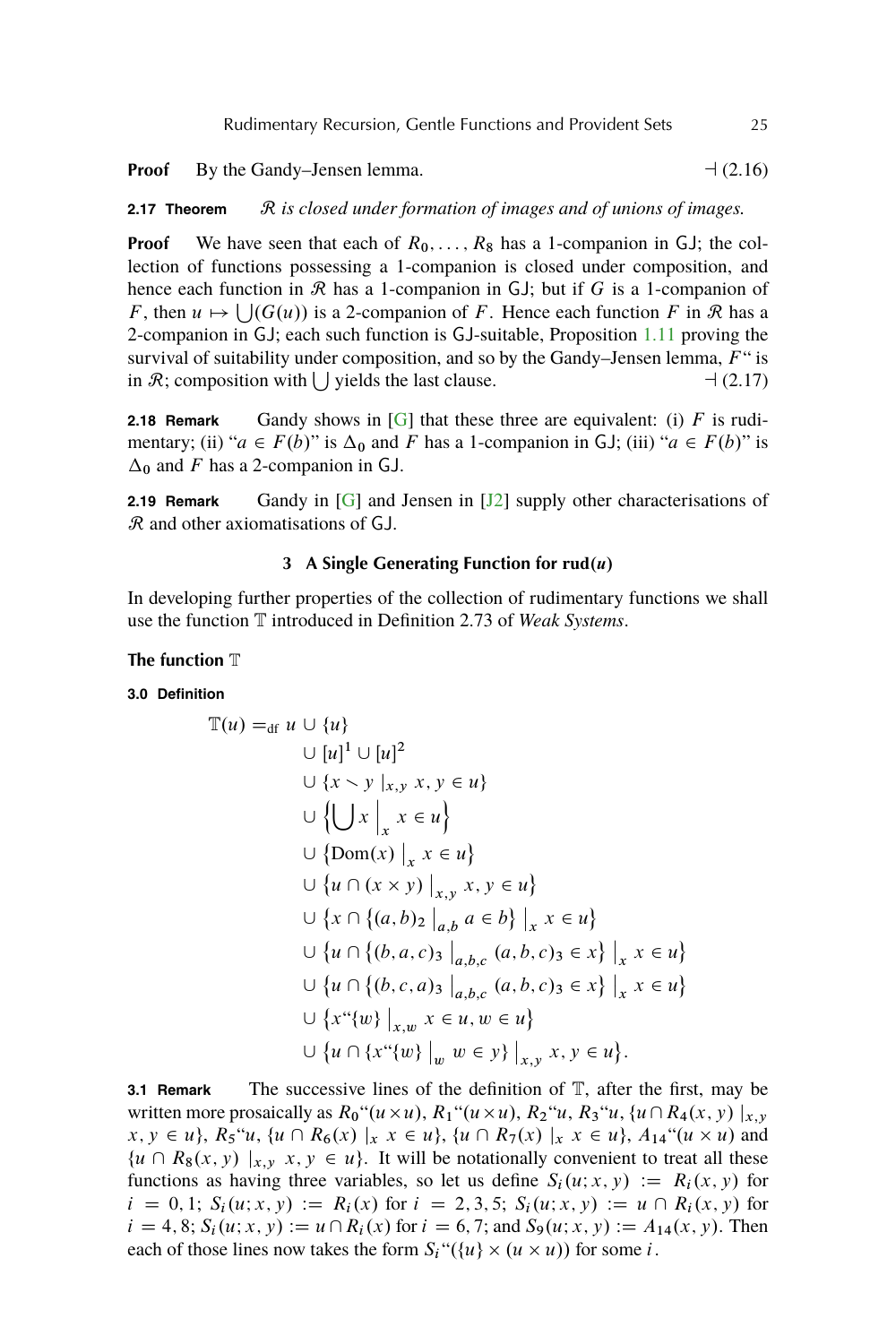We have proved the first clause of the following, and the others are easy.

**3.2 Proposition**  $\mathbb{T}$  *is rudimentary,*  $u \subseteq \mathbb{T}(u)$  *and*  $u \in \mathbb{T}(u)$ *. Further, if*  $u$  *is transitive, then*  $\mathbb{T}(u)$  *is a set of subsets of* u, and hence  $\mathbb{T}(u)$  *is transitive.* 

**3.3 Remark** It will not in general be true that  $u \subseteq v \implies \mathbb{T}(u) \subseteq \mathbb{T}(v)$ , the problem being that  $u \in \mathbb{T}(u)$ , but if v is countably infinite, so is  $\mathbb{T}(v)$ , which therefore cannot contain all the subsets of v. Fortunately,  $u \subseteq \mathbb{T}(u) \subseteq \mathbb{T}^2(u) \dots$ 

**3.4 Lemma** If x and y are in u, then  $R_0(x, y)$ ,  $R_1(x, y)$ ,  $R_2(x)$ ,  $R_3(x)$ , and  $R_5(x)$  are all in  $\mathbb{T}(u)$ .

**In the next five results, it is supposed that** u **is transitive.**

**3.5 Lemma** *For x, y in u,*  $R_4(x, y) = x \times y \subseteq u \times u \subseteq \mathbb{T}^2(u)$ . **3.6 Corollary** *For x, y in u,*  $R_4(x, y) \in \mathbb{T}^3(u)$ *.* **3.7 Lemma** *For a, b, c in u,*  $(a, c)_2 \in \mathbb{T}^2(u)$  and  $(b, a, c)_3 \in \mathbb{T}^4(u)$ . **3.8 Corollary** *For*  $x \in u$ ,  $R_6(x)$  *and*  $R_7(x)$  *are in*  $\mathbb{T}^5(u)$ *.* 

**3.9 Lemma** *For*  $x, y \in u, R_8(x, y) \in \mathbb{T}^2(u)$ *.* 

**Proof** For x, w in u,  $x^w w \in \mathbb{T}(u)$ , so  $R_8(x, y) = \mathbb{T}(u) \cap \{x^w w \mid w \in y\};$  $x, y \in \mathbb{T}(u)$ , so  $R_8(x, y) \in \mathbb{T}^2$  $-1(3.9)$ 

Those remarks, which were proved in *Weak Systems*, though regrettably without the requirement that  $u$  be transitive being clearly stated, and of which more general forms will be proved below, immediately yield:

**3.10 Proposition** *If*  $F(\vec{x})$  *is a rudimentary function of several variables, there is an*  $\ell \in \omega$  such that for all transitive u, if each argument in  $\vec{x}$  is in u, then  $F(\vec{x}) \in \mathbb{T}^{\ell}(u)$ .

**Proof** The stated property holds of the nine generating functions and is preserved under composition.  $\Box$  (3.10)

**3.11 Remark** Strictly, we should give this as two different results, like Proposition [2.2,](#page-19-0) in one of which we quantify in the metalanguage (and so get a fact about each externally definable rudimentary function) and in the other of which we quantify internally, and so get a single fact about the internal set of all (codes for) rudimentary functions.

**3.12 Corollary (Gandy; Jensen)** *If F is rudimentary, then there is a finite*  $\ell$  *such that the rank of the value is at most the maximum of the ranks of the arguments, plus*  $\ell$ *.* 

**Proof** The function T increases rank by exactly 1. a (3.12)

**3.13 Corollary** For any transitive  $u$ ,  $\bigcup_{n \in \omega} \mathbb{T}^n(u)$  is the rudimentary closure of  $u \cup \{u\}$  *and models* TCo.

<span id="page-23-0"></span>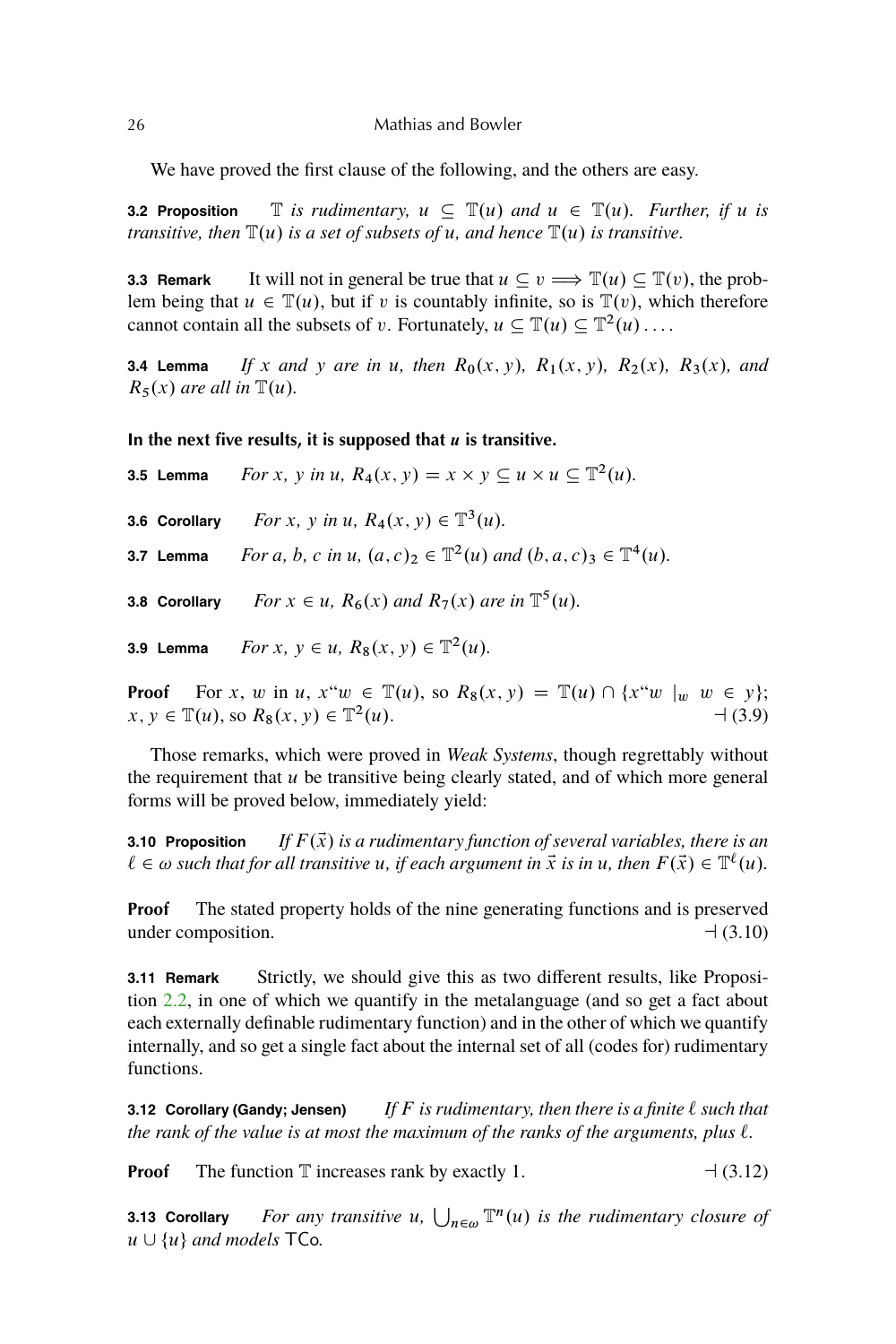## **Functions rudimentary in a predicate**

Let B be a unary predicate. The collection of functions *rudimentary in* B is that obtained by adding to the generators of R the function  $x \mapsto x \cap B$ .

To extend Proposition  $3.10$  to the collection of functions rudimentary in  $B$ , we introduce a function  $\mathbb{T}_B$ , rudimentary in B, given by

$$
\mathbb{T}_B(u) = \mathbb{T}(u) \cup \{x \cap B \mid x \in \mathbb{T}(u)\}.
$$

**3.14 Proposition** If  $F(\vec{x})$  is a rudimentary function in B of several variables, then *there is an*  $\ell \in \omega$  *such that for all transitive* u, *if each argument in*  $\vec{x}$  *is in* u, *then*  $F(\vec{x}) \in (\mathbb{T}_B)^{\ell}(u).$ 

**Example**  $\mathbb{T}_{ON}$ , used in [6.86,](#page-45-0) is itself rudimentary, by Proposition [2.2\(](#page-19-0)i).

#### **The intransitive case**

The function  $T$  works very happily for transitive argument, but for intransitive argument it starts to create non-trivial problems. The aim, in the two cases, is not quite the same. The purpose of  $\mathbb T$  is to proceed by rud steps from any transitive set u to rud $(u)$ , which will be of strictly greater rank; with an intransitive argument of limit rank, our first concern would be to fatten it to a transitive rud closed set, without raising rank. Here are two ways of doing so, using the new functions trud and krud.

# **3.15 Definition**  $trud(u) =_{df} \bigcup \{ F(\vec{x}) \mid F \text{ rud } \& \vec{x} \in u \}.$

That is a legitimate definition because we are quantifying over programs for rud functions; the axiom of infinity is at work here. Here  $\vec{x}$  denotes a finite sequence of arguments of F, and we follow Devlin's convention that  $\vec{x} \in u$  means that each argument is in  $u$ ; if we wanted to say that the sequence is in  $u$  we would write  $\langle \vec{x} \rangle \in u$ .

**3.16 Proposition** *For any set u, trud(u) is transitive, rud closed and includes u; and if* A *is transitive, rud closed and includes u, then*  $trud(u) \subseteq A$ *. The rank of*  $trud(u)$  will be the least limit ordinal greater than or equal to the rank of  $u$ .

**Proof** If  $a \in b \in F(\vec{x})$ , then  $a \in \bigcup F(\vec{x}) \subseteq \text{trud}(u)$ ,  $\bigcup \circ F$  being rud; and so trud $(u)$  is transitive.

If  $G(\cdot, \cdot)$  is rud,  $b_1 \in F_1(\vec{x}), b_2 \in F_2(\vec{y})$ , then  $G(b_1, b_2) \in G^*H(\vec{x}, \vec{y})$  for some rud H;  $G^{\prime\prime} \circ H$  is rud, and so  $G(b_1, b_2) \in \text{trud}(u)$ . Similarly for functions of a different number of variables.

If  $a \in u$ , then  $a \in \{a\} \subseteq \text{trud}(u)$ .

If  $\vec{x} \in u$ , then  $\vec{x} \in A$  as A includes u; then  $F(\vec{x}) \in A$ , A being rud closed; so  $F(\vec{x}) \subseteq A$ , as A is transitive. Thus trud(u)  $\subseteq A$ .  $\qquad \qquad \qquad \negthinspace \rightarrow \text{(3.16)}$ 

The definition of trud can be given recursively.

**3.17 Definition**  $\mathbb{K}(u) = u \cup \bigcup u \cup \{R_i(x, y, z) \mid 0 \leq i \leq 8 \& x, y, z \in \mathbb{K} \right)$  $u \cup \bigcup u$ .

That definition is intended for use even when u is intransitive. Note that  $\mathbb K$  is rudimentary, and that it has the agreeable property that  $u \subseteq v \Longrightarrow \mathbb{K}(u) \subseteq \mathbb{K}(v)$ .

**3.18 Definition**  $\mathbb{K}_0(u) = u; \mathbb{K}_{n+1}(u) = \mathbb{K}(\mathbb{K}_n(u)); \text{krud}(u) = \bigcup_{n \in \omega} \mathbb{K}_n(u).$ 

**3.19 Proposition** *For any*  $u$ , krud $(u)$  = trud $(u)$ *.*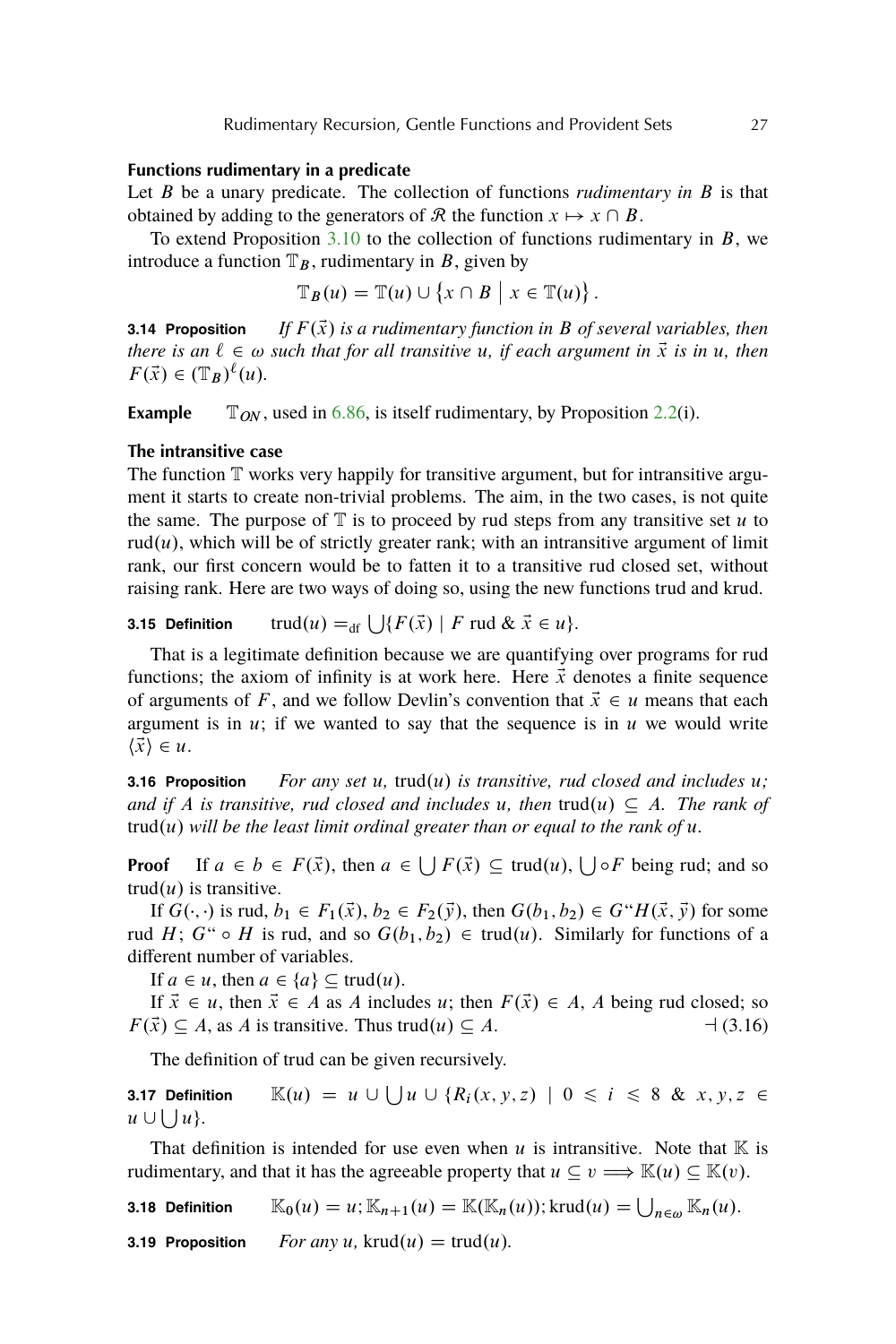#### <span id="page-25-0"></span>28 Mathias and Bowler

**Proof** Plainly krud(u) includes u, is transitive and is rud closed; so trud(u)  $\subseteq$  $krud(u)$ .

If  $u \subseteq A$  where A is transitive, rud closed and includes u, then one verifies by an easy induction that each  $\mathbb{K}_n(u) \subseteq A$ . Hence krud $(u) \subseteq \text{trud}(u)$ .  $\qquad \qquad \neg (3.19)$ 

**3.20 Remark** K has the property that for any rud function R there is a  $d$  such that  $\mathbb{K}^d$  is a 1-companion of R.

## **Gandy reproved**

The proofs of a couple of the very interesting results of Gandy's paper *Set theoretic functions* are unfortunately flawed, which may have resulted from Gandy encountering similar difficulties to those created by "the intransitive case". We shall give a brief review of the problems, and shall explain how to obtain proofs of those results which are right but not supported by Gandy's arguments as they stand. See especially Propositions 3.25 and 3.27 below.

The first problem is in his Lemma 1.5.3 on page 111. We will begin our discussion from his definition 1.5.2: he uses a bold-face **x** to denote the (meta) finite sequence  $x_1, \ldots, x_m$ : cf. the bottom of page 105. This usage is a little ambiguous; the letter m here may be a variable of the meta-language.

Let us for simplicity take the case  $m = 1$ , and write x for  $x_1$ . Then the first part of his Definition 1.5.2 runs

$$
Cc_0\{x\} = \{x\};
$$
  
\n
$$
Cc_{q+1}\{x\} = Cc_q\{x\} \cup \{Cc_q\{x\}\} \cup \{\mathbf{F}_iuv : 1 \le i \le 9 \& u, v \in Cc_q\{x\}\}.
$$

For the purposes of this discussion, we shall take the letter  $q$  here to be a variable of the language of discourse.

**3.21 Proposition** *For any*  $q \in \omega$  *and any* x,  $\text{Cc}_q\{x\}$  *is a finite set.* 

**Proof** By induction on q. Indeed, for a given x, let  $n_q$  be the number of elements in Cc<sub>q</sub>{x}. Then  $n_0 = 1$ ;  $n_{q+1} \le n_q + 1 + 9 \cdot n_q^2$  $-1(3.21)$ 

**3.22** Thus the second statement of part (ii) of Lemma 1.5.3 is false: if  $x$  is actually an infinite set, it cannot be a subset of any  $Cc_q(x)$ .

Similarly, Cc{x} is defined as  $\bigcup_{q \in \omega} Cc_q(x)$ , which will be a countable infinite set; so if x is uncountable, it cannot be a subset of  $Cc\{x\}$ , even if it is transitive.

Lemma 1.5.4 is also incorrect—the difficulty is with step (C) of the proof. The "only if" direction of Theorem 1.5.5, which relies on Lemma 1.5.4, is also wrong. Theorem 1.5.6 is false:  $\text{Be}\{x\}$  is always transitive but  $\text{Ce}\{x\}$  need not be.

We now turn to the ways in which some of the correct results may be recovered.

**3.23 Lemma** If u is a finite transitive set with  $\overline{\overline{u}} = \ell$ , then  $\overline{\mathbb{T}(u)} \leq \frac{1}{2}(2 + \ell)$  $13\ell + 9\ell^2$ ).

**Proof** By inspection.  $\Box$  (3.23)

**3.24 Definition (Gandy)**  $\eta(x) =_{df}$  the cardinal of the transitive closure of x.

**3.25 Proposition (Gandy)** If F is rud, then there is a k such that  $\eta(F(\vec{x}))$  is less *than*  $(\eta({\{\vec{x}\}}) + 1)^k$ .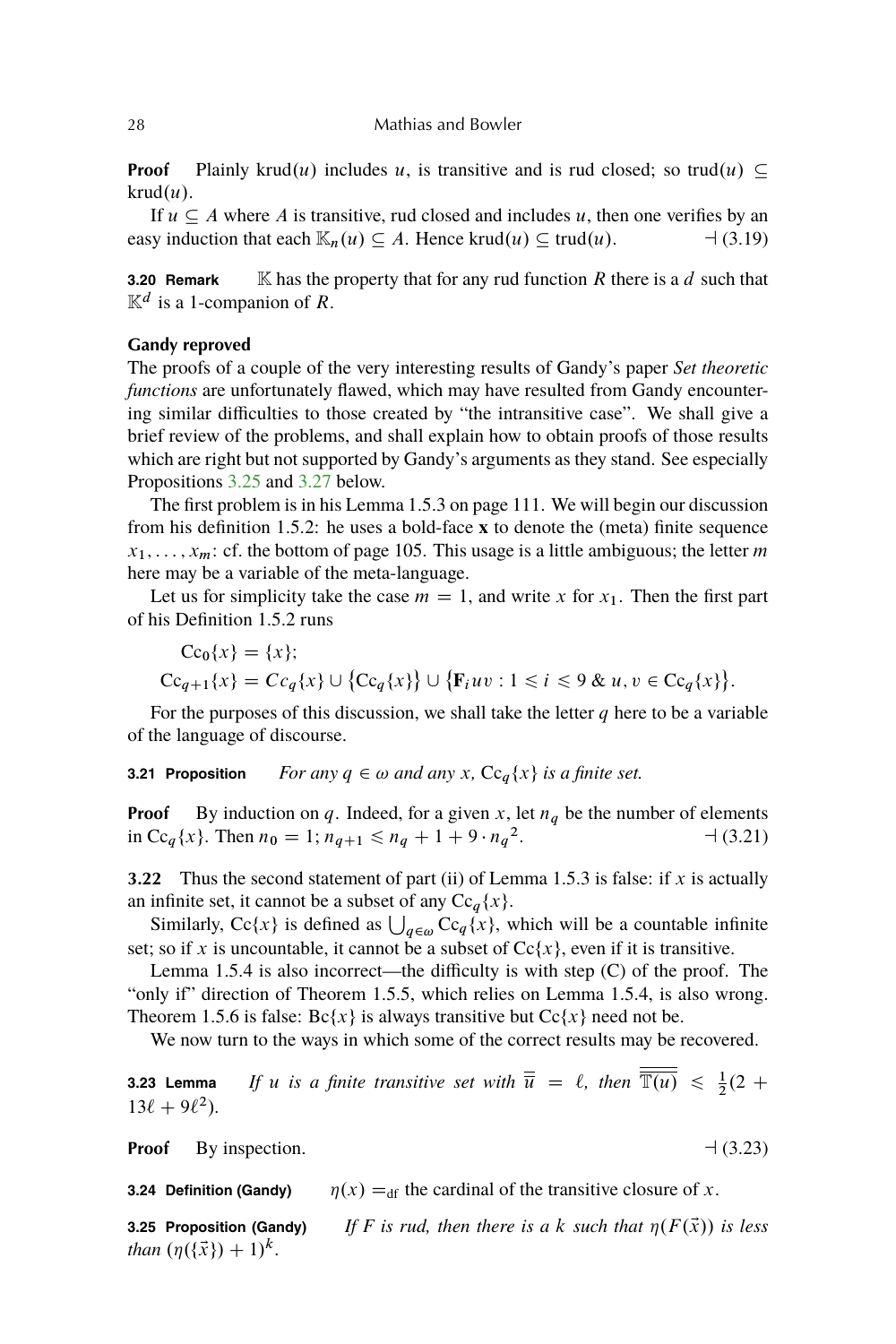<span id="page-26-0"></span>Here  $\{\vec{x}\}\$ for many variables means the set of them.

**Proof** We know that there is an  $\ell$  such that for u transitive and the arguments of F in u,  $F(\vec{x}) \in \mathbb{T}^{\ell}(u)$ . For u transitive,  $\mathbb{T}(u)$  is transitive, and iterating the previous estimate, we find that there is a polynomial  $Q(X)$  of degree  $2^{\ell}$  (for example  $13^{2^{\ell}-1}X^{2^{\ell}}$  such that  $x \in u$  implies that  $\eta(F(\vec{x}))$  is at most  $Q(\overline{\vec{u}} + 1)$ .  $\qquad \neg (3.25)$ 

**3.26 Remark** We may now justify our earlier remark that there is no pure rud recursion for  $\mathcal{S}(x)$  for x an arbitrary set. If we look at  $\mathcal{S}(x)$  for  $x \in HF$ , we see that  $\mathcal{S}(V_n) = V_{n+1}$ ; if  $\mathcal{S}(x)$  were pure rud rec, given by G, we would have

$$
G(\mathcal{S}\restriction V_n)=V_{n+1}.
$$

But if  $\overline{V_n} = N$ ,  $\overline{V_{n+1}} = 2^N$ , whereas

$$
\text{tcl}(\mathcal{S} \upharpoonright V_n) \subseteq \{ (\mathcal{S}(x), x) \mid x \in V_n \} \cup \{ \{ \mathcal{S}(x) \} \mid x \in V_n \}
$$

$$
\cup \{ \{ \mathcal{S}(x), x \} \mid x \in V_n \} \cup \{ \mathcal{S}(x) \mid x \in V_n \} \cup V_n
$$

which has cardinality at most 5N; but for each k,  $(5N)^k$  will, for large N, be much less than  $2^N$ .

Gandy remarks on page 114 that there is a primitive recursive function which returns the value  $\omega$  given any argument of infinite rank. Indeed the example he gives is rud rec: define

$$
F(x) = \omega \cap \bigcup \{ F(y) \cup \{ F(y) \} \big|_y \ y \in x \},\
$$

which is rud rec as intersection with  $\omega$  is given by a  $\Delta_0$  separator; and show first that if  $x \in HF$ , then  $F(x) = \varrho(x)$ . His Theorem 2.1.3 then states:

**3.27 Proposition (Gandy)** *There is a set* c *of infinite rank such that for no rud function* G *is*  $G(c) = \omega$ *.* 

Indeed there will be many such sets in any transitive model of Z containing sets of infinite rank but not  $\omega$ , as such models are automatically rud closed and absolute for rud functions. Proposition  $8.12$  and [\[M7,](#page-56-0) Section 2] give examples.

#### **4 The Collections of Pure rud rec and Gentle Functions**

**4.0 Definition (Mathias)** By type I or pure rudimentary recursions we mean those given by a recursion equation of the form

$$
F(x) = G(F \upharpoonright x)
$$

where  $G$  is a pure rud function with no hidden parameters. We call functions which may be defined in this way *rudimentary recursive*, or *rud rec*. For example, as was shown in the introduction, the rank function  $\rho$  is rud rec. We will now explore the closure properties of rud rec functions.

**4.1 Proposition** *Every (unary) rud function is rud rec.*

**Proof** If  $F(\cdot)$  is unary and rud, let  $G(f) =_{df} F(Dom(f))$ ; then G is rud and  $\forall x \ F(x) = G(F \upharpoonright x)$ . Other rud functions can be transformed to unary functions by using the pairing and un-pairing functions, which are rudimentary.  $\Box$  (4.1)

**4.2 Proposition** *If*  $F_1$  *and*  $F_2$  *are rud rec, so is*  $x \mapsto (F_1(x), F_2(x))_2$ .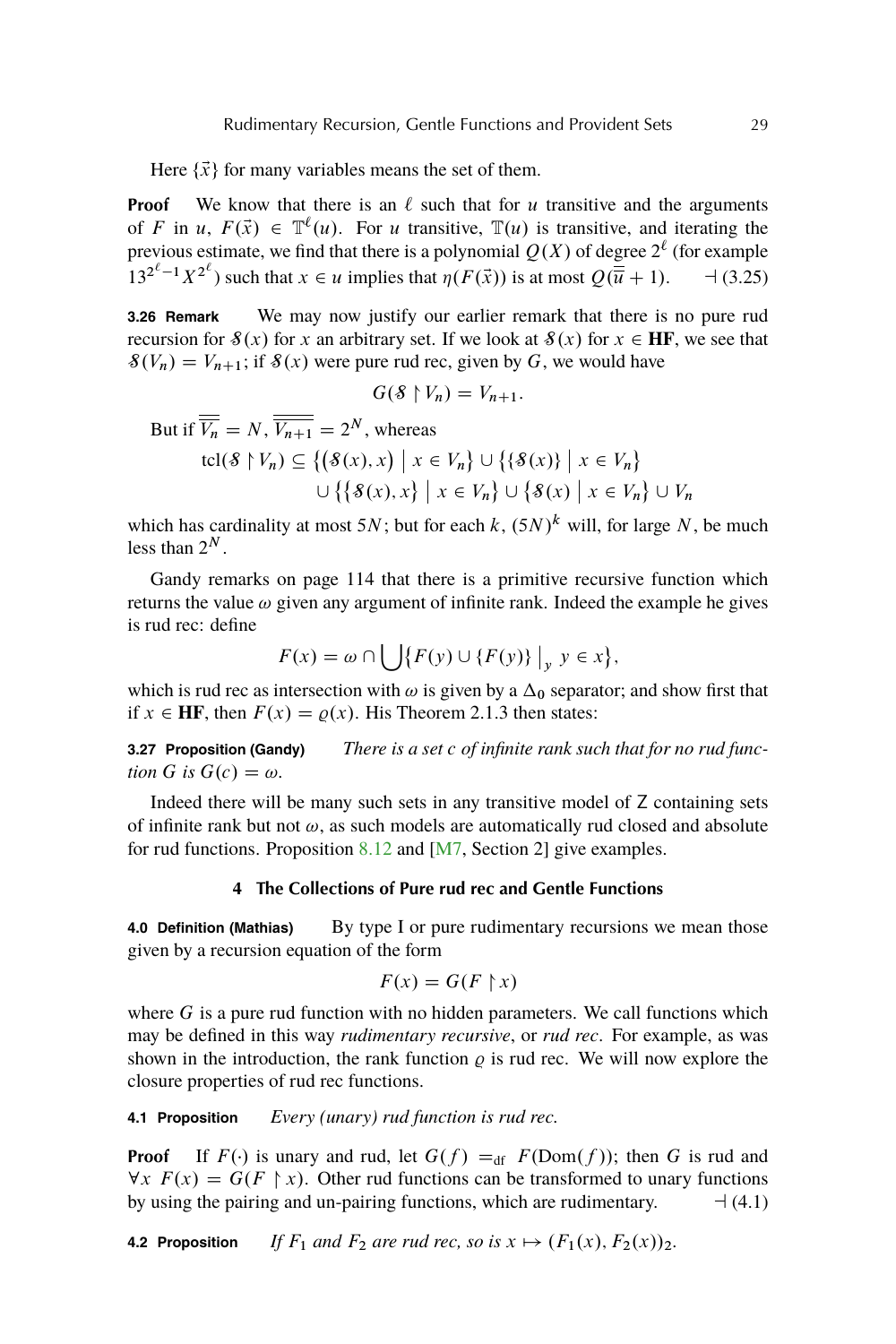**Proof** Let  $K(x) = (F_1(x), F_2(x))_2$ . Then  $K(x) = (G_1(F_1 \upharpoonright x), G_2(F_2 \upharpoonright x))_2$ , and  $K \upharpoonright x = \{((F_1(a), F_2(a))_2, a)_2 \mid a \in x\}$ . There are rud  $G_3$  and  $G_4$  such that  $G_3(K \nmid x) = F_1 \nmid x$  and  $G_4(K \nmid x) = F_2 \nmid x$ . So

$$
K(x) = (G_1(G_3(K \upharpoonright x)), G_2(G_4(K \upharpoonright x)))_2 = G_5(K \upharpoonright x)
$$

where  $G_5(z) =_{df} (G_1(G_3(z)), G_2(G_4(z)))_2$ .  $G_5$  is rudimentary.  $\Box$  (4.2)

**4.3 Proposition** *Let*  $G_1$  *and*  $G_2$  *be rudimentary, and suppose that*  $F_1$  *and*  $F_2$  *are defined by the simultaneous recursion*

$$
F_1(x) = G_1(F_1 \upharpoonright x, F_2 \upharpoonright x); \qquad F_2(x) = G_2(F_1 \upharpoonright x, F_2 \upharpoonright x).
$$

*Then the function*  $x \mapsto (F_1(x), F_2(x))_2$  *is rud rec.* 

**Proof** Let  $K(x) = (F_1(x), F_2(x))_2$ . Then  $K(x) = (G_1(F_1 \rvert x, F_2 \rvert x))$  $G_2(F_1 \rvert x, F_2 \rvert x)$ , and  $K \rvert x = \{((F_1(a), F_2(a))_2, a)_2 \rvert_a a \in x\}$ . There are rud  $G_3$  and  $G_4$  such that  $G_3(K \nmid x) = F_1 \nmid x$  and  $G_4(K \nmid x) = F_2 \nmid x$ . So

$$
K(x) = (G_1(G_3(K \upharpoonright x), G_4(K \upharpoonright x)), G_2(G_3(K \upharpoonright x), G_4(K \upharpoonright x)))_2 = G_6(K \upharpoonright x)
$$
  
where  $G_6(z) =_{df} (G_1(G_3(z), G_4(z)), G_2(G_3(z), G_4(z)))_2$ .  $G_6$  is rudimentary.  
 $\rightarrow$ (4.3)

**4.4 Corollary** *Let* F *be a rud rec function and H a rud function. Then*  $H \circ F$  *is a projection of a rud rec function.*

**Proof** Suppose that F is given by  $F(x) = G(F \rvert x)$ . Then F and H  $\circ$  F are definable by the simultaneous recursion given by that equation and  $H \circ F(x) =$  $H(G(F \nmid x))$ , and hence Proposition [4.3](#page-26-0) applies.  $\lnot (4.4)$ 

Significantly,  $H \circ F$  need not be rud rec:

**4.5 Proposition (Bowler)** *The function H* :  $x \mapsto \begin{cases} \omega & \text{if } \varrho(x) = \omega \\ 0 & \text{otherwise} \end{cases}$  *is a composite of a rud function with a rud rec fuction, but is not rud rec.*

**Proof** H is the composite  $\delta_{\omega} \circ \varrho$ , where the function  $\delta_{\omega}: x \mapsto \begin{cases} \omega & \text{if } x = \omega \\ 0 & \text{otherwise} \end{cases}$  is rudimentary by Proposition [2.2.](#page-19-0) For any unary rud G and  $\ell$  as in Proposition [3.10](#page-23-0) (in fact  $\ell = c_G$  as in Definition [6.13\)](#page-35-0) and any transitive x,

$$
\bigcup^{\ell+1} G(x) \subseteq \bigcup^{\ell+1} G''(x \cup \{x\}) \subseteq \bigcup^{\ell+1} \mathbb{T}^{\ell}(x \cup \{x\}) = \bigcup (x \cup \{x\}) = x.
$$

Suppose that H were rud rec, given by  $G_0$  say. Let  $\ell = c_G$  where G is the rud function  $G: y \mapsto G_0({0} \times y)$ . Let Z be the transitive set, of rank  $\omega$ , of Zermelo integers:  $Z = \{s^n(\emptyset) \mid n \in \omega\}$ , where  $s : x \mapsto \{x\}$ . Then

$$
\omega = \bigcup_{\ell+1}^{\ell+1} \omega = \bigcup_{\ell+1}^{\ell+1} H(Z) = \bigcup_{\ell}^{\ell+1} (G_0(H \upharpoonright Z)) = \bigcup_{\ell+1}^{\ell+1} (G_0(\{0\} \times Z))
$$
  
= 
$$
\bigcup_{\ell+1}^{\ell+1} (G(Z)) \subseteq Z
$$
—a falsehood!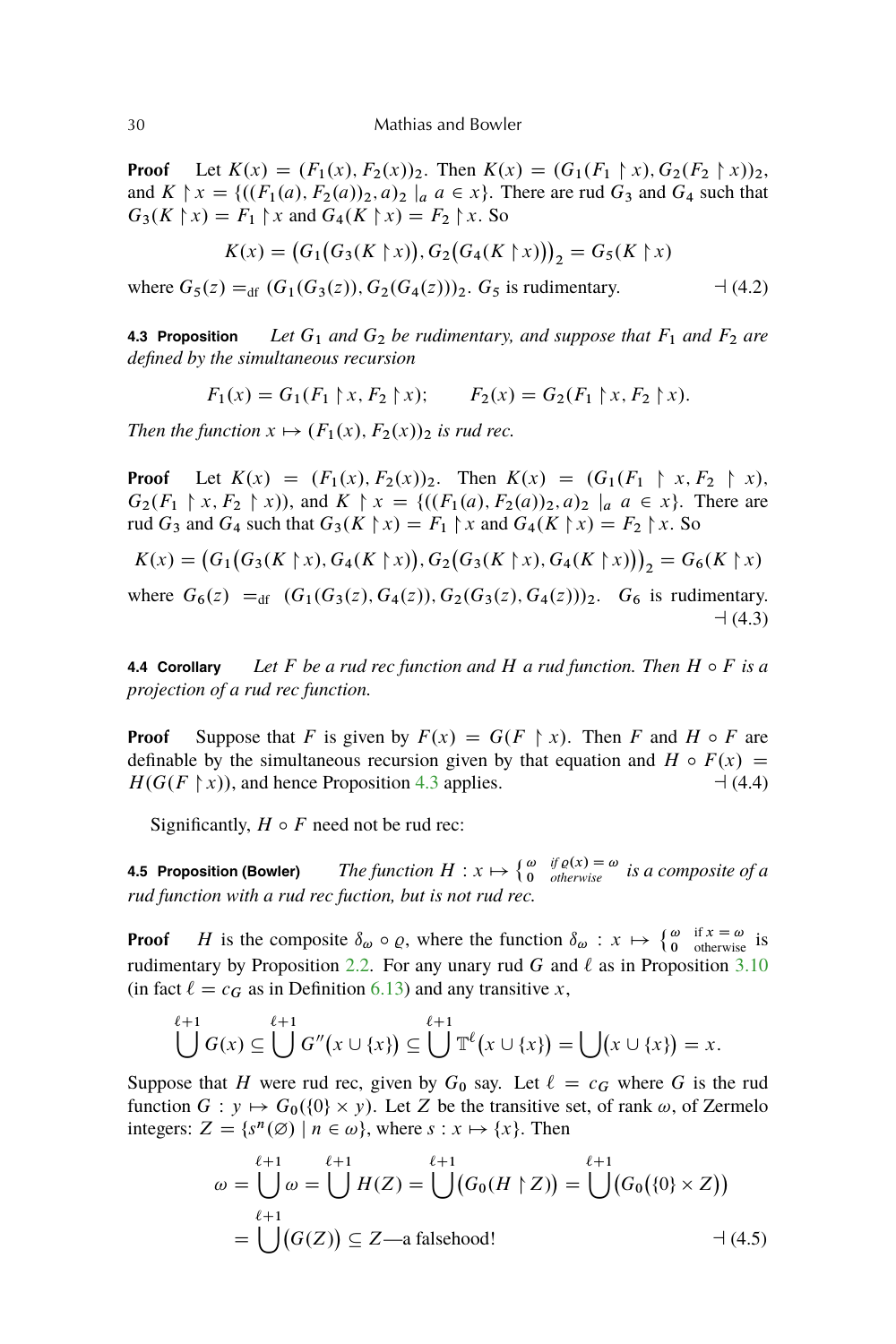We therefore turn our attention to a collection of functions with better closure properties: those of the form  $G \circ F$  with G rud and F rud rec. We call such functions *gentle*. Our first concern will be to show that, unlike the collection of rud rec functions, the collection of gentle functions is closed under composition.

**4.6 Lemma** *Let* F *be rud rec, given by*  $F(x) = G(F \nmid x)$  *where* G *is rud. Then there is a rud function*  $H_G$  *obtainable uniformly from* G *such that for every* u, not *necessarily transitive, and every*  $v \subseteq \mathcal{P}u$ ,  $F \upharpoonright v = H_G(v, F \upharpoonright u)$ *.* 

**Proof** For  $x \in v$ ,  $F \upharpoonright x = (F \upharpoonright u) \upharpoonright x$ . Let  $\phi(f, x) = (G(f \upharpoonright x), x)_2$ . Then  $\phi$  is rud, and

$$
F \upharpoonright v = \{ \phi(F \upharpoonright u, x) \big|_x x \in v \} = H_G(v, F \upharpoonright u)
$$

where  $H_G$  is rud.  $\Box$  (4.6)

**4.7 Corollary** *Let* F *be rud rec, given by*  $F(x) = G(F \nmid x)$  *where* G *is rud. Then* there is a rud function  $H_G^\mathbb{T}$  obtainable uniformly from  $G$  such that for every transitive  $u, F \upharpoonright \mathbb{T}(u) = H_G^{\mathbb{T}}(F \upharpoonright u).$ 

**Proof** We take 
$$
H_G^{\mathbb{T}}(f) = H_G(\mathbb{T}(\text{Dom}(f)), f)
$$
.  $\qquad \qquad \text{4.7}$ 

**4.8 Proposition (Bowler)** *If*  $F_1$  *and*  $F_2$  *are rud rec, then*  $F_1 \circ F_2$  *is gentle.* 

**Proof** Let  $F_1$  be given by  $F_1(x) = G_1(F_1 \nmid x)$  and  $F_2$  by  $F_2(x) = G_2(F_2 \nmid x)$ .

We say that a set is *sufficient for* x if it is the restriction of  $F_1$  to a transitive set u containing  $(F_2(x), x)_2$ . We proceed by showing that there is a function F, definable by mutual rudimentary recursion with  $F_2$  as in Proposition [4.3,](#page-26-0) with the property that for any x,  $F(x)$  is sufficient for x. For that, we must find a rudimentary function E in two variables such that, for any function f with domain x and sending each y in x to a set sufficient for y,  $E(F_2 \nmid x, f)$  is sufficient for x.

Suppose we have such an f, with  $f(y) = F_1 \upharpoonright u(y)$  for each  $y \in x$ (where we write  $u(y)$  for the domain of  $f(y)$ ). Then  $\bigcup \mathfrak{F}(f) = F_1 \upharpoonright \bar{u}$ , where  $\bar{u} =_{df} \bigcup_{y \in x} u(y)$  is a transitive set of which  $F_2 \restriction x$  is a subset. Thus  $H_{G_1}(\bar{u} \cup \{F_2 \mid x\}, F_1 \mid \bar{u}) = F_1 \mid (\bar{u} \cup \{F_2 \mid x\})$  is a restriction of  $F_1$  to a transitive set containing  $F_2 \restriction x$ . The rudimentary function  $K : f \mapsto (G_2(f), \text{Dom}(f))_2$ has the property that for any x we have  $K(F_2 \rvert x) = (F_2(x), x)_2$ . So if we choose  $\ell$  as in Proposition [3.10](#page-23-0) for this K, then  $(H_{G_1}^{\mathbb{T}})^{\ell}(F_1 \restriction (\bar{u} \cup \{F_2 \restriction x\}))$  =  $F_1 \upharpoonright \mathbb{T}^{\ell}(\bar{u} \cup \{F_2 \upharpoonright x\})$  is sufficient for x. So the rudimentary function

$$
E: g, f \mapsto (H_{G_1}^{\mathbb{T}})^{\ell} \Big( H_{G_1} \Big( \text{Dom} \Big( \bigcup \mathfrak{I}(f) \Big) \cup \{g\}, \bigcup \mathfrak{I}(f) \Big) \Big)
$$

has the property stated above: the function F defined by  $F(x) = E(F_2 \nvert x, F \nvert x)$ sends each  $x$  to something sufficient for  $x$ .

By Proposition [4.3,](#page-26-0)  $x \mapsto (F_2(x), F(x))_2$  is rud rec. Thus  $F_1 \circ F_2$  is gentle, as it can be obtained by precomposing this rud rec function with the rudimentary function  $q \mapsto \text{right}(q)(\text{left}(q)).$   $\rightarrow$  (4.8)

**4.9 Theorem (Bowler)** *Any composite of gentle functions is gentle.*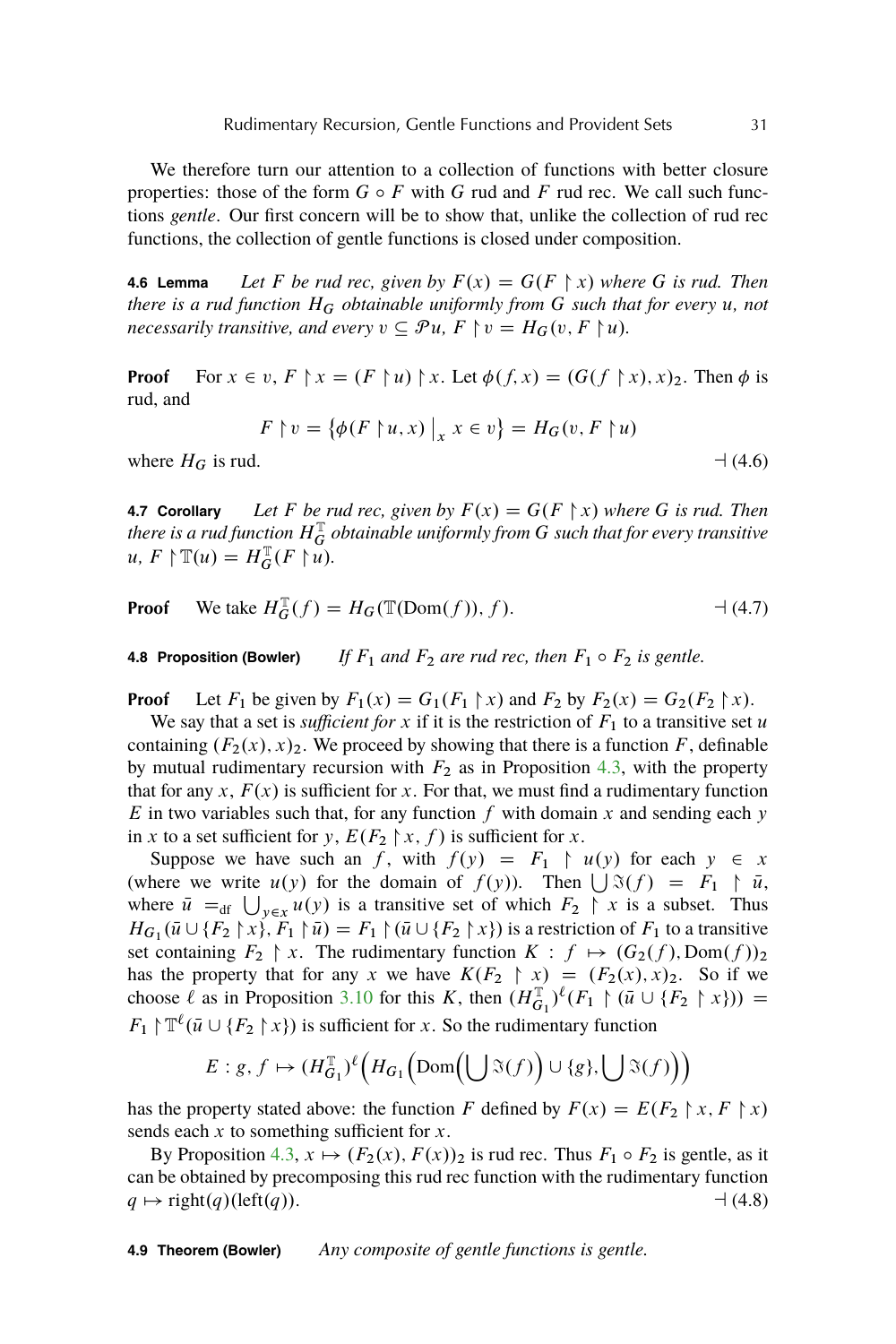<span id="page-29-0"></span>**Proof** Suppose that  $H_1$  and  $H_2$  are gentle, with  $H_i$  given by  $H_i = G_i \circ F_i$  with  $G_i$  rud and  $F_i$  rud rec. Then by Propositions [4.1](#page-26-0) and [4.8](#page-26-0)  $F_2 \circ G_1$  is gentle say it is given by  $G \circ F$  with G rud and F rud rec. By Proposition [4.8](#page-26-0) again,  $F \circ F_1$  is gentle—say it is given by  $G' \circ F'$  with G rud and F rud rec. Thus  $H_2 \circ H_1 = G_2 \circ F_2 \circ G_1 \circ F_1 = G_2 \circ G \circ F \circ F_1 = (G_2 \circ G \circ G') \circ F'$  is gentle.  $-1(4.9)$ 

The collection of gentle functions is closed in other good ways: for example, by Proposition [4.2.](#page-26-0) If  $H_1$  and  $H_2$  are gentle, then so is  $x \mapsto (H_1(x), H_2(x))_2$ .

**4.10 Proposition** *If* F *is rud rec, so is*  $x \mapsto F \nmid x$ .

**Proof** Let F be given by G, and let  $H(x) = F \nmid x$ . Then

$$
H(x) = F \upharpoonright x
$$
  
= { $(F(a), a)_2 \big|_a a \in x$ }  
= { $(G(F \upharpoonright a), a)_2 \big|_a a \in x$ }  
= { $(G(H(a)), a)_2 \big|_a a \in x$ }  
=  $G_2(H \upharpoonright x)$ 

where, setting  $G_1$  to be the rud function  $x \mapsto (G(\text{left}(x)), \text{right}(x))_2$ , we take  $G_2(x) =_{df} G_1''x.$  (4.10)

**4.11 Corollary** *If* H is gentle, then H", being equal to  $Im \circ (H \nightharpoonup)$ , is also gentle.

Thus any gentle function has a gentle 1-companion. It is also clear that any gentle function has a gentle 2-companion, obtained by precomposing this 1-companion with  $\bigcup$ .

#### **Gentle predicates**

**4.12 Proposition** *Let* B *be a predicate. The following are equivalent:*

- *(i) The characteristic function of* B *is gentle.*
- *(ii) The separator*  $x \mapsto x \cap B$  *is gentle.*

**Proof** (i)  $\Rightarrow$  (ii) is immediate from Proposition [4.10,](#page-26-0) and (ii)  $\Rightarrow$  (i) follows from Theorem [4.9](#page-26-0) and the fact that x 2 B iff ¹xº \ B ¤ ¿. a (4.12)

We call predicates with those properties *gentle*, and may view the proposition as saying that gentle predicates give gentle separators. There is a variant of Corol-lary [4.7](#page-26-0) for  $\mathbb{T}^B$  with B gentle.

**4.13 Lemma** *If* B *is a gentle predicate, with the function*  $x \mapsto x \cap B$  *given by* H  $\circ$  F with H *rudimentary and* F *rud rec, then there is a rudimentary function*  $G^{\mathbb{T}^B}$  such that, for any transitive set u,  $G^{\mathbb{T}^B}(F \restriction u) = F \restriction \mathbb{T}^B(u)$ .

**Proof** Let F be given by  $F(x) = G(F \rvert x)$ . We take the function  $f \mapsto$  $H_G(\mathbb{T}(\text{Dom}(f)) \cup \mathfrak{F}(H \circ f), f).$   $\qquad (4.13)$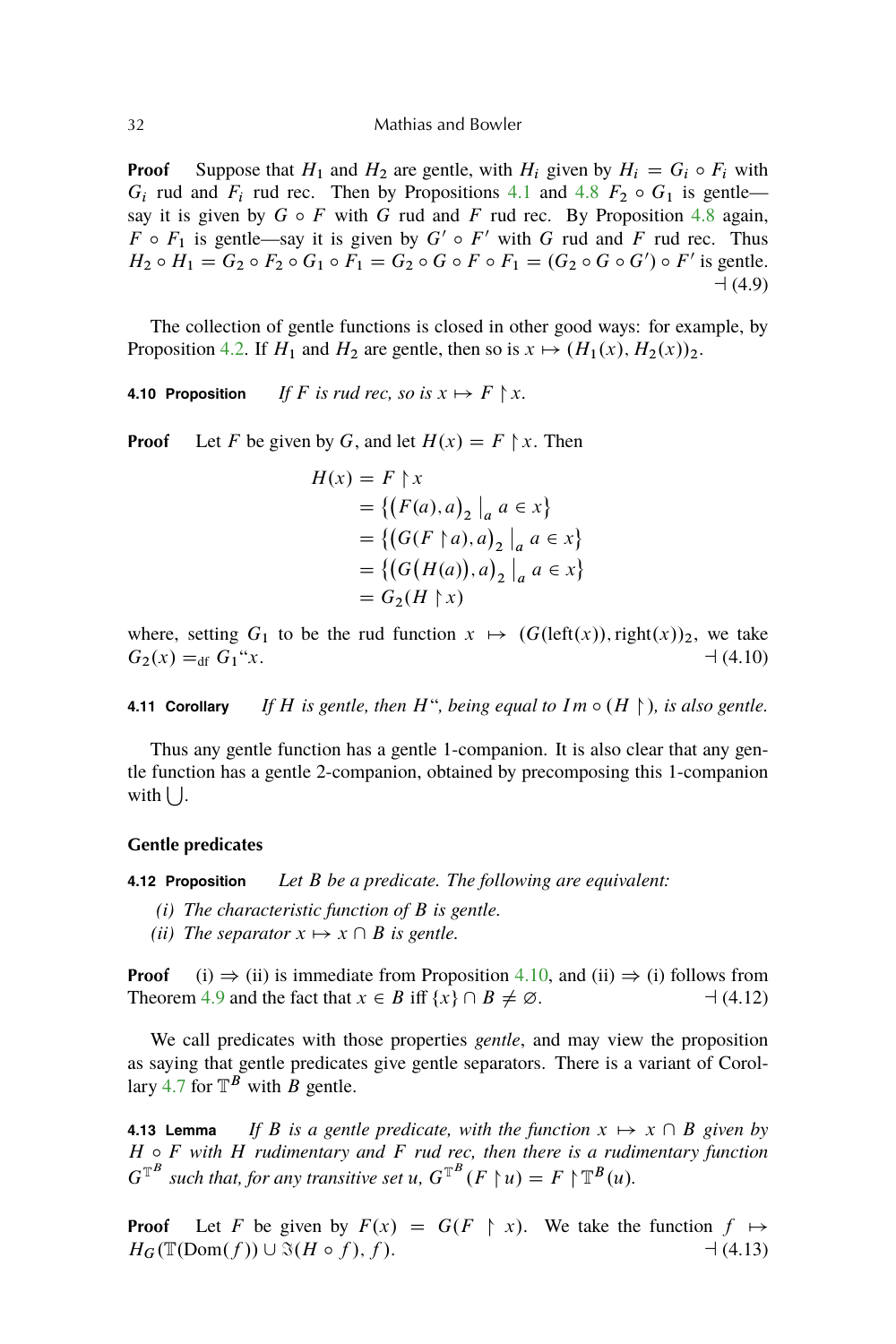<span id="page-30-0"></span>**4.14 Lemma** If B is a gentle predicate, with the function  $x \mapsto x \cap B$  given by  $H \circ F$ ,  $H$  *rud and*  $F$  *rud rec, and*  $G$  *is a unary function which is rudimentary in*  $B$ , *then there is a binary rudimentary function*  $\hat{G}$  *such that*  $\hat{G}(x, y) = G(x)$  *whenever* y *is a restriction of* F *to a transitive set containing* x*.*

**Proof** Using Proposition [3.10,](#page-23-0) we can find some  $\ell$  such that, for any transitive set u containing x and any subterm  $G'$  of some fixed term representing G as a function rudimentary in B,  $G'(x) \in (\mathbb{T}^B)^{\ell}(u)$ . Thus for y as in the statement,  $f = (G^{\mathbb{T}^B})^{\ell}(y)$  is a restriction of F to a transitive set containing all of the  $G'(x)$ . Thus  $G(x)$  can be obtained by using  $H \circ f$  in place of  $z \mapsto z \cap B$  in the term defining G.  $\Box$  (4.14)

# **Variants**

There are some natural variations on the definition of rudimentary recursion, which we now show do not give more general collections of functions. For example, we could vary the relation used in the recursion.

**4.15 Proposition** Let F be defined by  $F(x) = G(x, F \restriction \text{tcl}(x))$ , where G is rudi*mentary. Define H by*  $H(x) = F \restriction \text{tcl}(\{x\})$ *. Then H is rud rec and therefore F is gentle.*

**Proof**  $F \upharpoonright \text{tcl}(x) = \bigcup_{y \in x} H(y)$ , so

$$
H(x) = \{ (F(x), x)_2 \} \cup \bigcup_{y \in x} H(y)
$$
  
= 
$$
\{ (G(x, \bigcup_{y \in x} H(y)), x)_2 \} \cup \bigcup_{y \in x} H(y)
$$
  
= 
$$
G_1(H \upharpoonright x)
$$

where  $G_1(h) = \{ (G(\text{Dom}(h), \bigcup \Im(h)), \text{Dom}(h))_2 \} \cup \bigcup \Im(h)$ , so that  $G_1$  is rudimentary and H is rud rec. Then  $F(x) = [H(x)](x)$ , the evaluation of  $H(x)$  at argument x, and is thus a trivial rud function of x and  $H(x)$ .  $\qquad \qquad \rightarrow (4.15)$ 

**4.16 Corollary** *Recursions of the form*  $F(x) = G(x, F \cup \cup \cup x)$ , where again G. *is rudimentary, thus yield gentle functions.*

**4.17 Remark** Recursions of that kind occur in the definition of forcing.

We could also restrict the domain of the recursion, for example to the ordinals.

**4.18 Remark** For G a rudimentary function, define  $G'(f) = G(f) \cap G$  $\{z \mid Dom f \in On\}$ . Then G' is rudimentary, by Proposition [2.2;](#page-19-0) and if we recursively define  $F(x) = G'(F \upharpoonright x)$ , then F is rudimentarily recursive and

$$
F(x) = \begin{cases} G(F \upharpoonright x) & \text{if } x \in On \\ \varnothing & \text{otherwise.} \end{cases}
$$

We could also consider gentle functions of more than one variable—for example, any gentle function H can be considered as giving the function  $x, y \mapsto H((x, y)_2)$ . of two variables. Gentle functions in multiple variables are still closed under composition. We could also consider functions defined by mutual recursions—but as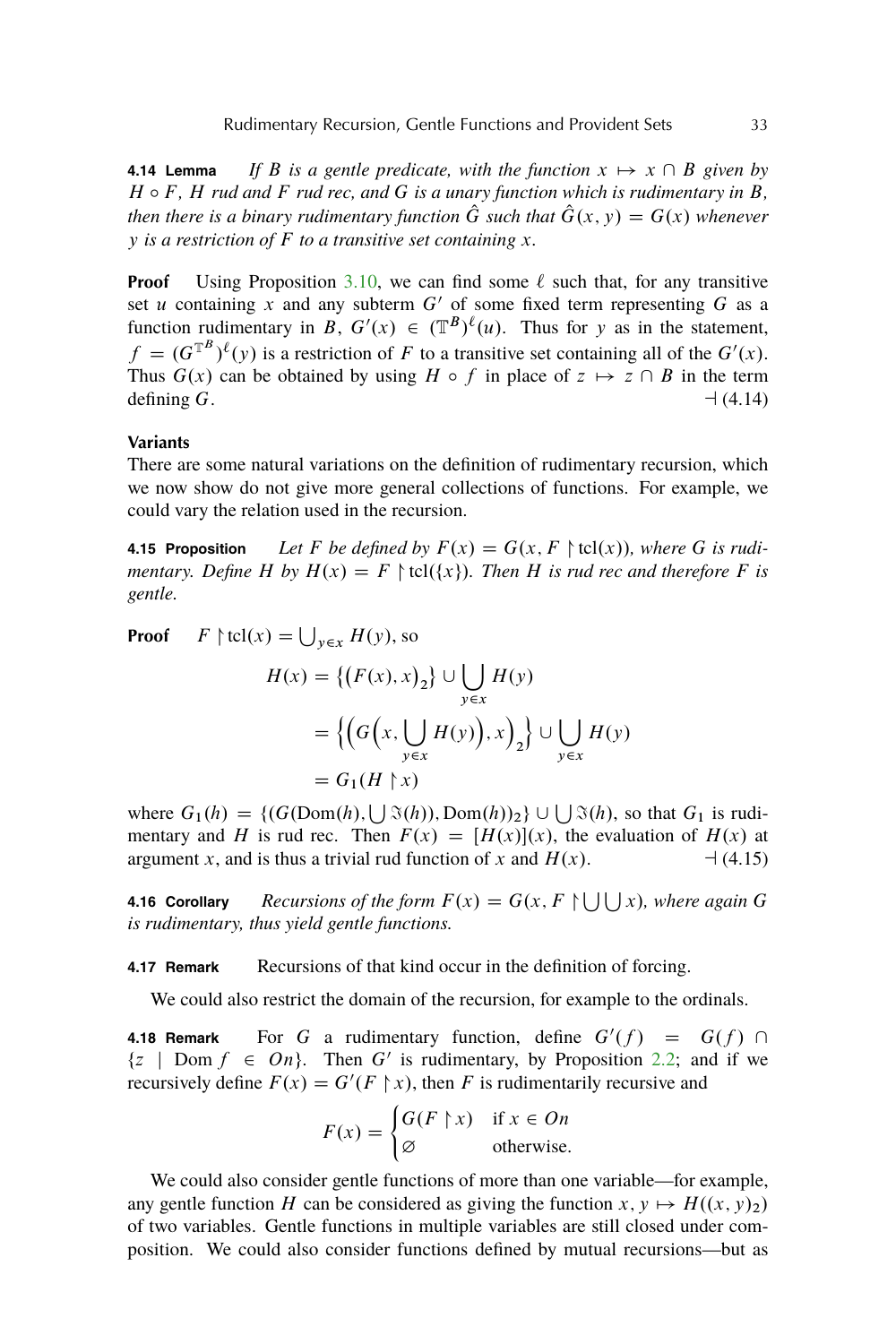<span id="page-31-0"></span>Proposition [4.3](#page-26-0) shows, that does not take us outside the collection of gentle functions.

The final variant we shall consider is rudimentary recursion in a predicate. We call a function *rud rec in* B if it is of the form

$$
F(x) = G(F \upharpoonright x)
$$

where G is rud in B. We say K is *gentle in* B iff it is of the form  $H \circ F$  with H rud in B and F rud rec in B. It is clear that rudimentary recursion in arbitrary predicates is more general than pure rudimentary recursion. However, rudimentary recursion in gentle predicates is not.

**4.19 Theorem (Bowler)** *Let* F<sup>2</sup> *be a gentle function in a gentle predicate* B*. Then*  $F_2$  *is gentle.* 

**Proof** Suppose that  $x \mapsto x \cap B$  is given by  $H_1 \circ F_1$ , with  $F_1$  given by  $F_1(x) = G_1(F_1 \nmid x)$ , where  $G_1$  and  $H_1$  are rud. Since any gentle function in  $B$  is a composite of rud rec functions in  $B$  and any composite of gentle functions is gentle, we may suppose without loss of generality that  $F_2$  is rud rec in B, given by  $F_2(x) = G_2(F_2 \nmid x)$ , where  $G_2$  is rud in B.

We say that a set is *sufficient for* x if it is the restriction of  $F_1$  to a transitive set u containing  $(F_2(x), x)_2$ . We proceed, as in the proof of Proposition [4.8,](#page-26-0) by showing that there is a function  $F$ , definable by mutual rudimentary recursion with  $F_2$  as in Proposition [4.3,](#page-26-0) with the property that for any x  $F(x)$  is sufficient for x. As in that proof (but using Lemma [4.13](#page-29-0) in place of Corollary [4.7\)](#page-26-0), we can find a rudimentary function  $E$  in two variables such that, for any function  $f$  with domain x and sending each y in x to a set sufficient for y,  $E(F_2 \nvert x, f)$  is sufficient for x. It also follows from this construction that  $F_2 \restriction x$  is in the domain of  $E(F_2 \restriction x, f)$ . Thus  $F_2(x) = \hat{G}_2(F_2 \upharpoonright x, E(F_2 \upharpoonright x, f))$ , where  $\hat{G}_2$  is as given by Lemma [4.14.](#page-29-0) Therefore there is an F which is definable together with  $F_2$  by the simultaneous rudimentary recursion

$$
F(x) = E(F_2 \upharpoonright x, F \upharpoonright x); \qquad F_2(x) = \hat{G}_2(F_2 \upharpoonright x, E(F_2 \upharpoonright x, F \upharpoonright x)).
$$

And so by Proposition [4.3](#page-26-0)  $F_2$  is gentle.  $\Box$  (4.19)

#### **An illusory recursion**

Just to warn the reader:

**4.20 Proposition** *There are rud functions* G *and* H *such that for any function* F *,*  $F(x) = G(F \upharpoonright H(x)).$ 

#### **5 Rudimentary Recursion from Parameters**

**5.0** We have defined functions of type I, or pure rud rec functions to be those given by a recursion equation of the form

$$
F(x) = G(F \upharpoonright x)
$$

where  $G$  is a pure rud function with no hidden parameters.

**5.1 Definition (Mathias)** For recursions involving parameters, the following definition seems the most satisfactory, which we call type II:

$$
F(x) = G(p, F \upharpoonright x).
$$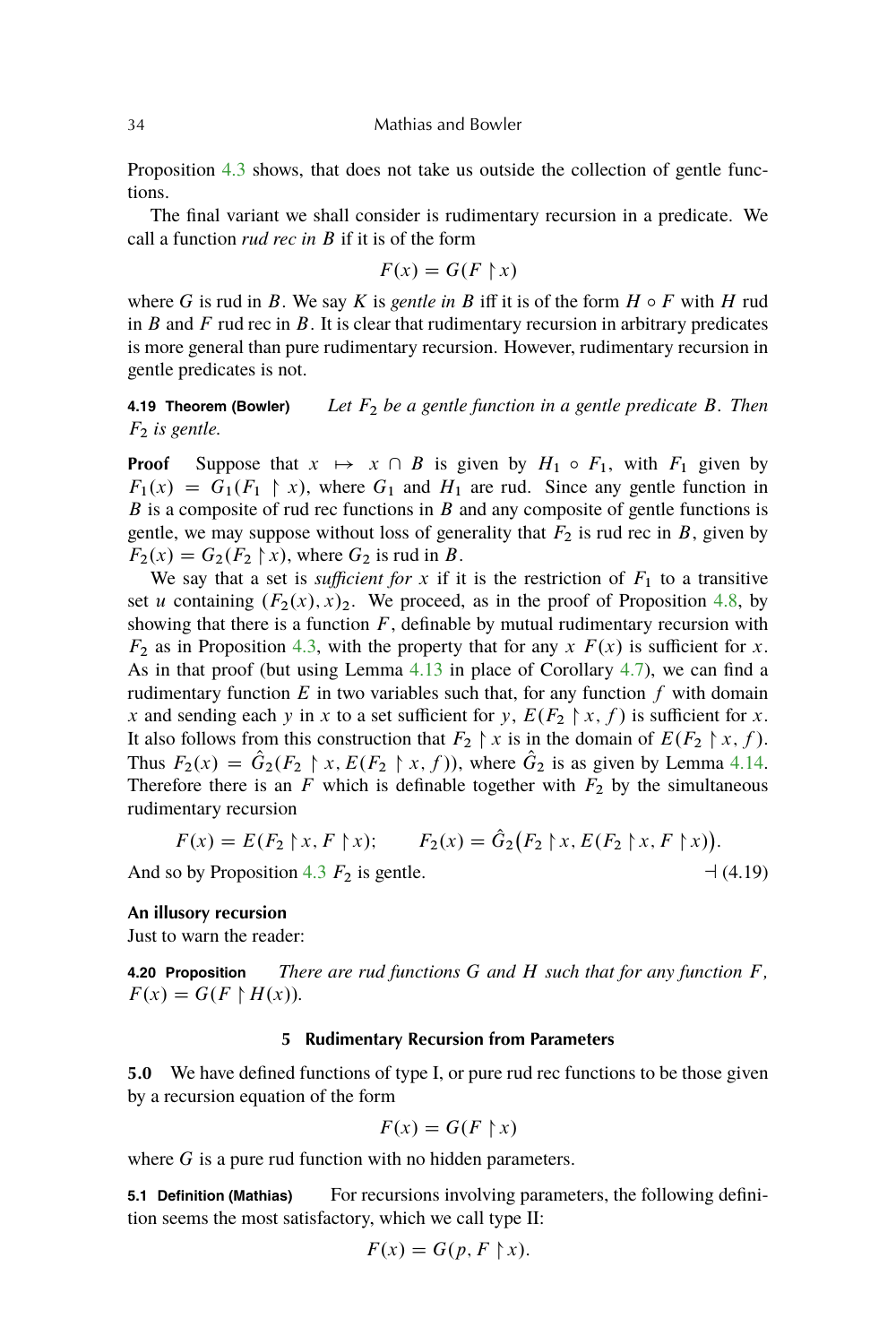Here G is a pure rud function of two variables and  $p$  is some set. We shall call such an F p-*rud rec* or *a function of type II*. Similarly, we call F p-*gentle* if it is a composite of a rudimentary function with a  $p$ -rud rec function.

**5.2** It might be asked whether a simpler kind of recursion, which we might call type II', will suffice. Let us say that  $F$  is *rud rec from p*, where  $p$  is some set, if there are  $G_0$  and  $G$ , pure rud functions of one variable, such that

$$
F(x) = \begin{cases} G_0(p) & \text{if } x = \emptyset; \\ G(F \upharpoonright x) & \text{if } x \neq \emptyset. \end{cases}
$$

For such an F and for any rudimentary function H we shall say  $H \circ F$  is *gentle from* p.

Thus in type II recursion the parameter  $p$  may be re-used throughout the recursion, whereas in type II', use of the parameter  $p$  occurs only at the beginning.

**5.3 Example** To form  $L(d)$ , the constructible closure of d, a transitive set, requires a rud recursion in the parameter  $d$ : define

$$
D(x) = d \cup \bigcup_{y \in x} \mathbb{T}(D(y)).
$$

Then  $D(x) = D_{\varrho(x)}$  where  $D_0 = d$ ;  $D_{\nu+1} = \mathbb{T}(D_{\nu})$ ;  $D_{\lambda} = \bigcup_{\nu \leq \lambda} D_{\nu}$ , which is the usual ordinal recursion for this purpose.  $L(d) = \bigcup_{x} D(x) = \bigcup_{y} D_{y}$ .

**5.4** A delicate distinction has to be made here. The two collections of functions given by recursions of type II and of type  $II'$  from a given parameter are not the same: for example, for p of infinite rank, the function  $F: x \mapsto p \times x$  is p-rud rec but not rud rec from p, since there is no rud G with  $p \times \{ \emptyset \} = F({\emptyset}) = G(F \upharpoonright {\emptyset}) =$  $G(\{\phi, \emptyset\}_2)$ . The closure property given in Proposition [4.10](#page-26-0) holds for the collection of  $p$ -rud rec functions, by essentially the same proof, but fails for the collection of functions rud rec from p, since if K is the constant function with value  $\omega$ , K is rud rec from  $\omega$ , but  $x \mapsto K \upharpoonright x = \{\omega\} \times x$  is not. It is for such reasons that we have preferred type II to type II'.

But when we pass to the associated gentle collections, we may breathe again, as that distinction no longer applies:

## **5.5 Proposition (Bowler)** *A function* F *is* p*-gentle iff it is gentle from* p*.*

**Proof** The "if" direction is clear from the definitions and from Proposition [2.2.](#page-19-0) For the "only if" direction, note that without loss of generality  $F$  is  $p$ -rud rec, given by  $F(x) = G(p, F \mid x)$ . Let  $K : x \mapsto (p, F(x))_2$ . There is a rudimentary function  $G_1$  such that for any x we have  $G_1(K \nmid x) = F \nmid x$ , and so

$$
K(x) = \begin{cases} (p, G(p, \varnothing))_2 & \text{if } x = \varnothing; \\ (\bigcup \Im(\Im(K \upharpoonright x)), G(\bigcup \Im(\Im(K \upharpoonright x)), G_1(K \upharpoonright x)))_2 & \text{if } x \neq \varnothing. \end{cases}
$$

Thus K is rud rec from  $p$  and so F is gentle from  $p$ .

$$
-(5.5)
$$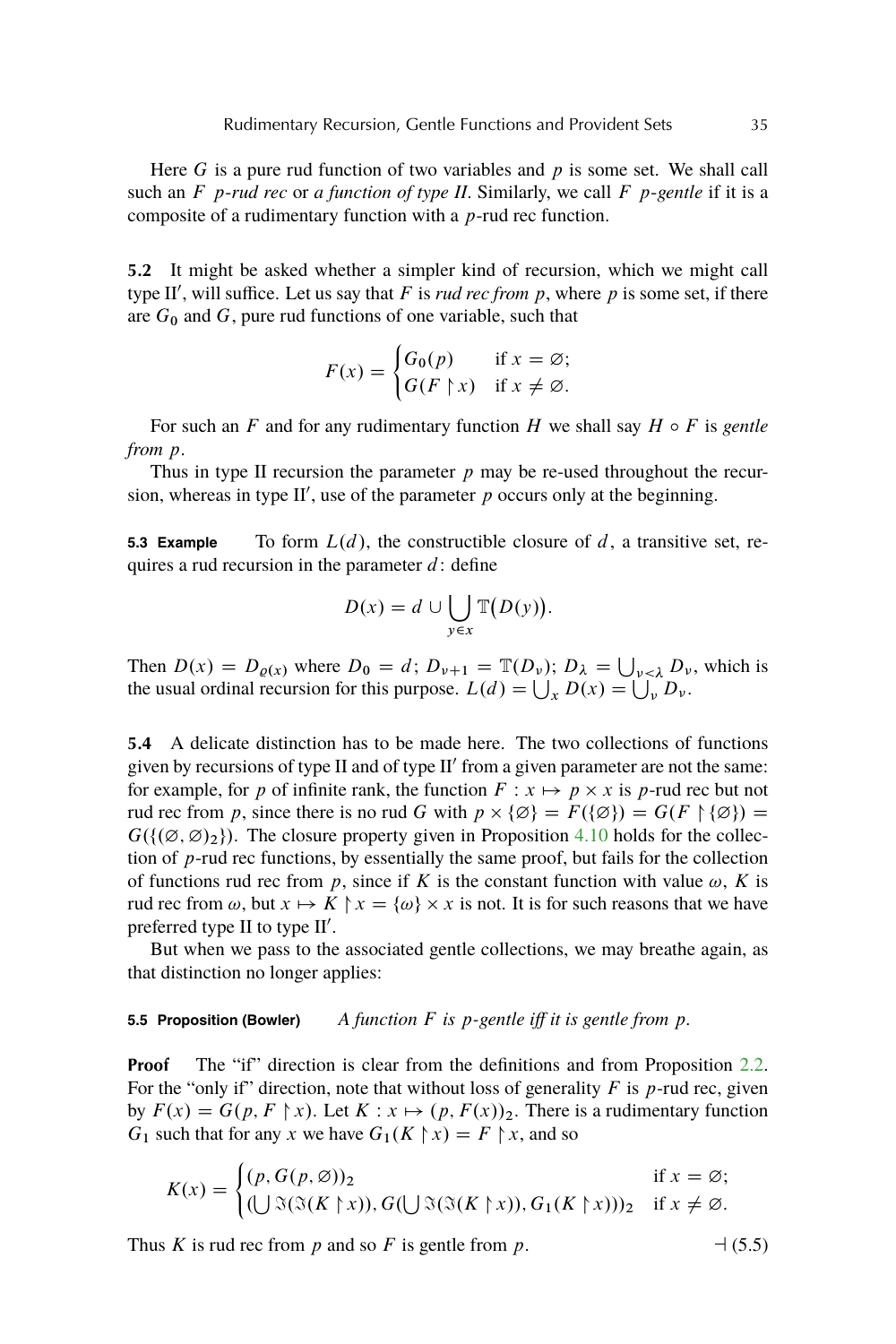<span id="page-33-0"></span>**5.6** Essentially the same arguments as in the last section show that the p-gentle functions have good closure properties. For example, if  $F$  is  $p$ -gentle then so is  $x \mapsto F \upharpoonright x$ . However, it is not true that any composite of p-gentle functions is p-gentle: for example, the function  $x \mapsto \omega + x$  is  $\omega$ -gentle, but its composite with itself is not. This composite is, however,  $\omega + \omega$ -gentle and there is a similar phenomenon in general.

**5.7 Proposition (Bowler)** *Let*  $F_1$  *be*  $p_1$ *-rud rec and*  $F_2$  *be*  $p_2$ *-rud rec. Then*  $F_1 \circ F_2$ *is*  $(p_1, F_1 \nvert \text{tcl} \{p_2\})_2$ -gentle.

**5.8 Proposition (Bowler)** Let B be a  $p_1$ -gentle predicate, with  $x \mapsto x \cap B$  repre*sented as*  $H_1 \circ F_1$ *, and let*  $F_2$  *be*  $p_2$ *-gentle in* B*. Then*  $F_2$  *is*  $(p_1, F_1 \nvert tcl{p_2})$ <sub>2</sub>*-gentle.* 

The proofs are like those in the last section. Apart from these two cases, the results of the last section transfer directly to  $p$ -gentle functions, and we may refer to them in the future as if they were stated in those terms. Specifically, in Propositions [4.1,](#page-26-0) [4.2,](#page-26-0) [4.3,](#page-26-0) [4.12](#page-29-0) and [4.15,](#page-30-0) Corollary [4.16](#page-30-0) and Remark [4.18,](#page-30-0) we may replace rud, rud rec and gentle respectively by p-rud (that is, of the form  $x \mapsto G(p, x)$  with G rud), p-rud rec and p-gentle.

The parametrized forms of Lemma [4.6](#page-26-0) and its corollary are now given: note the uniformity.  $H$  depends only on  $G$  and not on the specific parameter  $p$ .

**5.9 The Propagation Lemma** *Let* G *be a binary rudimentary function. Then there is a ternary rudimentary function* HG*, obtainable uniformly from* G*, such that for any set* p, if F is the p-rud rec function given by the recursion  $F(x) = G(p, F \nmid x)$ , and *if*  $P^+$  *and* P *are transitive sets with*  $P^+ \subseteq \mathcal{P}(P)$ *, then* 

$$
F \upharpoonright P^+ = H_G(p, F \upharpoonright P, P^+).
$$

**Proof** If  $x \in P^+$ , then  $x \subseteq P$ , so  $F \upharpoonright x = (F \upharpoonright P) \upharpoonright x$  so  $F(x) = G(p, x)$  $(F \nvert P)$   $\upharpoonright$  x). Hence

$$
F \upharpoonright P^+ = \{ (G(p, (F \upharpoonright P) \upharpoonright x), x)_2 \mid_x x \in P^+ \}.
$$
  
We take  $H_G(p, f, q) \equiv \{ (G(p, f \upharpoonright x), x)_2 \mid_x x \in q \}.$  (5.9)

**5.10 Corollary** Let G be rud. Then there is a binary rud function  $H_G^{\mathbb{T}}$  obtainable *uniformly from* G *such that for every set* p F *rud rec, given by*  $F(x) = G(p, F \nmid x)$ *, and every transitive*  $u, F \upharpoonright \mathbb{T}(u) = H_G^{\mathbb{T}}(p, F \upharpoonright u)$ *.* 

**Proof** We take 
$$
H_G^{\mathbb{T}}(p, f) = H_G(p, \mathbb{T}(Dom(f)), f)
$$
.  $\qquad \qquad \rightarrow (5.10)$ 

**5.11 Remark** Type II recursions will underlie the discussion of rudimentary forcing in  $[M8]$ , with the poset  $\mathbb P$  of conditions as an ever-present parameter.

**5.12 Remark** The first Jensen fragment after  $J_1$  that is closed under functions of type II is  $J_{\omega}$ , as given  $J_k$  we could set  $f(0) = J_k$ ;  $f(n + 1) = \mathbb{T}(f(n))$ ;  $f(\lambda) =$  $\bigcup f''\lambda$ , and then  $f(\omega) = J_{k+1}$ .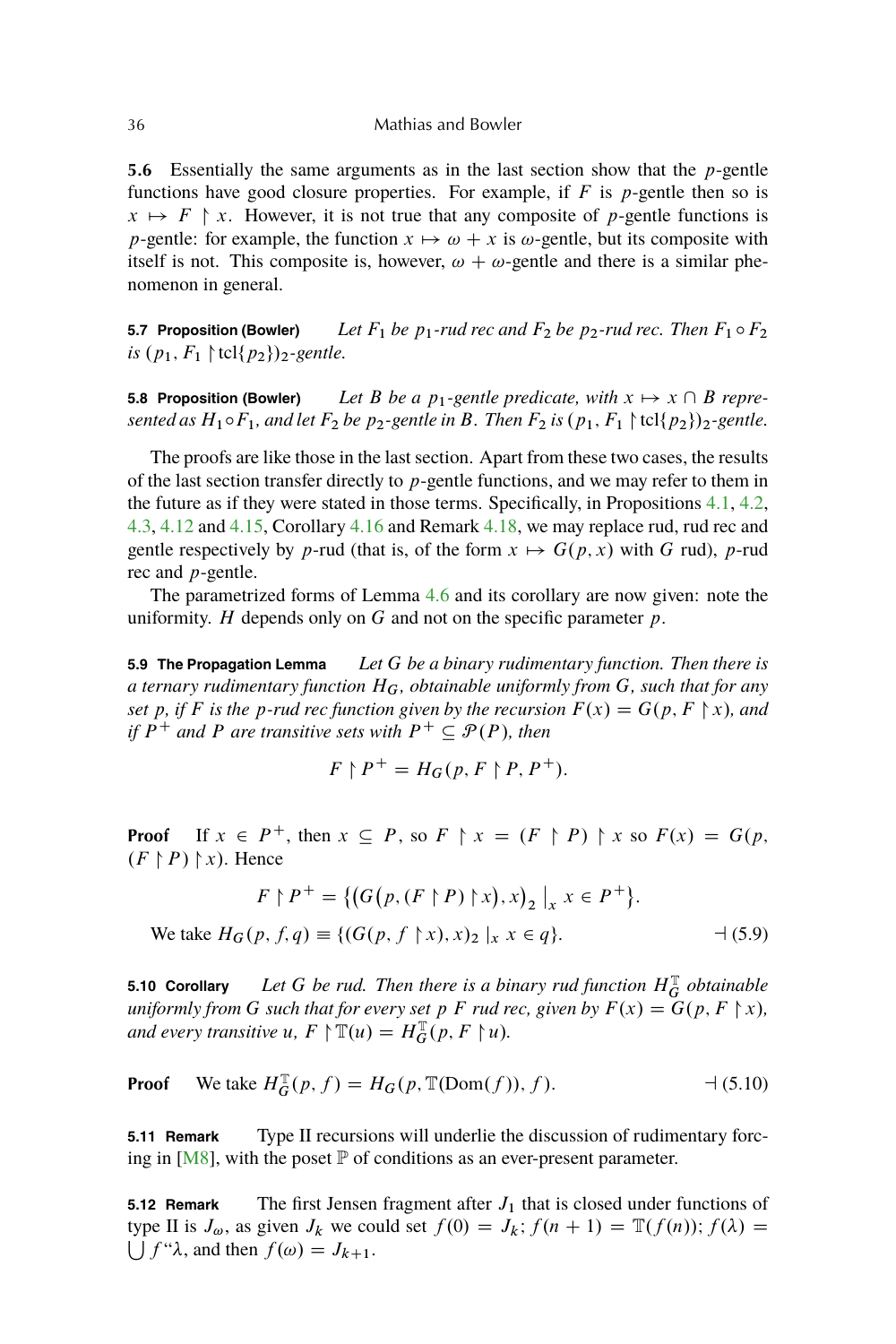## <span id="page-34-0"></span>**Recursions of Type III**

**5.13** Finally, we ask what happens to type II if we turn the parameter back into a variable and consider recursion equations of the following form

$$
F(v, x) = G(v, F \upharpoonright (\{v\} \times x))
$$

which we shall call type III.

**5.14 Remark** The recursion here is on the second variable, in harmony with the form of the definition of ordinal addition as given in Example [0.3.](#page-1-0)

**5.15 Proposition** For each fixed v the map  $x \mapsto F(v, x)$  is rud recursive of type *II, in the parameter* v*.*

**Proof** Let 
$$
E(x) = F(v, x)
$$
. Then  $E \upharpoonright x = \{(F(v, b), b)_2 \mid_b b \in x\}$ , whereas  
\n
$$
F \upharpoonright (\{v\} \times x) = \{ (F(v, b), (v, b)_2)_2 \mid_b b \in x \}
$$
\n
$$
= \{ (E(b), (v, b)_2)_2 \mid_b b \in x \}
$$
\n
$$
= H(v, E \upharpoonright x)
$$

for a certain rud function H; so  $E(x) = G(v, H(v, E \mid x)) = G_1(v, E \mid x)$ , for some rud function G1. a (5.15)

**5.16 Remark** Since x is recoverable by a rud function from  $F \restriction (\{v\} \times x)$ , as the domain of its domain, no new functions result from equations of the form

 $F(v, x) = H(v, x, F \upharpoonright (\{v\} \times x)).$ 

## **6 Provident Sets**

**6.0 Definition (Mathias)** A set A is p-*provident*, where p is a set, if it is non-empty, transitive, closed under pairing and for all  $p$ -rud rec  $F$  (or equivalently all  $p$ -gentle F) and all x in A,  $F(x) \in A$ .

**6.1 Remark** If A is p-provident,  $p \in A$ .

**6.2 Example** We shall see that the Jensen fragment  $J_v$  is  $\emptyset$ -provident for all  $\nu \geq 1$ .

**6.3 Theorem** *Any directed union of*  $\emptyset$ *-provident sets is*  $\emptyset$ *-provident. Explicitly, if* A *is a nonempty set of*  $\emptyset$ -provident sets such that for any  $A, B \in \mathcal{A}$  there is  $C \in \mathcal{A}$ *with*  $A \cup B \subseteq C$ , then  $\bigcup A$  *is*  $\emptyset$ -provident.

**Proof**  $\bigcup$  A is nonempty since A and all  $A \in \mathcal{A}$  are nonempty. It is transitive since each  $A \in \mathcal{A}$  is. For any  $x, y \in \bigcup \mathcal{A}$ , we can find  $A, B \in \mathcal{A}$  with  $x \in A$  and  $y \in B$ , and we can find  $C \in \mathcal{A}$  with  $A \cup B \subseteq C$ . Since C is provident,  $\{x, y\} \in C \subseteq \bigcup \mathcal{A}$ . Finally,  $\bigcup A$  is closed under  $\emptyset$ -rud rec functions since each such function is unary.  $-1(6.3)$ 

**6.4 Definition (Mathias)** A is *provident* if it is *p*-provident for every  $p \in A$ .

**6.5 Remark** The only provident set not containing an infinite set is **HF**.

**6.6 Remark** For provident sets, it is unnecessary to demand that they be closed under pairing, for if  $x \in A$ , the function  $y \mapsto \{x, y\}$  is x-rud rec, being given by the recursion  $F(y) = \{x, \text{Dom } F \} y\}$ . But the union of two sets each closed under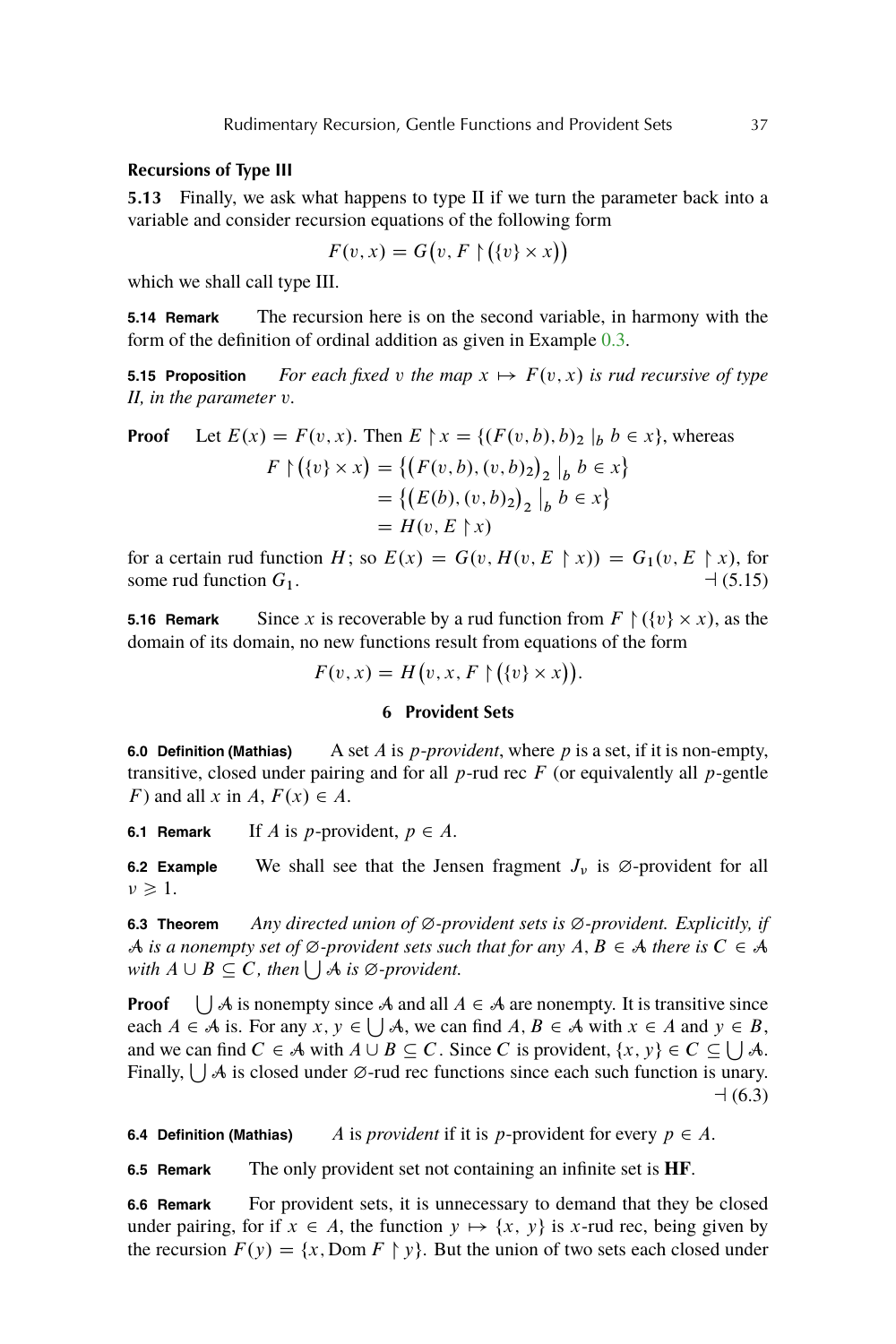#### 38 Mathias and Bowler

 $\varnothing$ -rud rec functions might not be closed under pairing, though as rud rec functions are unary, that union would be closed under  $\varnothing$ -rud rec functions: for example, let a and b be mutually Cohen-generic subsets of  $\omega$  and consider the model  $J_2(a) \cup J_2(b)$ .

**6.7 Theorem** *Any directed union of provident sets is provident.*

### **Ranks of provident sets**

If A is an  $\emptyset$ -provident set, then for  $\nu < \rho(A)$  we have  $\nu = \rho(x)$  for some  $x \in A$  and so  $\nu \in A$ . Thus  $\rho(A) = On \cap A$ . Since the function  $\nu \mapsto \nu + 1$  is rudimentary, we can deduce that  $\rho(A)$  is a limit ordinal. If A is provident, then since the function  $\nu \mapsto \mu + \nu$  is  $\mu$ -rud rec,  $\rho(A)$  is closed under addition.

**6.8 Remark** The discussion above shows that the rank of any provident set is an indecomposable ordinal, as defined in [0.4.](#page-2-0)

**6.9 Lemma** An ordinal  $\theta$  is indecomposable iff it is of the form  $\omega^{\alpha}$  for some  $\alpha > 0$ .

**Proof** If  $\alpha = \beta + 1$  then for  $\mu$ ,  $\nu < \omega^{\alpha}$  we can choose  $m, n < \omega$  with  $\mu \leq \omega^{\beta} \cdot m$ and  $\nu \leq \omega^{\beta} \cdot n$ , so that  $\mu + \nu \leq \omega^{\beta} (m+n) < \omega^{\alpha}$ . If  $\alpha$  is a limit, then for  $\mu, \nu < \omega^{\alpha}$ we can choose  $\kappa < \alpha$  with  $\mu$ ,  $\nu < \omega^k$  and so  $\mu + \nu < \omega^k < \omega^{\alpha}$ .

Conversely, suppose that  $\theta$  is indecomposable. Let  $\beta$  be minimal such that  $\omega^{\beta} > \theta$ . Since exponentiation by  $\omega$  is continuous,  $\beta$  must be a successor: say  $\beta = \alpha + 1$ . Now choose  $n < \omega$  maximal so that  $\omega^{\alpha} \cdot n \le \theta$ . If  $n \ne 1$ , then the identity  $\omega^{\alpha} \cdot (n-1) + \omega^{\alpha} = \omega^{\alpha} \cdot n$  contradicts indecomposability of  $\theta$ , so we must have  $n = 1$ . Let  $\theta = \omega^{\alpha} + \gamma$ . Since  $n = 1$ ,  $\gamma < \omega^{\alpha}$  and so since  $\theta$  is indecomposable we must have  $\gamma = 0$ . Thus  $\theta = \omega^{\alpha}$ , as required.  $\qquad \qquad \rightarrow (6.9)$ 

A familiar provident set is  $J_{\omega^{\nu}}(c)$  provided  $\omega^{\nu}$  is greater than the rank of the transitive set c. But we shall replace the traditional definition of  $L(a)$  recalled in [0.16](#page-4-0) by the one outlined in [0.17.](#page-4-0)

#### **Bounding rudimentary functions in a finite progress**

**6.10 Definition** Let  $\xi$  be an ordinal or ON. A  $\xi$ -progress is a sequence  $\langle P_{\nu} | \nu \langle \xi \rangle$ of transitive sets such that for each  $\nu$  with  $\nu + 1 < \xi$ ,  $\mathbb{T}(P_{\nu}) \subseteq P_{\nu+1}$  and for each limit ordinal  $\lambda < \xi$ ,  $\bigcup_{\nu < \lambda} P_{\nu} \subseteq P_{\lambda}$ ; the progress is *strict* if for each  $\nu$  with  $v + 1 < \xi$ ,  $P_{v+1} \subseteq \mathcal{P}(P_v)$ ; *continuous* if for each limit  $\lambda < \xi$ ,  $P_{\lambda} = \bigcup_{v < \lambda} P_v$ ; and *solid* if it is strict and continuous and  $P_0 = \emptyset$ .

**6.11 Proposition** *If the progress is strict and continuous, then for each*  $\nu < \xi$ ,  $\rho(P_{\nu}) = \rho(P_0) + \nu.$ 

**Proof** By induction on  $\nu$ .  $\qquad \qquad \rightarrow (6.11)$ 

**6.12 Theorem** *Let* R *be a rudimentary function of n variables. There is a*  $c_R \in \omega$ such that for every  $(c_R + 1)$ -progress  $P_0, P_1, \ldots, P_{c_R}, R^{\alpha}P_0^n \subseteq P_{c_R}$ .

**6.13 Definition** We call  $c_R$  the *rudimentary constant* of R. For  $R : a \mapsto a \cap a$  $\{x \mid \stackrel{\mathbf{0}}{\models} \varphi(x, b)\}$  with  $\varphi$  a  $\Delta_0$  formula, we also call  $c_R$  the *separational delay*.

**6.14 Remark** More precisely, there is a recursive function sending a program for  $R$  to a bound; but the function sending a program for  $R$  to the minimal bound is not recursive.

<span id="page-35-0"></span>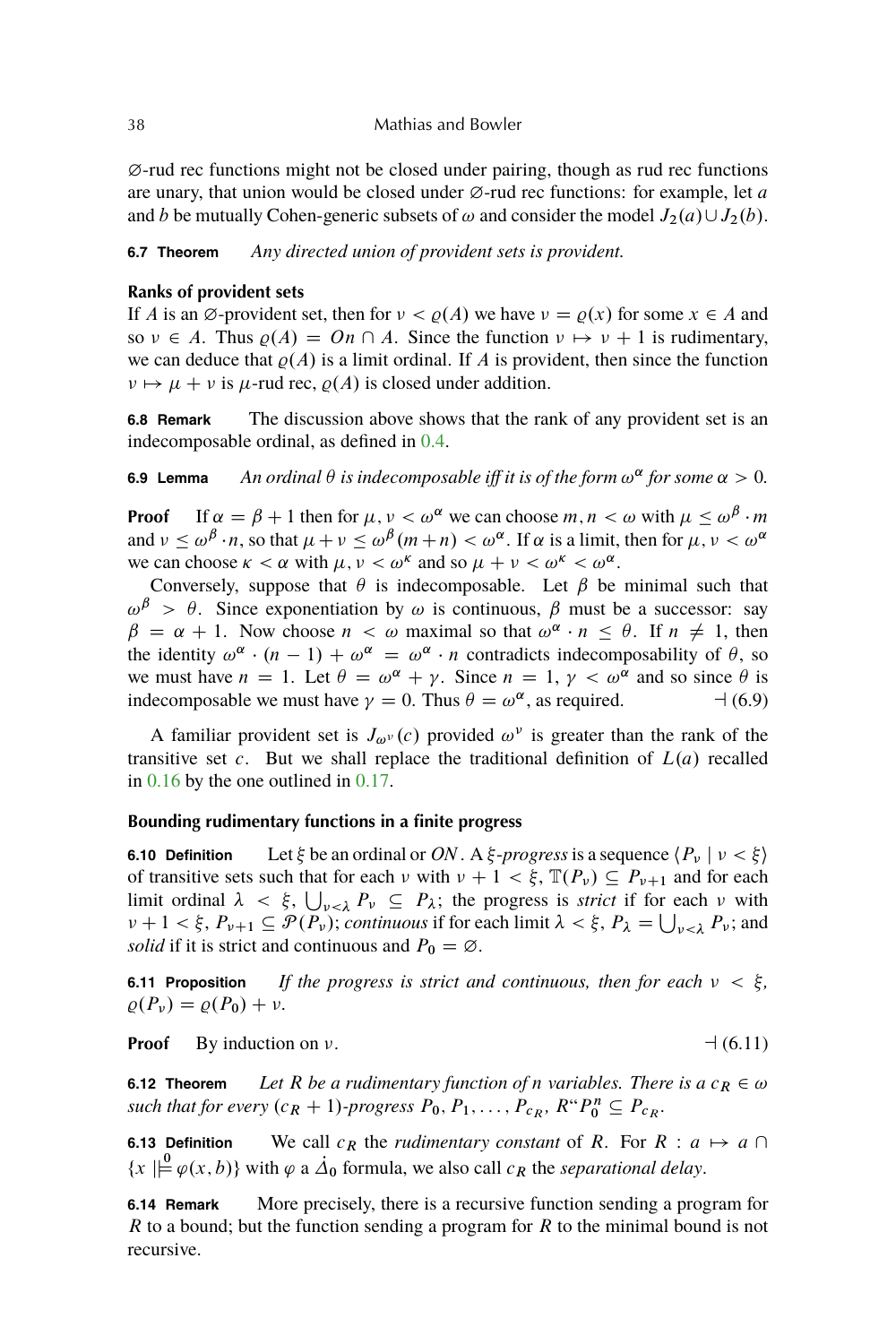<span id="page-36-0"></span>We prove the theorem in a series of lemmata.

**6.15 Lemma**  $\bigcup x \in P_{\nu+1}$  *and*  $\text{Dom}(x) \in P_{\nu+1}$ *. If* x and y are in  $P_v$ , then  $\{x, y\} \in P_{v+1}$ ,  $x \setminus y \in P_{v+1}$ ,

**Proof** Immediate from lines 2, 3, 4 and 5 of the definition of T. a (6.15)

**6.16 Lemma**  $x, y \in P_{\xi} \Longrightarrow x \times y \in P_{\xi+3}$ .

**Proof** If x and y are in  $P_v$ , then both  $\{x\}$  and  $\{x, y\}$  are in  $P_{v+1}$ ; so  $\{\{x\}, \{x, y\}\}\$ are in  $P_{\nu+2}$ ;  $P_{\nu}$  being transitive, we may infer that if  $a \in x$  and  $b \in x$ , then  $(a, b)_2$ is in  $P_{\nu+2}$ ; thus  $x \times y \subseteq P_{\nu+2}$ , which, since  $P_{\nu} \subseteq P_{\nu+2}$ , implies that  $x \times y \in P_{\nu+3}$ .  $-1(6.16)$ 

| 6.17 Lemma | $x, y \in P_{\xi} \Longrightarrow R_5(x, y) \in P_{\xi+1}.$                                  |
|------------|----------------------------------------------------------------------------------------------|
| 6.18 Lemma | $a, b, c \in P_{\xi} \Longrightarrow [(a, c)_2 \in P_{\xi+2} \& (b, a, c)_3 \in P_{\xi+4}].$ |
| 6.19 Lemma | $x \in P_{\xi} \Longrightarrow R_6(x) \in P_{\xi+5}.$                                        |
| 6.20 Lemma | $x \in P_{\xi} \Longrightarrow R_7(x) \in P_{\xi+5}.$                                        |
| 6.21 Lemma | $x, w \in P_{\xi} \Longrightarrow x``\{w\} \in P_{\xi+1}.$                                   |
| 6.22 Lemma | $x, y \in P_{\xi} \Longrightarrow R_8(x, y) \in P_{\xi+2}.$                                  |

**Proof of Theorem [6.12](#page-35-0)** The lemmata show that for  $i = 0, \ldots, 8$ , we may take  $c_{R_i}$ to be 1, 1, 1, 1, 3, 1, 5, 5, 2 respectively. The theorem now follows by remarking that if S and  $T_i$  are rudimentary and for all x,  $Q(\vec{x}) = S(T_0(\vec{x}), \dots, T_k(\vec{x}))$ , we may take  $c_Q = c_S + \max_i c_{T_i}$ .  $-1(6.12)$ 

**6.23 Corollary**  $\bigcup_{\nu \leq \lambda} P_{\nu}$  is rud closed. *If*  $\langle P_\nu | \nu \langle \xi \rangle$  *is a*  $\xi$ -progress, then at each limit ordinal  $\lambda \leq \xi$ ,

#### **The canonical progress towards a given transitive set**

**6.24** Let c be a transitive set. Let  $c_{\xi} = c \cap \{x \mid \varrho(x) < \zeta\}$ . Since c is transitive,  $c_{\zeta+1}$  will be a set of subsets of  $c_{\zeta}$ ; in fact  $c_{\zeta+1} = c \cap \{x \mid x \subseteq c_{\zeta}\}\)$ , which we shall use below as a direct recursive definition.

If  $c_{\xi+1} = c_{\xi}$ , then  $c_{\xi} = c$  and for all  $\xi > \zeta$ ,  $c_{\xi} = c_{\xi}$ ; so that that first happens when  $\zeta = \varrho(c)$ .

Using c as a parameter we define a sequence of pairs  $((c_v, P_v^c))_v$  by a rud recursion on  $\nu$ . Each  $P_{\nu}^{c}$  will be of rank  $\nu$ ; we shall use the function  $\mathbb{T}$ , but we shall also "feed" stages of  $c$  into the process.

The sequence  $(P_v^c)_v$  forms a solid progress, which we shall call the canonical progress *towards, to*, or *through* c, the choice of preposition depending on the length of the sequence as compared to the rank of  $c$ .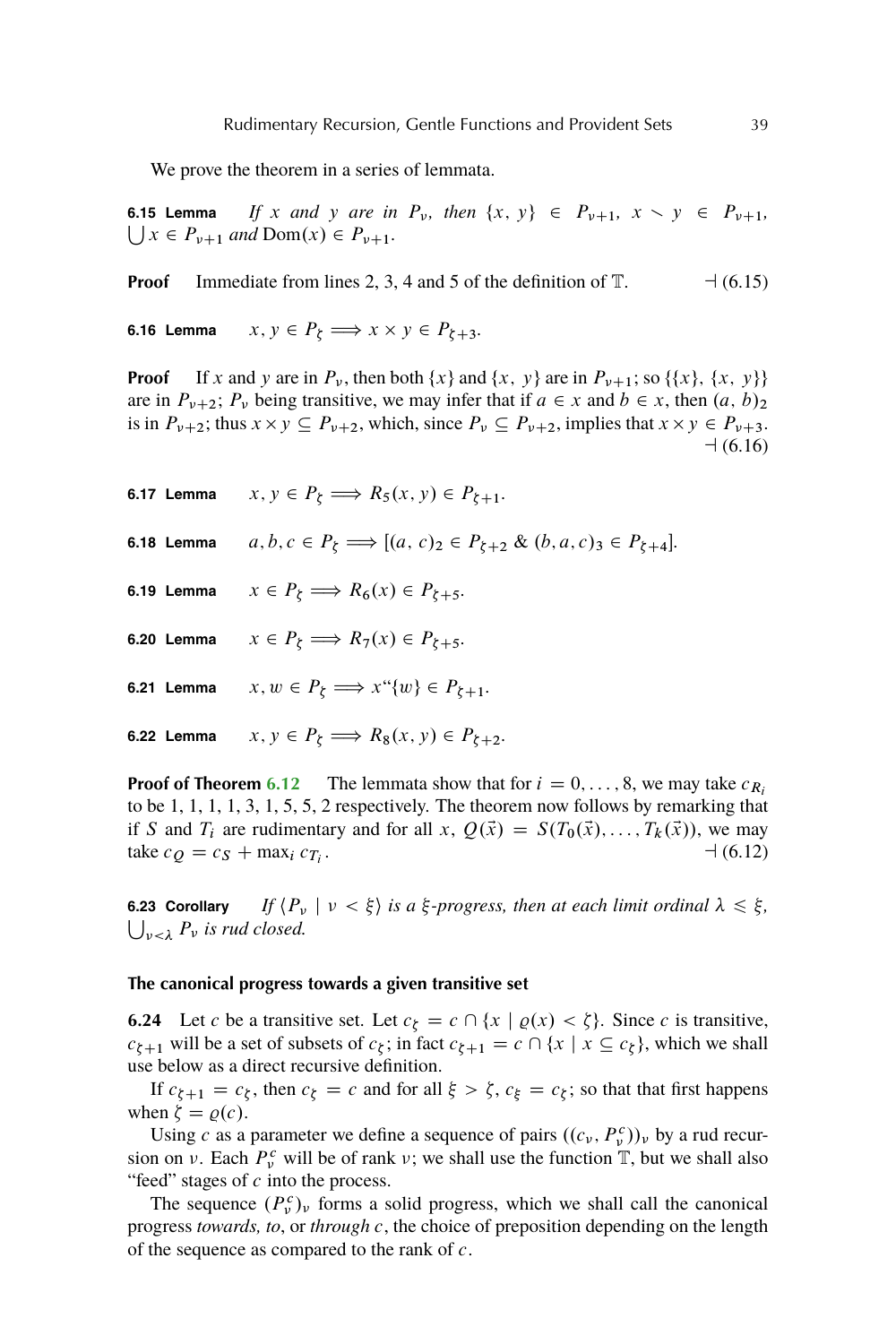<span id="page-37-0"></span>**6.25 Definition**

$$
c_0 = \varnothing \qquad c_{\nu+1} = c \cap \{x \mid x \subseteq c_{\nu}\} \qquad c_{\lambda} = \bigcup_{\nu < \lambda} c_{\nu}
$$
  

$$
P_0^c = \varnothing \qquad P_{\nu+1}^c = \mathbb{T}(P_{\nu}^c) \cup \{c_{\nu}\} \cup c_{\nu+1} \qquad P_{\lambda}^c = \bigcup_{\nu < \lambda} P_{\nu}^c
$$

**6.26 Lemma** *Each* P  $P_v^c$  is transitive.  $P_v^c \subseteq P_{v+1}^c$ .  $P_v^c \in P_{v+1}^c$ ; and so for  $v < \zeta$ ,  $P_v^c \subseteq P_\xi^c$  and  $P_v^c \in P_\xi^c$ .

**6.27 Remark**  $c_v = c \cap P_v^c; \varrho(P_v^c) = v.$ 

**6.28 Remark**  $c<sub>v</sub>$ <sup>c</sup> may be defined by a single rud recursion on ordinals:

$$
P_0^c = \varnothing; \qquad P_{\nu+1}^c = \mathbb{T}(P_{\nu}^c) \cup \{c \cap P_{\nu}^c\} \cup \big(c \cap \{x \mid x \subseteq P_{\nu}^c\}\big); \qquad P_{\lambda}^c = \bigcup_{\nu < \lambda} P_{\nu}^c.
$$

With that definition, one should then verify by induction that for each  $\nu$ ,  $c \cap P_v^c = c \cap \{x \mid \varrho(x) < v\}$ , and thence that the two definitions agree.

**6.29 Remark**  $\lambda^c$  is rud closed, for  $\lambda$  a limit ordinal, by Theorem [6.12.](#page-35-0)

**6.30 Remark**  $P_{\omega}^c = V_{\omega}$ : for each  $P_n^c \subseteq V_n$  and so  $P_{\omega}^c \subseteq V_{\omega}$ ; equality will follow from the fact that  $\tilde{P}_{\omega}^c$  is a non-empty rud closed set, by the previous remark.

#### **Bounding rudimentarily recursive functions in a progress**

To see why and how quickly progresses tend to become closed under  $p$ -rud rec functions, we recall the notion of an F -attempt.

**6.31 Definition** Let F be the p-rudimentarily recursive function defined by  $F(x) = G(p, F \nmid x)$ . A set f is an F-attempt iff it satisfies

 $Fn(f) \& \bigcup Dom(f) \subseteq Dom(f) \& \forall x_{\in Dom(f)} f(x) = G(p, f \upharpoonright x).$ 

Note that that is  $\Delta_0$  in f and p; we will denote the separational delay of that predicate by  $s_F$ .

We say that an *F*-attempt *f* attains x iff  $x \in Dom(f)$ .

**6.32 Proposition** *Let* F *be a* p*-rud rec function. Then there is a natural number*  $c_F$  such that for any set x and any  $(c_F + 1)$ -progress  $P_0, P_1, \ldots, P_{c_F}$  such that  $P_0$ *contains* p and x and contains, for each  $y \in x$ , an F-attempt attaining y, the set  $P_{c_F}$  contains an *F*-attempt attaining x.

**Proof** Under those hypotheses,  $f_0 =_{df} \bigcup \{ f \in P_0 \mid f \text{ is an } F\text{-}{\text{attempt}} \}$  is an F-attempt attaining every  $y \in x$ . Further,  $f_0 \in P_{s_F + 2}$ , as  $P_0 \in P_1$ , so the set  $P_0 \cap \{f \mid f$  is an F-attempt $\}$  is in  $P_{1+s_F}$ , and its union will be in  $P_{1+s_F+1}$  by the definition of T.

Now  $F \upharpoonright x = f_0 \upharpoonright x$ , and so  $f_0 \cup \{ (G(p, f_0 \upharpoonright x), x)_2 \}$  is an F-attempt attaining x. It is therefore enough to take  $c_F = s_F + c_R + 2$ , where R is the rudimentary function  $(x, p, f) \mapsto f \cup \{ (G(p, f \upharpoonright x), x)_2 \}.$   $\qquad \qquad \rightarrow (6.32)$ 

**6.33 Theorem** *Let* F *be a p-rud rec function,* x *a set, and*  $\langle P_v | v \langle \xi \rangle \rangle$  *a*  $\xi$ -progress with  $\xi > c_F \cdot (Q(x) + 1)$ , and p and x in P<sub>0</sub>. Then  $P_{c_F \cdot (Q(x) + 1)}$  contains *an* F *-attempt attaining* x*.*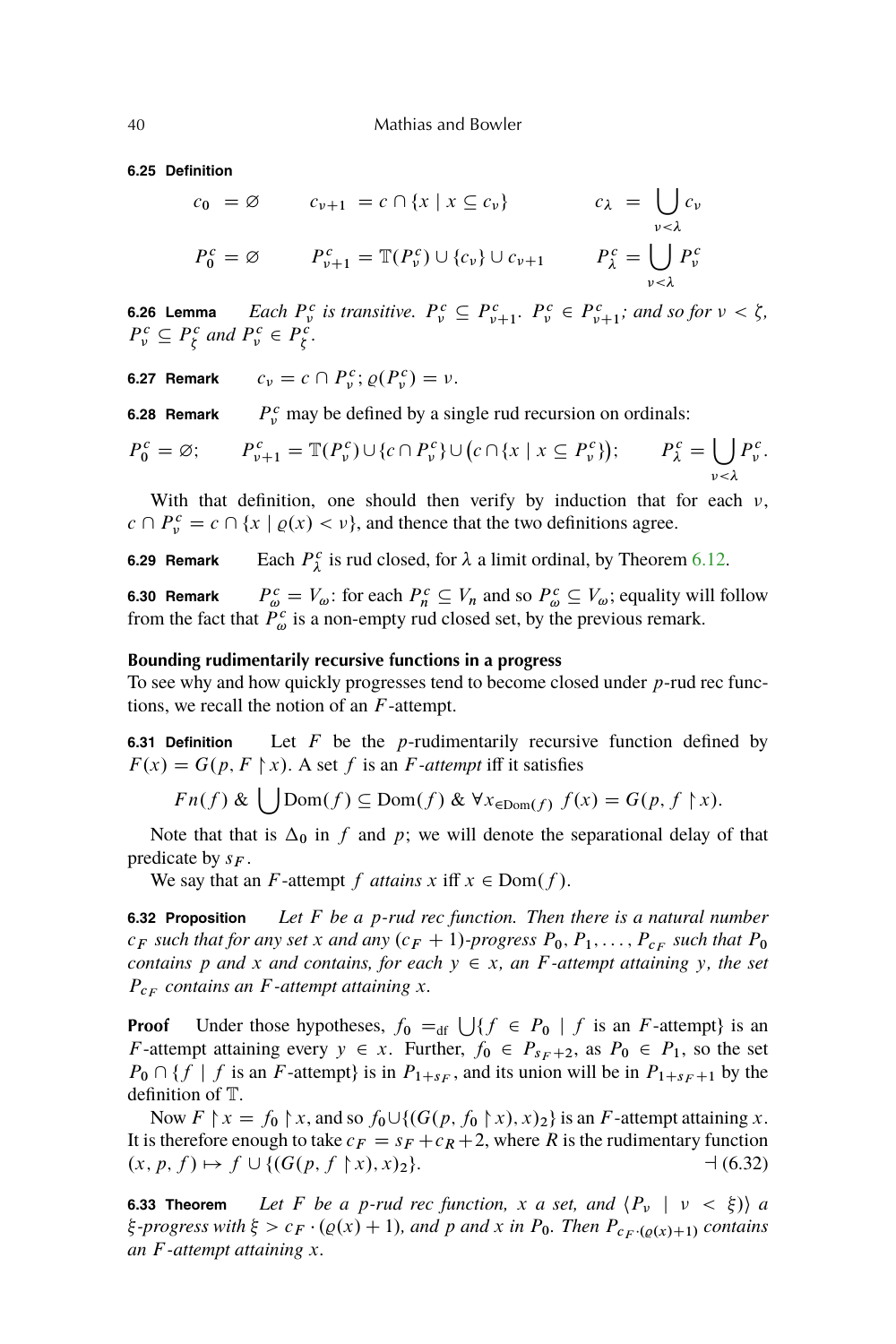<span id="page-38-0"></span>**Proof** By induction on  $\varrho(x)$ . For each  $y_0 \in x$ , we have  $\varrho(y_0) + 1 \leq \varrho(x)$  and so the induction hypothesis will imply that  $P_{CF, O(X)}$  contains an F-attempt attaining y<sub>0</sub>. By Proposition [6.32,](#page-37-0)  $P_{c_F, Q(x) + c_F}$  contains an F-attempt attaining x, which is the desired result, as  $c_F \cdot \rho(x) + c_F = c_F \cdot (\rho(x) + 1)$ .  $\qquad (6.33)$ 

**6.34 Theorem** *Let*  $\langle P_v | v \leq \theta \rangle$  *be a solid*  $(\theta + 1)$ *-progress. Then*  $P_\theta$  *is provident iff*  $\theta$  *is an indecomposable ordinal.* 

**Proof** The "only if" direction is immediate from Remark [6.8.](#page-35-0) For the "if" direction, let  $x, p \in P_\theta$ ; choose  $\nu < \theta$  with  $x, p \in P_\nu$ . Let F be p-rud rec. Then  $\rho(x) < v$  and so  $F(x) \in P_{v+c_F \cdot v} \subseteq P_{\theta}$ .  $\qquad (6.34)$ 

**6.35 Proposition** *Let c be a transitive set and*  $\theta$  *an indecomposable ordinal. Then*  $P^c_{\theta}$  is provident, and

$$
P_{\theta}^{c} = P_{\theta}^{c_{\theta}} = \bigcup_{\lambda < \theta} P_{\theta}^{c_{\lambda}}.
$$

**Proof** That  $P^c_{\theta}$  is provident is an immediate corollary of Theorem [6.34.](#page-37-0)

If  $x \in P^c_\theta$ , then for some  $\lambda < \theta$ ,  $x \in P^c_\lambda = P^c_\lambda \subseteq P^c_\theta$ .

Conversely, if  $\lambda < \theta$ ,  $c_{\lambda}$  is in  $P_{\theta}^c$ , which we now know to be provident, and the map  $\nu \mapsto P_{\nu}^{\tilde{c}_{\lambda}}$  is given by a  $c_{\lambda}$ -rudimentary recursion, and so each  $P_{\nu}^{c_{\lambda}}$ , for  $\nu < \theta$ , is in  $P^c_\theta$ ; thus  $P^{c_\lambda}_\theta \subseteq P^c_\theta$  $-$  (6.35)

In fact, the inductive argument of Theorem [6.33](#page-37-0) gives the following slightly sharper version:

**6.36 Theorem** *Let F be a p-rud rec function and*  $\langle P_\mu | \mu \langle \xi \rangle$  *a solid*  $\xi$ -progress, *and let*  $p \in P_{\kappa}$  *and*  $x \in P_{\nu}$ *, where*  $\kappa + c_F \cdot \nu < \xi$ *. Then there is an F*-*attempt attaining* x *in*  $P_{\kappa+c_F \cdot \nu}$ *.* 

**6.37 Corollary** *Let*  $\langle P_v | v \leq \theta \rangle$  *be a solid*  $(\theta + 1)$ *-progress. Then*  $P_\theta$  *is*  $\emptyset$ -provident iff  $\theta$  is a limit ordinal.

Indeed something a little more general is true.

**6.38 Theorem**  $\bigcup_{i \leq \omega} P_i$  is also *p*-provident. Let  $\langle P_i | i < \omega \rangle$  a strict  $\omega$ -progress with  $P_0$  p-provident. Then

**Proof** Let F be p-rud rec. As in Proposition [4.15,](#page-30-0)  $x \mapsto F \restriction \text{tcl}\{x\}$  is p-gentle and so for any  $x \in P_0$  there is an F-attempt attaining x in  $P_0$ . Then by induction on *i*, with  $i < \omega$ , using Proposition [6.32,](#page-37-0) we obtain that for any  $x \in P_i$  there is an *F*-attempt attaining x in  $P_{c_F i}$ , and in particular that  $F(x) \in P_{c_F i}$  $-1(6.38)$ 

#### **A criterion for providence in terms of Type III**

**6.39 Proposition** *A transitive set* A *is provident iff it contains the graph of the restriction of*  $F$  *to*  $X \times X$  *for any*  $X \in A$  *and any*  $F$  *which is recursive of type III.* 

**Proof** It is clear that if A contains all these graphs then it is provident.

Conversely, suppose A is provident of rank  $\theta$  and  $X \in A$ . If  $A = HF$ , the result is clear, so we assume  $\theta > \omega$ . Let F be defined by  $F(v, x) = G(v, F \upharpoonright (\{v\} \times x)).$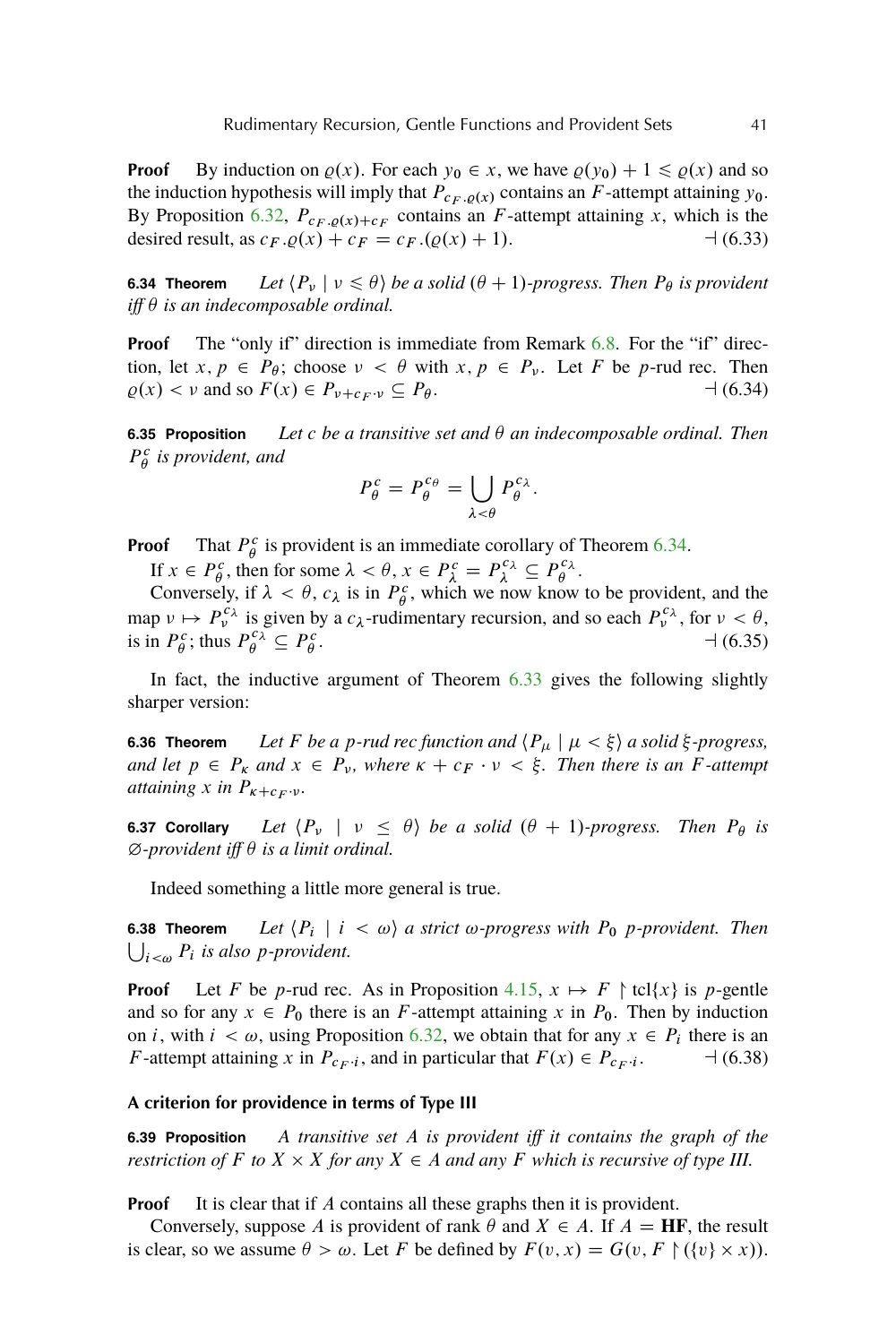<span id="page-39-0"></span>Then for each  $v \in X$  we have by Theorem [6.36](#page-37-0) that there is an  $F(v, -)$ -attempt attaining X in  $P_{\varrho(X),2+\omega}^X$ . The graph in question is then given by

$$
\left[P_{\varrho(x),2+\omega}^X \times (X \times X)\right] \cap \bigcup \left\{\left(y,(v,x)_2\right)_2 \mid \exists f_{\in P_{\varrho(x),2+\omega}^X} \atop f \text{ is an } F(v,-\text{--}attention) \text{ at the same } x \& f(x) = y\right\}.
$$
 (6.39)

## **Iterated recursion and limit provident sets**

We can obtain similar bounds on the growth of functions obtained by recursing rud rec functions, or by recursing functions obtained in that way, and so on. More precisely:

**6.40 Definition** A unary class function  $F: V \to V$  is p-rud [rec]<sup>0</sup> iff it is rud. F is p-rud [rec]<sup>n+1</sup> iff there is a p-rud [rec]<sup>n</sup> function G such that for all x we have  $F(x) = G((p, F \nmid x)_2)$ . F is p-rud [rec]<sup>< $\omega$ </sup> iff it is p-rud [rec]<sup>n</sup> for some  $n < \omega$ .

Thus F is p-rud  $[rec]^1$  iff it is p-rud rec.

**6.41 Remark** That is more powerful than rudimentary recursion, but it is still fairly weak. For example, as we shall see in Corollary 6.52, for no p is  $v \mapsto v + \omega$ p-rud  $[rec]^{<\omega}$ , in contrast to the fact that  $\nu \mapsto \alpha + \nu$  is  $\alpha$ -rud rec for each  $\alpha$ . Similarly these recursions are too weak to define ordinal multiplication.

**6.42 Remark** Provident sets need not be closed under  $p$ -rud  $[rec]^n$  functions for  $n > 1$ . For example, the ordinal function  $x \mapsto \omega + x$  is  $\omega$ -rud rec, and so the ordinal function  $F: x \mapsto \omega^2 \cap (\omega \cdot x)$  obtained from it by recursion is  $\omega$ -rud [rec]<sup>2</sup>. But  $P_{\omega^2}^{\emptyset}$  is not closed under F, since  $F(\omega) = \omega^2$ .

However, we shall find that to check whether a provident set is closed under such recursions it is enough to know the rank of that provident set. To prove that, we shall consider bounds on the growth of such functions; and for that we must first consider a notion of limitation for ordinal functions.

**6.43 Definition** For  $\lambda$  an ordinal, we say that an ordinal function  $l : On \rightarrow On$  is  $\lambda$ -*restrained* iff for all ordinals  $\nu$  we have  $l(\nu) < \lambda + \nu + \omega$ .

**6.44 Lemma** If l is  $\lambda$ -restrained, then it is  $\lambda'$ -restrained for any  $\lambda' \geq \lambda$ .

**6.45 Lemma** *If*  $l_1$  *and*  $l_2$  *are*  $\lambda$ -restrained, then so is  $v \mapsto l_1(v) \cup l_2(v)$ .

**6.46 Lemma** If  $l_1$  is  $\lambda_1$ -restrained and  $l_2$  is  $\lambda_2$ -restrained then  $l_1 \circ l_2$  is  $\lambda_1 + \lambda_2$ *restrained.*

**Proof** For any v, we can pick  $m \in \omega$  with  $l_2(v) \leq \lambda_2 + v + m$  and so  $l_1(l_2(v)) < \lambda_1 + l_2(v) + \omega \leq \lambda_1 + \lambda_2 + v + m + \omega = \lambda_1 + \lambda_2 + v + \omega.$  $-1(6.46)$ 

**6.47 Lemma** *If* l *is -restrained and increasing then the function* l <sup>0</sup> *defined by*  $l'(v) = l(\bigcup_{\mu < v} l'(\mu))$  is  $\lambda \cdot \omega$ -restrained and increasing.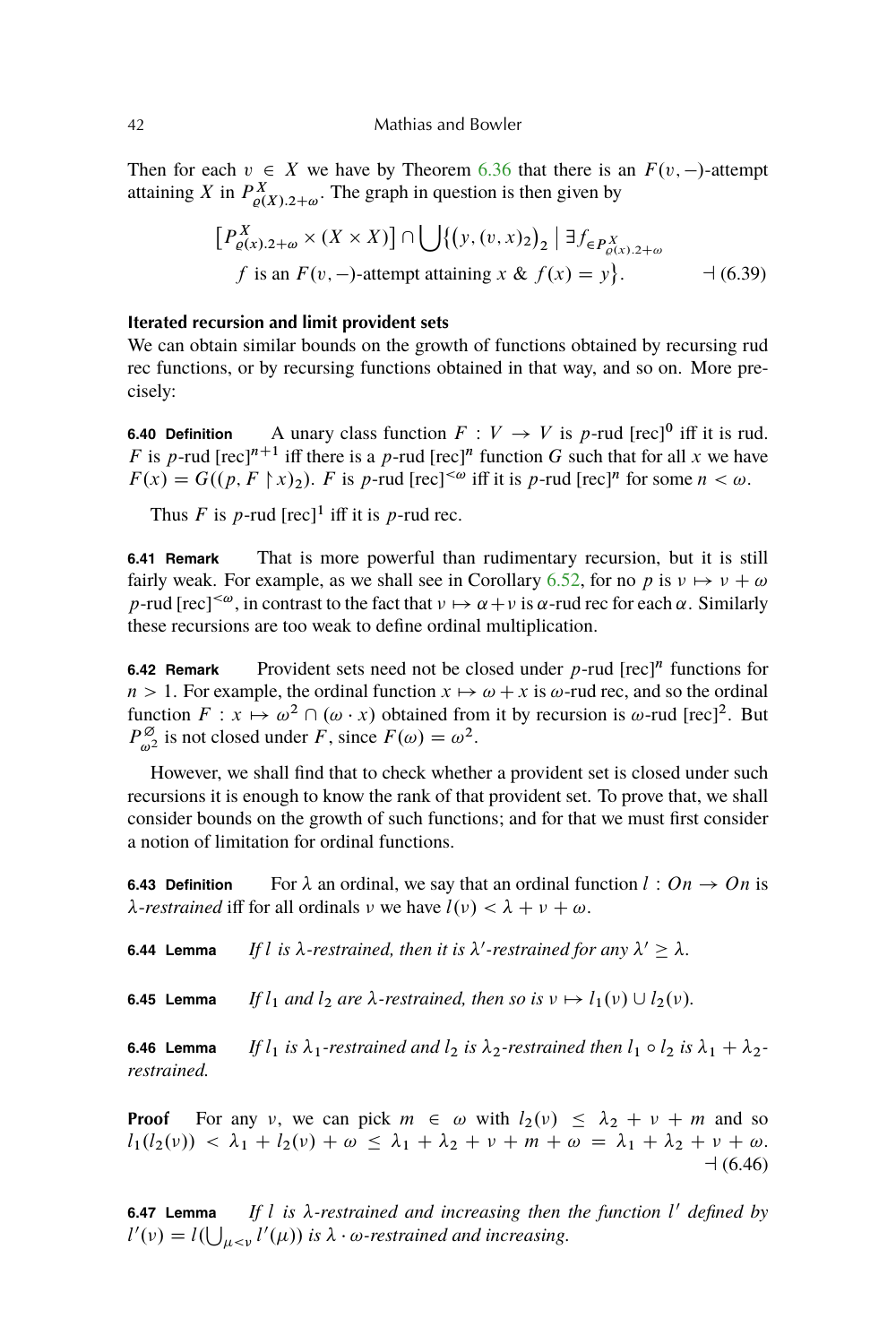**Proof** l ' is clearly increasing.  $l'(0) = l(0) < \lambda + \omega \leq \omega \cdot \lambda + 0 + \omega$ . For  $\nu$  a successor, say  $v = \mu + 1$ , we can pick  $m < \omega$  such that  $l'(\mu) \leq \lambda \cdot \omega + \mu + m$ , so that  $l'(v) = l(l'(\mu)) \leq l(\lambda \cdot \omega + \mu + m) < \lambda + \lambda \cdot \omega + \mu + m + \omega = \lambda \cdot \omega + \nu + \omega$ . Finally, for v a limit, for every  $\mu < \nu$  we have  $l'(\mu) < \lambda \cdot \omega + \mu + \omega \leq \lambda \cdot \omega + \nu$ and so  $\bigcup_{\mu < \nu} l'(\mu) \leq \lambda \cdot \omega + \nu$ , and so  $l'(\nu) \leq l(\lambda + \nu) < \lambda + \lambda \cdot \omega + \nu + \omega =$  $\lambda \cdot \omega + \nu + \omega.$  (6.47)

**6.48 Definition** For ordinals  $\kappa$  and  $\lambda$  and a set p, a unary class function F is  $(p, \kappa, \lambda)$ -restrained if there are an increasing  $\lambda$ -restrained ordinal function l and a rudimentary function H such that for any solid progress P with  $p \in P_{\kappa}$  and  $x \in P_{\nu}$ and any  $\alpha \ge l(\nu)$  we have  $H(p, P_{\alpha}, x) = F(x)$ .

That notion is designed to make the following true:

 $\mathbf{r}$ 

**6.49 Lemma** *Any p*-rud rec function is  $(p, \kappa, \kappa)$ -restrained for every  $\kappa$ .

**Proof** Let  $H : p, P, x \mapsto \left[ \bigcup \{ f \in P \mid f \text{ is an } F\text{-} \text{ attempt} \} \right] (x).$  Let  $l : \nu \mapsto \kappa + c_F \cdot \nu$ . By Proposition [6.11](#page-35-0) and Theorem [6.36,](#page-37-0) if P,  $\nu$  and x are as in Definition [6.48,](#page-39-0) and  $\alpha \ge l(\nu)$ , then  $P_\alpha$  contains an F-attempt attaining x, and so  $H(p, P_{\alpha}, x) = F(x)$ .  $\qquad (6.49)$ 

We now mimic the argument used to obtain Theorem [6.36,](#page-37-0) to show that functions obtained by recursion from restrained functions are still restrained.

**6.50 Theorem (Bowler)** *Suppose that* F *is defined by*  $F(x) = G((p, F \rvert x)_2)$ , *where* G *is*  $(p, \kappa, \lambda)$ -restrained. Then F is  $(p, \kappa, (\lambda + \kappa) \cdot \omega)$ -restrained.

**Proof** Let H and l witness the fact that G is  $(p, \kappa, \lambda)$ -restrained, as in Definition  $6.48$ . We say that f is an F-attempt using P if

$$
Fn(f) & \bigcup Dom(f) \subseteq Dom(f) & \forall y_{\in Dom(f)} f(y) = H\big(p, P, (p, f \upharpoonright y)_2\big).
$$

We shall refer to this  $\Delta_0$  formula again, so we denote it by  $A(p, P, f)$ . Let  $K: p, P, x \mapsto [\bigcup \{f \in P \mid A(p, P, f)\}] (x)$ . We say that x is *attained by* P iff there is some  $f \in P$  such that  $A(p, P, f)$  and  $x \in Dom(f)$ , and for every  $y \in \text{tcl}\{x\}$  we have  $H(p, P, (p, f \upharpoonright y)_2) = G((p, f \upharpoonright y)_2)$ . Thus if x is attained by P, then  $K(p, P, x) = F(x)$ .

Next we define a sequence of variously restrained ordinal functions which will help us restrain the growth of F. Let  $l_1 : \nu \mapsto \kappa + \nu + c_{R_1} + 1$ , where  $R_1$  is the rudimentary function  $P, p \mapsto \bigcup \{f \in P \mid A(p, P, f)\}.$  Let  $l_2: \nu \mapsto l_1(\nu) + c_{R_2}$ , where  $R_2$  is the rudimentary function  $p, f, x \mapsto (p, f \upharpoonright x)_2$ . Let  $l_3 = l \circ l_2$ . Let  $l_4 : v \mapsto l_3(v) + c_{R_5}$ , where  $R_4$  is the rudimentary function  $p, P, f, x \mapsto H(p, P, (p, f \upharpoonright x)_2)$ . Let  $l_5 : v \mapsto (l_4(v) \cup c_{\text{tel}} \cdot v) + c_{R_5}$ , where  $R_5$ is the rudimentary function  $f, t, v, x \mapsto f \upharpoonright t \cup \{(v, x)_2\}$ . Finally, let  $l_6$  be defined by  $l_6(v) = l_5(\bigcup_{\mu < v} l_6(\mu))$ . Each of the  $l_i$  is increasing. Evidently  $l_1$  and  $l_2$  are  $\kappa$ -restrained. Thus by Lemma [6.46,](#page-39-0)  $l_3$  is  $\lambda + \kappa$ -restrained and therefore so are  $l_4$ and  $l_5$ . Therefore by Lemma [6.47,](#page-39-0)  $l_6$  is  $(\lambda + \kappa) \cdot \omega$ -restrained.

Now suppose that we have a solid progress P with  $p \in P_{\kappa}$ . We shall show by induction on  $\nu$  that for  $x \in P_{\nu}$  and  $\alpha \ge l_6(\nu)$  x is attained by  $P_{\alpha}$ . For given  $\nu$ , write  $l_7(v) = \bigcup_{\mu < v} l_6(\mu)$ . Let

$$
f_0 = \bigcup \{ f \in P_{l_7(\nu)} \mid A(p, P_{l_7(\nu)}, f) \},\
$$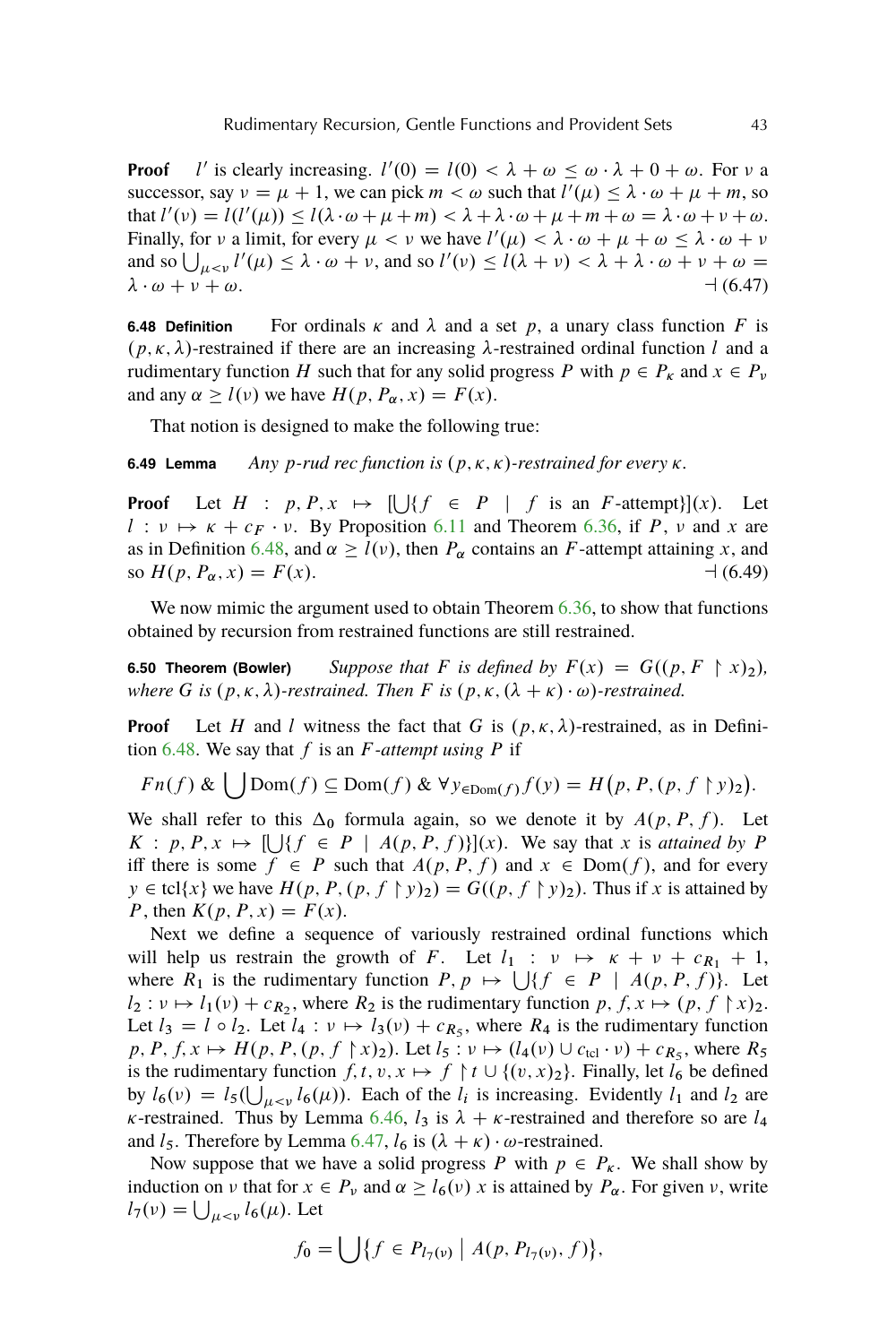which is in  $P_{l_1(l_7(v))}$ . By our induction hypothesis, for any  $y \in x$  we have  $f_0(y) = K(p, P_{l_7(y)}, y) = F(y)$ . Thus  $(p, F \upharpoonright x)_2 = (p, f_0 \upharpoonright x)_2 \in P_{l_2(l_7(y))}$ . Therefore for  $\alpha \ge l_3(l_7(v)), F(x) = G((p, F \upharpoonright x)_2) = H(p, P_\alpha, (p, f_0 \upharpoonright x)_2)$ , and in particular  $F(x) \in P_{l_4(l_7(v))}$ . Thus  $f_1 = f_0 \upharpoonright \text{tcl}(x) \cup \{(F(x), x)_2\} \in P_{l_5(l_7(v))} =$  $P_{l6}(v)$  and  $A(p, P, f_1)$ , so x is attained by any  $\alpha \ge l_6(v)$ .

Thus K and  $l_6$  witness that F is  $(p, \kappa, (\lambda + \kappa) \cdot \omega)$ -restrained.  $\rightarrow (6.50)$ 

**6.51 Theorem** Any p-rud [rec]<sup>n</sup> function is  $(p, \kappa, \kappa \cdot (\omega^{n-1} + n - 1))$ -restrained *for every*  $\kappa$ *.* 

**Proof** By induction on *n*. The base case follows from Lemma [6.49,](#page-39-0) and for the induction step let F be p-rud [rec]<sup>n+1</sup>, given by  $F(x) = G((p, F \upharpoonright x)_2)$ for some p-rud [rec]<sup>n</sup> function G. Then by the induction hypothesis G is  $(p, \kappa, \kappa)$  $\kappa \cdot (\omega^{n-1}+n-1)$ )-restrained, and so by Theorem [6.50](#page-39-0) F is  $(p, \kappa, (\kappa \cdot (\omega^{n-1}+n-1)+$  $(\kappa \cdot (\omega^{n-1} + n - 1) + \kappa) \cdot \omega =$  $\kappa \cdot (\omega^{n-1} + n) \cdot \omega \leq \kappa \cdot (\omega^n + n).$   $\qquad (6.51)$ 

**6.52 Corollary** *For no* p is  $F: v \mapsto v + \omega$  is p-rud [rec]<sup> $<\omega$ </sup>.

**Proof** Suppose for a contradiction that  $F$  is  $p$ -rud  $[rec]^n$  for some  $p$  and  $n$ . Let  $c = \text{tcl}\{p\}$ ,  $\kappa = \rho(p) + 1$  and  $\lambda = \kappa \cdot (\omega^{n-1} + n - 1)$ . Then F is  $(p, \kappa, \lambda)$ -restrained: let l and H witness that. As  $p \in P_{\kappa}^c$ , we must have  $\lambda \cdot \omega + \omega = F(\lambda \cdot \omega) \in P_{l(\lambda \cdot \omega) + c_H}^c$ , which is the desired contradiction as  $\rho(P^c_{l(\lambda \cdot \omega)+c_H}) = l(\lambda \cdot \omega) + c_H < \lambda + \lambda \cdot \omega + \omega = \lambda \cdot \omega + \omega.$ 

**6.53 Theorem (Bowler)** *Let* A *be a provident set other than* **HF***. The following are equivalent:*

- (*i*)  $\rho(A)$  *is of the form*  $\omega^{\alpha}$  *for some ordinal*  $\alpha$  *which is a limit.*
- *(ii)* A *is closed under p*-rud [rec]<sup>2</sup> functions for  $p \in A$ *.*
- *(iii)* A *is closed under*  $p$ -rud  $[rec]^{<\omega}$  functions for  $p \in A$ .

**Proof** It is clear that (iii)  $\Rightarrow$  (ii). To see that (ii)  $\Rightarrow$  (i), we know by Remark [6.8](#page-35-0) and Lemma [6.9](#page-35-0) that there is some  $\alpha > 0$  with  $\rho(A) = \omega^{\alpha}$ . Suppose for a contradiction that  $\alpha$  is a successor ordinal, say  $\alpha = \beta + 1$ . Then  $\nu \mapsto \omega^{\beta} + \nu$  is  $\omega^{\beta}$ -rud rec and so  $F: \nu \mapsto \omega^{\alpha} \cap \omega^{\beta} \cdot \nu$  is  $\omega^{\beta}$ -rud [rec]<sup>2</sup>, which contradicts (ii), as  $\omega \in A$  and  $\omega^{\beta} \in A$ but  $F(\omega) = \omega^{\alpha} \notin A$ .

For (i)  $\Rightarrow$  (iii), let p, x ee A and let F be p-rud [rec]<sup>n</sup>. Let  $\kappa = \varrho(\lbrace p, x \rbrace)$ . By Theorem [6.51,](#page-39-0) F is  $(p, \kappa, \kappa \cdot (\omega^{n-1}+n-1))$ -restrained: let H and l witness this. We have  $x, p \in P_{k}^{\{p,x\}}$ , and so  $F(x) \in P_{l(x)+k}^{\{p,x\}}$  $\lim_{l(\kappa)+c_H+1}$ . Since  $\kappa < \omega^{\alpha}$ , we can pick some  $\beta < \alpha$  with  $\kappa \le \omega^{\beta}$ , and so  $l(\kappa) + c_H + 1 \le \kappa \cdot (\omega^{n-1} + n-1) + \kappa + \omega + c_H + 1 \le$  $\omega^{\beta}(\omega^{n-1} \cdot \omega) = \omega^{\beta+n} < \omega^{\alpha}$  and so, since A is provident,  $P_{l(\omega)+l}^{\{p,x\}}$  $l(\kappa) + c_H + 1 \in A$  and so  $F(x) \in A$  as required.  $\qquad (6.53)$ 

**6.54 Definition** We call such sets *limit provident sets*.

**6.55 Theorem** *Any directed union of limit provident sets is limit provident.*

**Proof** The rank of such a directed union is a union of ordinals of the form  $\omega^{\alpha}$  with  $\alpha$  limit, and so is of the same form.  $\Box$  (6.55)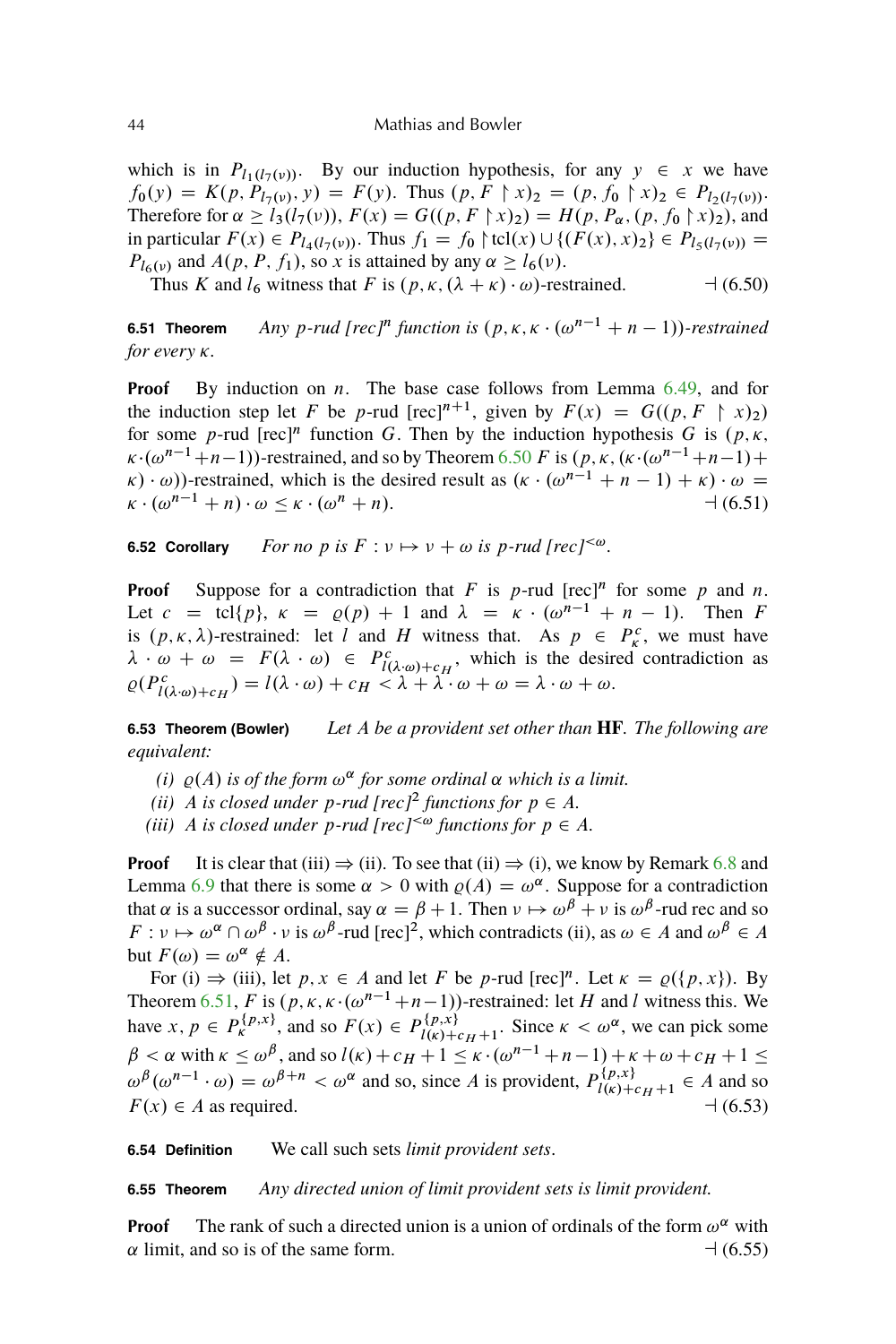**6.56 Theorem** *Let*  $\langle P_\nu | \nu \leq \theta \rangle$  *be a solid*  $(\theta + 1)$ *-progress. Then*  $P_\theta$  *is limit provident iff*  $\theta$  *is of the form*  $\omega^{\alpha}$  *with*  $\alpha$  *a limit ordinal.* 

**Proof** Immediate from the definition, Theorem [6.34](#page-37-0) and Proposition [6.11.](#page-35-0)  $-1(6.56)$ 

## **Provident levels of the Gödel, Jensen and related hierarchies**

Let us start with parameter-free versions of results already proved.

**6.57 Lemma** *Let* F *be pure rud recursive, given by* G*. Then "*f *is an* F *-attempt" is a*  $\Delta_0$  *predicate of f.* 

**Proof** Here the formula required is

$$
Fn(f) & \bigcup Dom(f) \subseteq Dom(f) & \forall x_{\in Dom(f)} f(x) = G(f \upharpoonright x). \quad \exists (6.57)
$$

**6.58 Proposition** *If* u *is transitive and*  $\emptyset$ *-provident then so is* rud(u).

**Proof** We take  $P_n = \mathbb{T}^n(u)$ , and  $P_\omega = \bigcup_n P_n$ .  $\langle P_\nu | \nu \leq \omega \rangle$  is then a strict continuous  $\omega$ -progress, so we may apply Theorem [6.38](#page-37-0) with  $p = \emptyset$ .  $\rightarrow$  (6.58)

**6.59 Corollary** *Each non-empty*  $J_v$  *is*  $\emptyset$ -provident,

**Proof**  $J_1 = HF$ ;  $J_{\nu+1} = \text{rud}(J_{\nu})$ ; the induction at limit stages is trivial.  $-1(6.59)$ 

**6.60 Remark** More generally, although for a given p in L we must go to the first indecomposable ordinal above the moment of construction of  $p$  to find a  $J_{\nu}$  which is *p*-provident, every subsequent  $J_{\xi}$  will also be *p*-provident.

The following is a corollary of Theorem [6.34.](#page-37-0)

**6.61 Theorem**  $J_v$  *is provident iff*  $\omega v$  *is indecomposable.* 

**6.62 Example**  $J_{\omega}$  is provident. The next one will be  $J_{\omega^2}$ .

To summarise:  $J_{\nu}$  is  $\varnothing$ -provident iff  $\nu > 0$ , provident iff  $\nu$  is positive and closed under addition, and limit provident iff  $\nu$  is of the form  $\omega^{\alpha}$  with  $\alpha$  a limit ordinal.

**The**  $T_{\nu}$   $[A]$ 's

They were defined in [0.14](#page-3-0) and form a solid progress, so similar remarks will apply.

The  $T_\nu(c)$ 's and  $J_\nu(c)$ 's

Let c be a transitive set; in  $0.16$  we defined

$$
T_0(c) = c; \qquad T_{\nu+1}(c) = \mathbb{T}(T_{\nu}(c)); \qquad T_{\lambda}(c) = \bigcup_{\nu < \lambda} T_{\nu}(c);
$$
\n
$$
L(c) = \bigcup_{\nu} T_{\nu}(c).
$$

That sequence is not solid, but since  $\varrho(T_{\nu}(c)) = \varrho(c) + \nu$ , we have by Theo-rem [6.34](#page-37-0) that  $T_v(c)$  is provident iff v is an indecomposable ordinal greater than  $\rho(c)$ , and is limit provident iff v is greater than  $\varrho(c)$  and is of the form  $\omega^{\alpha}$  with  $\alpha$  a limit. An induction argument using Theorem [6.38](#page-37-0) then shows that  $T_v(c)$  is  $\varnothing$ -provident for  $\nu$  a limit ordinal at least as big as the least indecomposable ordinal greater than  $\rho(c)$ . The condition that v exceed the rank of c is inescapable, as  $\varnothing$ -provident sets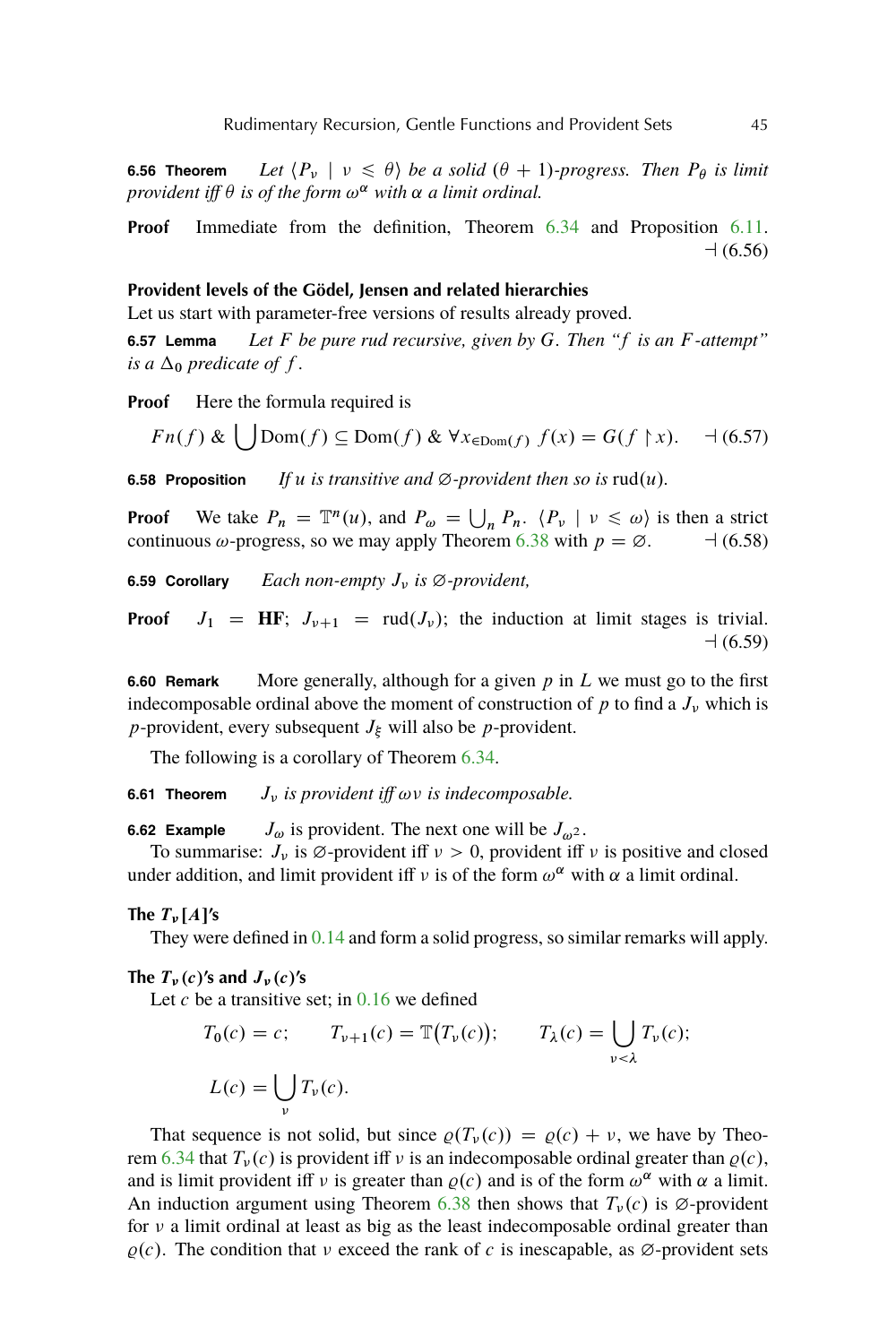#### <span id="page-43-0"></span>46 Mathias and Bowler

contain the ranks of their members. For that reason we have in [6.24](#page-36-0) preferred the solid progress  $P_v^c$ .

With the  $T_v(c)$ 's in hand, we turn to the Jensen hierarchy: by an induction argument, for any ordinal  $\nu$  we have  $J_{\nu}(c) = T_{\omega \nu}(c)$ . Thus  $J_{\nu}(c)$  is provident iff  $\nu$  is nonzero and closed under addition with  $\omega \cdot v > \varrho(c)$ . It is limit provident iff v is bigger than  $\varrho(c)$  and of the form  $\omega^{\alpha}$  with  $\alpha$  a limit ordinal. Finally,  $J_{\nu}(c)$  is  $\varnothing$ -provident if  $v > 0$  and  $\omega \cdot v$  is at least as big as the least indecomposable ordinal greater than  $\rho(c)$ ; as before, that condition is necessary for  $\varnothing$ -providence.

#### **Provident levels of the** L **hierarchy**

**6.63** Gödel in his original paper used the function Def, where for transitive  $u$ ,  $Def(u)$  is the set of subsets of u definable over u in the language of set theory allowing constants for members of  $u$ . Thus his recursion reads

$$
L_0 = \varnothing;
$$
  $L_{\nu+1} = Def(L_{\nu});$   $L_{\lambda} = \bigcup_{\nu < \lambda} L_{\nu}.$ 

Then we set  $L = \bigcup_{v \in ON} L_v$ .

**6.64 Proposition** *The sequence*  $\langle L_{\nu} | \nu \in ON \rangle$  *is a solid progress.* 

**Proof** Two of the requirements are clear from the definition; we must show that for any  $\nu$ ,  $\mathbb{T}(L_{\nu}) \subseteq L_{\nu+1}$ . But it is immediate from the definition of T that each member of  $\mathbb{T}(L_v)$  is a definable subset of  $L_v$ .  $\qquad \qquad \rightarrow (6.64)$ 

**6.65 Corollary**  $L_v$  *is*  $\emptyset$ -provident iff  $v$  *is a limit, provident iff v is indecomposable,* and limit provident iff  $\nu$  is of the form  $\omega^{\alpha}$  with  $\alpha$  a limit ordinal.

**Proof** Immediate from Theorems [6.37,](#page-37-0) [6.34](#page-37-0) and [6.56.](#page-39-0)  $\Box$  (6.65)

**6.66 Corollary** *For each limit*  $\lambda$ ,  $L_{\lambda} \supseteq T_{\lambda}$ .

**6.67** Let us remark next that Gödel's recursion is not rudimentary. Note that for finite n,  $L_n = V_n$  and thus by Remark [3.26](#page-25-0) the rate of growth is too large to be that of a pure rudimentary recursion. But that particular argument collapses if we admit parameters, for  $P_n^{V_\omega} = V_n$  for every *n*. Suppose, towards a contradiction, that there is a rud function G and parameter  $p \in L$  with  $L_{\nu+1} = G(p, L_{\nu})$  for every  $\nu$ . Choose  $\theta$  indecomposable with  $\theta = \omega \theta$  and  $p \in J_{\theta} = L_{\theta} = T_{\theta}$ . Then for every limit ordinal  $\lambda \ge \theta$ ,  $L_{\lambda}$  and  $T_{\lambda}$  are both p-provident, so we should have  $L_{\lambda} = T_{\lambda}$ . But that is false for  $\lambda = \theta + \omega$ :

# **6.68 Proposition** *If*  $L_{\theta} = T_{\theta}$  then  $T_{\theta+\omega} \nsubseteq L_{\theta+\omega}$ .

**Proof in outline** For transitive u, every element in  $\mathbb{T}(u)$  is of the form  $G(\vec{v})$  with G one of the rudimentary functions used in defining  $\mathbb T$  and the arguments  $\vec{y}$  in u. Iterating that observation shows us that there is a definable subset  $\mathcal{C}_n$  of  $T_\theta$  which codes  $T_{\theta+n}$  in a sufficiently simple way to permit a diagonal argument to show that  $\mathcal{C}_n \notin T_{\theta+n}$ ; but  $\mathcal{C}_n \in L_{\theta+1}$ . Hence  $L_{\theta+1}$  is not a member of  $T_\lambda$ , but it is a member of  $L_{\lambda}$ .  $\rightarrow$  (6.68)

The proof of [\[M3,](#page-56-0) Theorem 9.7] includes details, which readily generalise, of this argument for the case  $\theta = \omega$ .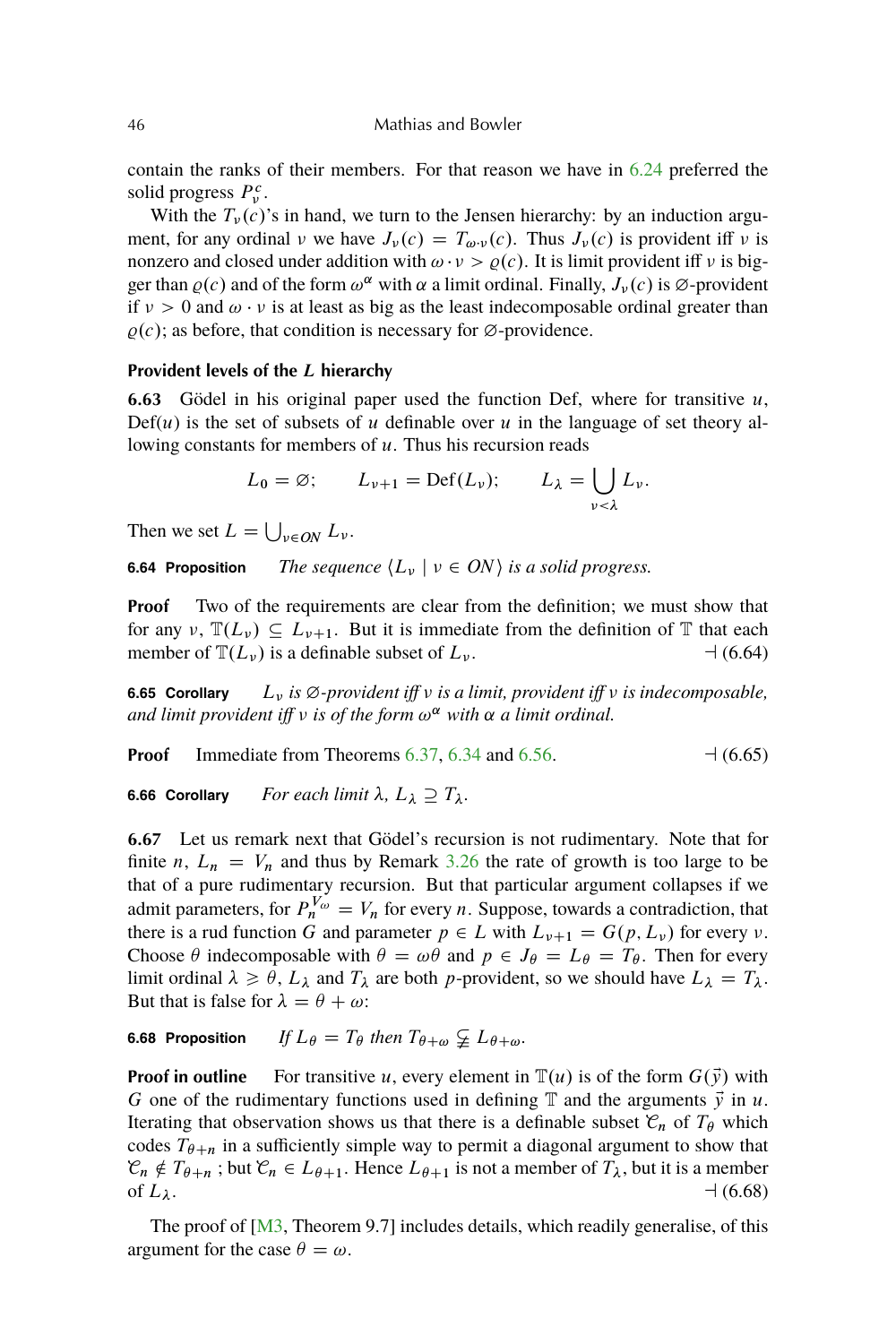<span id="page-44-0"></span>**6.69** The  $L_\nu[A]$ 's behave well: since they too form a solid progress, the same remarks apply to them as to the  $L_{\nu}$ .

**Remark** Fairly brutal methods will show that for each  $\kappa$  the initial segment  $\langle L_{\nu} |_{\nu} \nu \langle \kappa \rangle$  can be represented as a progress rudimentary in a well-chosen set parameter.

**6.70** Construction from a set a: the sequence  $(L_v(a))_{v \in QN}$  as traditionally defined is a strict and continuous progress, but it is not solid. Thus, since  $\varrho(L_\nu(a)) = \varrho(a) + 1 + \nu$ , we have by Theorem [6.34](#page-37-0) that  $L_\nu(a)$  is provident iff v is an indecomposable ordinal greater than  $\rho(a)$ , and is limit provident iff v is greater than  $\varrho(a)$  and of the form  $\omega^{\alpha}$  with  $\alpha$  a limit. An induction argument using Theorem [6.38](#page-37-0) then shows that  $L_{\nu}(a)$  is  $\varnothing$ -provident for  $\nu$  a limit ordinal at least as big as the least indecomposable ordinal greater than  $\rho(a)$ ; the need for that condition will be illustrated in Example [8.10.](#page-51-0)

#### **Two other progresses**

**6.71** We mention briefly that it is possible to combine construction from a set and from a predicate. For example, we might wish to define a progress  $(P_v^{c;B})_v$  where c is a transitive set and  $B$  a class. The simplest method would be to replace  $\mathbb T$  by the simpler form of  $\mathbb{T}_B$ , and to do nothing else; thus we should have this definition:

#### **6.72 Definition**

$$
c_0 = \varnothing \qquad c_{\nu+1} = c \cap \{x \mid x \subseteq c_{\nu}\}
$$
  
\n
$$
P_0^{c;B} = \varnothing \qquad P_{\nu+1}^{c;B} = \mathbb{T}(P_{\nu}^{c;B}) \cup \{P_{\nu}^{c;B} \cap B\} \cup \{c_{\nu}\} \cup c_{\nu+1} \qquad P_{\lambda}^{c;B} = \bigcup_{\nu < \lambda} P_{\nu}^{c;B}
$$

**6.73** In [\[M8\]](#page-56-0) we shall have a use for a progress  $P^{c,D}$  where the relation D is itself being defined as the progress advances.

Suppose that A is provident and that  $D \subseteq A$  is a relation, defined by a p-rud recursion, using the rud function  $G_D$ ; and that  $H_D$  is the rud function given by the Propagation Lemma. Let c be a transitive set of which  $p$  is a member. We may define by a simultaneous p-rudimentary recursion sequences  $(c_v)_v$ ,  $(P_v)_v$ ,  $(D_v)_v$  thus:

## **6.74 Definition**

$$
c_0 = \varnothing \qquad c_{\nu+1} = c \cap \{x \mid x \subseteq c_{\nu}\} \qquad c_{\lambda} = \bigcup_{\nu < \lambda} c_{\nu}
$$
  
\n
$$
P_0 = \varnothing \qquad P_{\nu+1} = \mathbb{T}(P_{\nu}) \cup \{c_{\nu}\} \cup c_{\nu+1} \cup \{P_{\nu} \cap D_{\nu}\} \qquad P_{\lambda} = \bigcup_{\nu < \lambda_{\nu}} p_0
$$
  
\n
$$
D_0 = \varnothing \qquad D_{\nu+1} = H_D(p, D_{\nu}, P_{\nu+1}) \qquad D_{\lambda} = \bigcup_{\nu < \lambda} D_{\nu}
$$

In fact in [\[M8\]](#page-56-0) we shall use Theorem [4.19](#page-30-0) and its parametrized form above to simplify the further discussion.

 $\mathbf{r}$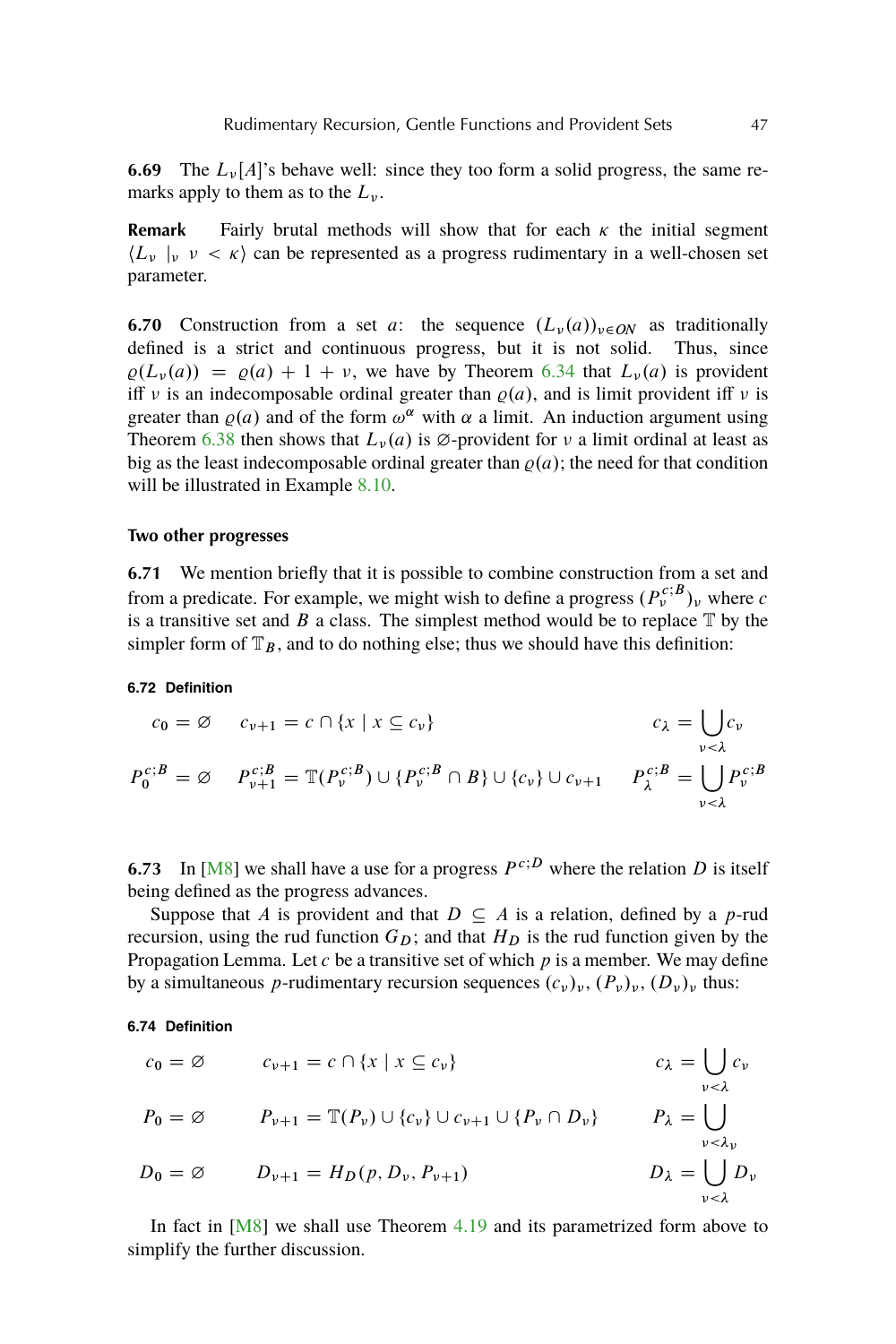## **Closure of Gödel levels under Scott–McCarty pairing**

In Example [0.33](#page-6-0) we considered these recursions:

$$
\tau(y) = \{\emptyset\} \cup \{\tau(u) \big|_u u \in y\}; \qquad \phi(y) = \{\phi(u) \big|_u u \in y \& \emptyset \in u\};
$$
  

$$
\sigma(x) = \{\sigma(t) \cup \{\emptyset\} \big|_t t \in x\}; \qquad \psi(y) = \{\psi(u \setminus \{\emptyset\}) \big|_u u \in y\}.
$$

And we stated this lemma, which may be proved by an induction on  $\rho(z)$ :

**Lemma**  $\varnothing$  *is a member of every*  $\tau(y)$  *and of no*  $\sigma(x)$ *; and for all* z,  $\sigma(z)$  =  $\tau(z) \setminus {\emptyset}; \phi(\tau(z)) = z$ ; and  $\psi(\sigma(z)) = z$ .

## **6.75 Lemma**

- *(i) For*  $k \in \omega$ ,  $\tau(k) = k + 1$  *and*  $\sigma(k) = k + 1 \setminus \{\emptyset\};$
- *(ii) for*  $\zeta \geq \omega$ ,  $\tau(\zeta) = \zeta$  *and*  $\sigma(\zeta) = \zeta \setminus {\varnothing}$ ;
- *(iii) restricted to ordinals,*  $\sigma$  *and*  $\tau$  *are rudimentary.*

**6.76 Definition** We introduce four pure rudimentary functions:

$$
A(x) =_{df} x \cup \{\emptyset\}; \qquad B(y) =_{df} y \cap \{x \mid \emptyset \in x\};
$$
  

$$
C(x) =_{df} x \setminus \{\emptyset\}; \qquad D(y) =_{df} y \cap \{x \mid \emptyset \notin x\}.
$$

In terms of those functions, the lemma states, in part, that  $\sigma(x) = C(\tau(x))$ ; and the definitions of  $\sigma$ ,  $\tau$ ,  $\phi$  and  $\psi$  simplify to

$$
\sigma(x) = A^{\prime\prime} \sigma^{\prime\prime} x; \qquad \tau(y) = A(\tau^{\prime\prime} y); \qquad \phi(y) = \phi^{\prime\prime} B(y); \qquad \psi(y) = \psi^{\prime\prime} C^{\prime\prime} y.
$$

**6.77 Definition** If u is transitive and f is a unary function, we shall say that u is *definably closed under* f if  $x \in u \implies f(x) \in u$  and for x, y in u, the relation  $y = f(x)$  is definable over u (by a formula  $\dot{\Phi}^f(y, x)$  of a set-theoretic object language, possibly with constants for members of  $u$  occurring as parameters); and for binary f the corresponding definition would require the relation  $z = f(x, y)$  to be definable over  $u$ .

**6.78 Proposition** *Let*  $\chi$  *be one of the functions*  $\sigma$ ,  $\tau$ ,  $\phi$ ,  $\sigma$ r  $\psi$ . Then each infinite  $L_{\nu}$ *is definably closed under*  $\chi$  *and under*  $\chi$ <sup>*".*</sup>

**6.79 Lemma** *Suppose that* u *is transitive and definably closed under a unary func* $t$  *tion* f, specifically by the formula  $\dot{\Phi}^f$ . Then Def(u) is definably closed under f<sup>\*</sup>.

**Proof** If  $x = \{a \in u \mid \models_u \vartheta[a, p]\}, f``x = \{b \in u \mid \models_u \bigvee \alpha[\vartheta(a, p] \wedge \dot{\Phi}^f[b, a)]\}.$ Further, for y and x in Def $(u)$ ,

$$
y = f^{\prime\prime}x \Longleftrightarrow \models_{\mathrm{Def}(u)} \bigwedge \alpha_{\epsilon y} \bigvee c_{\epsilon x} (\dot{\Phi}^f(\alpha, c))^u \wedge \bigwedge c_{\epsilon x} \bigvee \alpha_{\epsilon y} (\dot{\Phi}^f(\alpha, c))^u. \\ \qquad \qquad \rightarrow (6.79)
$$

**Remark** The convention followed in the notation of the first line of that proof is this: when  $\vartheta$  is a formula of an object language, we use Fraktur lowercase letters for formal variables and indicate their occurrence by writing  $\vartheta(\alpha, \eta)$ ; when those formal variables are interpreted, say by (names for) elements  $a$  and  $y$  of the model in question, we write  $\vartheta[a, y]$ ; and usages such as  $\vartheta(a, p]$  indicate that the second but not the first of the variables is being interpreted. The cumbersome use of an explicit substitution function Subst is thus avoided.

<span id="page-45-0"></span>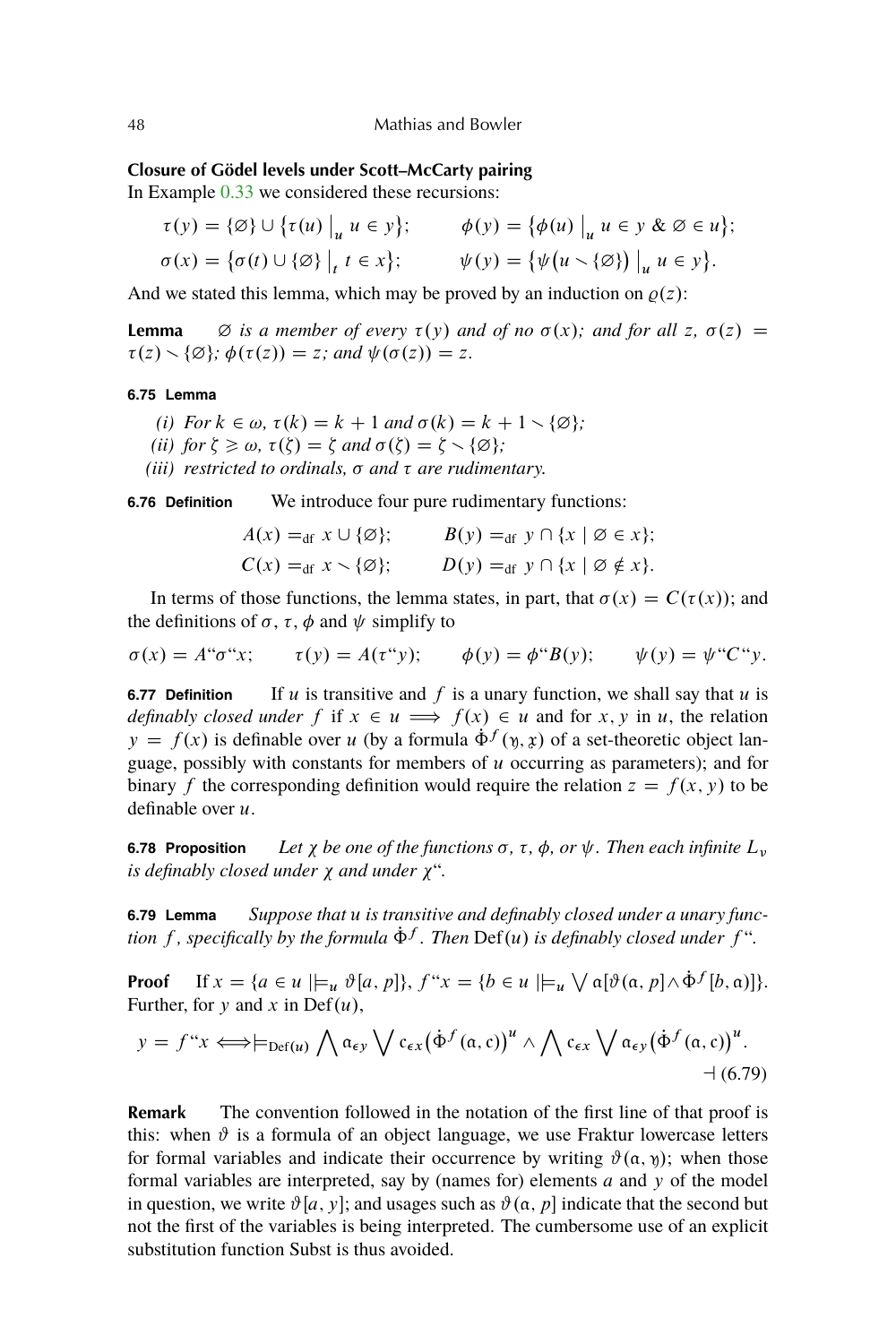**6.80 Lemma** *Each (infinite)* L *is closed under* A*,* B*,* D*,* C*,* A" *and* C"*; all those six are rudimentary.*

**Proof** If  $F(x) \subseteq x$  and is rud, then every  $L_v$  will be closed under it: at limits by rud closure; at successor stages by adding a condition to the definition of  $x$  as a subset of the stage before. That argument does  $B, C$  and  $D$ ; and closure under A happens as each  $L<sub>v</sub>$  is closed under union of two members, and, if non-empty, contains  $\varnothing$ . Lemma [6.75](#page-45-0) now does A" and C".  $\Box$  (6.80)

**Proof of Proposition [6.78](#page-45-0)**  $\chi$  is pure rud rec; so the relation  $x = \chi(y)$  is definable over every  $L_{\lambda}$  ( $\lambda$  a limit ordinal) as also is  $\chi^{\prime\prime}$ , as it is (pure) rud rec or gentle and we know from Corollary [6.65](#page-43-0) that  $L_{\lambda}$  is  $\varnothing$ -provident; further the definition is independent of  $\lambda$ . Fix  $\lambda$  and write  $M_k$  for  $L_{\lambda+k}$ .

Suppose that we have reached a k where  $M_k$  is definably closed under  $\chi$  and  $\chi^{\prime\prime}$ . By Lemma [6.79,](#page-45-0)  $M_{k+1}$  is definably closed under  $\chi^{\prime\prime}$ . We then use the recursion equation for  $\chi$ , as simplified in [6.76,](#page-45-0) to deduce that  $M_{k+1}$  is definably closed under  $\chi$ . Depending on which of the four functions  $\chi$  is, we may have to invoke Lemma [6.80](#page-45-0) for  $A^{\prime\prime}$ ,  $A$ ,  $B$ , or  $C^{\prime\prime}$ .  $\Box$  (6.78)

We recall and reformulate definitions given in Section [0:](#page-1-0)

**6.81 Definition (Scott, McCarty)**  $S_{2}^{\text{SM}} =_{\text{df}} \sigma^{\mu} x \cup \tau^{\mu} y.$ 

**6.82 Definition** left<sup>SM</sup> $(a) =_{df} \psi$ " $(D(a))$ ; right<sup>SM</sup> $(a) =_{df} \phi$ " $(B(a))$ .

**6.83 Theorem** For each  $v \geq \omega$ ,  $L_v$  is definably closed under Scott–McCarty pair*ing and unpairing functions.*

**Proof** Immediate from the above.  $\Box$  (6.83)

**6.84 Remark** In fact, for a an SM pair, right<sup>SM</sup> $(a) = \phi(a)$ ; and if  $d = D(a)$ then  $\psi(d) = \psi''(d)$ , so that left<sup>SM</sup> $(a) = \psi(D(a))$ : but those simplifications are misleading, as in the proof of closure in Proposition [6.78,](#page-45-0)  $\chi$ " precedes  $\chi$ !

**6.85 Remark** The above proof generalises easily to show that for a predicate A and each infinite v the levels  $L_{\nu}[A]$  are closed under Scott–McCarty pairing and unpairing: but if c is a transitive set of infinite rank which is not SM-closed, the levels  $L<sub>v</sub>(c)$  are liable not to be SM-closed for small v. For v at least the first indecomposable ordinal exceeding the rank of  $c$ , all will be well, as the limit levels thereafter will be *c*-provident, and the successor levels will be covered by the arguments of Lemma [6.79.](#page-45-0)

**6.86 Remark**  $T_{\omega+1} = T_{\omega} \cup \{T_{\omega}\}\$ and is thus not closed under Scott–McCarty pairing. If we used  $\mathbb{T}_{ON}$  instead of  $\mathbb T$  then, whichever of the two definitions suggested in [0.14](#page-3-0) we adopt, we would get at level  $\omega + 1$  the set  $T_{\omega} \cup \{T_{\omega}\} \cup \{\omega\}$  and do no better.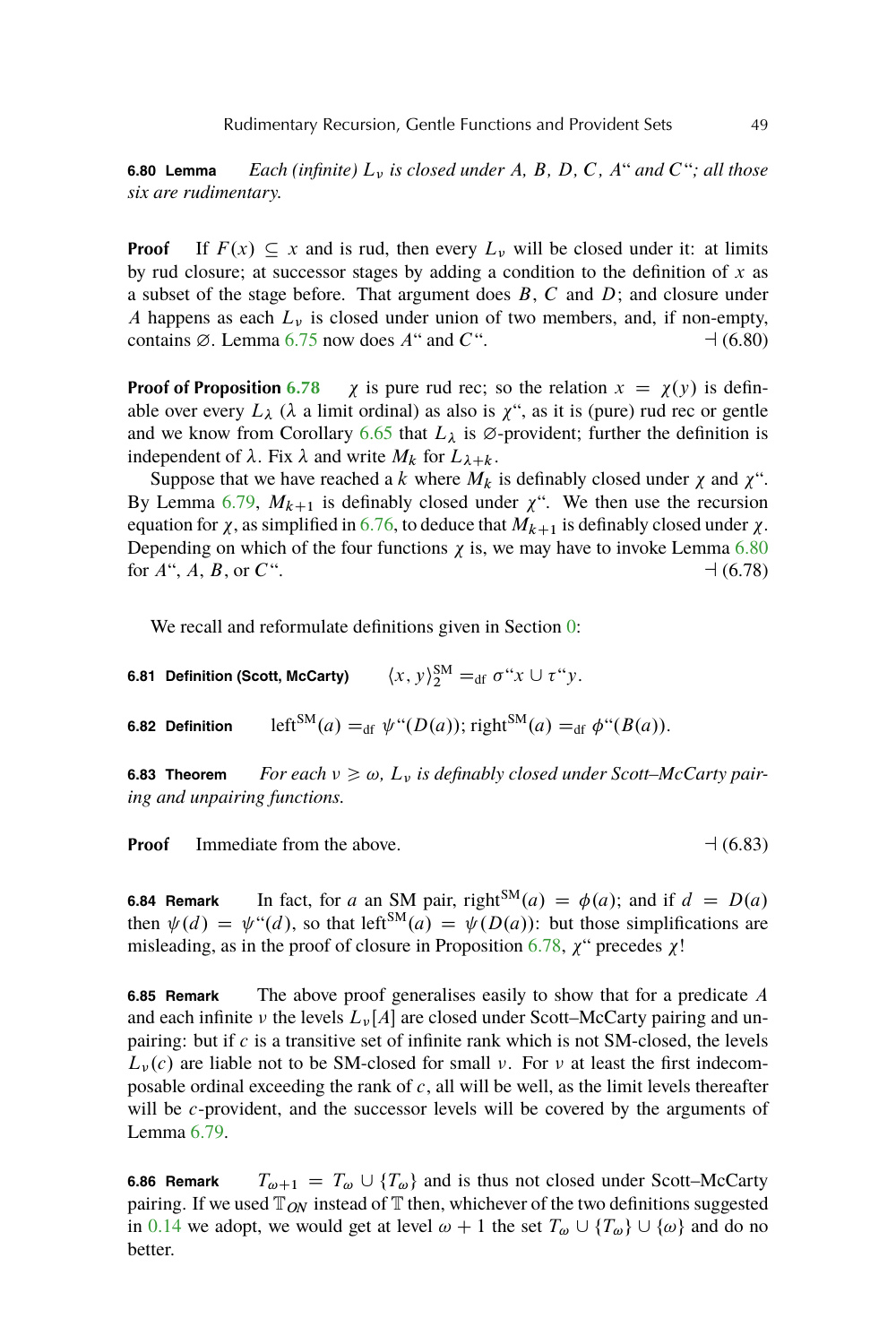## **7 Provident Closures and the Finite Basis Theorem**

## <span id="page-47-0"></span>**Provident Closures**

**7.0 Theorem** Suppose that M is a non-empty set. Let  $\theta$  be the least indecompos*able ordinal not less than*  $\rho(M)$ *. Set* 

$$
\text{Prov}(M) =_{\text{df}} \bigcup \{ P_{\theta}^{\text{tcl}(s)} \mid s \in \mathcal{S}(M) \}.
$$

*Then* Prov $(M)$  *is provident and includes* M, and *if* P *is any other such,*  $\text{Prov}(M) \subseteq P$ .

Here the notation  $\mathcal{S}(M)$  is as introduced in Example [0.2.](#page-1-0)

**Proof** Prov $(M)$  is provident by Theorems [6.7](#page-34-0) and [6.35.](#page-37-0) Suppose that P is provident and  $M \subseteq P$ . Then  $\mathcal{S}(M) \subseteq P$ ;  $\theta \leq On \cap P$ ; for each  $s \in \mathcal{S}(M)$ , tcl $(s) \in P$ , and for  $\nu < \theta$ ,  $P_{\nu}^{\text{tcl}(s)} \in P$ , and so Prov $(M) \subseteq P$ .  $\qquad \qquad \qquad \negthinspace \rightarrow (7.0)$ 

**7.1 Definition** We call  $Prov(M)$  the *provident closure* of M.

**7.2 Theorem** *Suppose that* M *is a non-empty set. Let be the least ordinal not* less than  $\varrho(M)$  and of the form  $\omega^{\alpha}$  with  $\alpha$  a limit ordinal. Set

$$
\text{LProv}(M) =_{\text{df}} \bigcup \{ P_{\theta}^{\text{tcl}(s)} \mid s \in \mathcal{S}(M) \}.
$$

*Then*  $LProw(M)$  *is limit provident and includes*  $M$ *, and if*  $P$  *is any other such,*  $L$ Prov $(M) \subseteq P$ .

**7.3 Definition** We call  $LProw(M)$  the *limit provident closure of*  $M$ .

## **The theories PROV, PROVI and LPROV**

Theorem 7.0 implies that there is a finitely axiomatisable set theory (which we call PROV) of which the transitive models are the provident sets.

Let PROV be the following axioms:

(7.3.0) extensionality;

 $(7.3.1)$  the ten axioms of  $GJ_0$ , as given in Section [1:](#page-9-0)

| $\varnothing \in V$   | $\bigcup x \in V$                     | $a \cap \{(x, y)_2 \mid x \in y\} \in V$  |
|-----------------------|---------------------------------------|-------------------------------------------|
| $\{x, y\} \in V$      | $Dom(x) \in V$                        | $\{(y, x, z)_{3}   (x, y, z)_{3} \in b\}$ |
| $x \setminus y \in V$ | $x \times y \in V$                    | $\{(y, z, x)3   (x, y, z)3 \in c\} \in V$ |
|                       | ${x^{\omega}}\{w\}$ $w \in y\} \in V$ |                                           |

(7.3.2) each set is in the domain of an attempt at the rank function;

(which implies both TCo and set foundation)

(7.3.3) any two ordinals are in the domain of an attempt at ordinal addition;

 $(7.3.4)$  for each transitive c each ordinal is in the domain of an attempt at the sequence  $\langle P_\nu^{\rm c}\mid \nu\in ON\rangle.$ 

We write Provi for Prov  $+\omega \in V$ .

Theorem 7.0 will suffice to prove that the transitive models of PROV are the provident sets; the reasoning in this paper has been mainly semantic, but experience of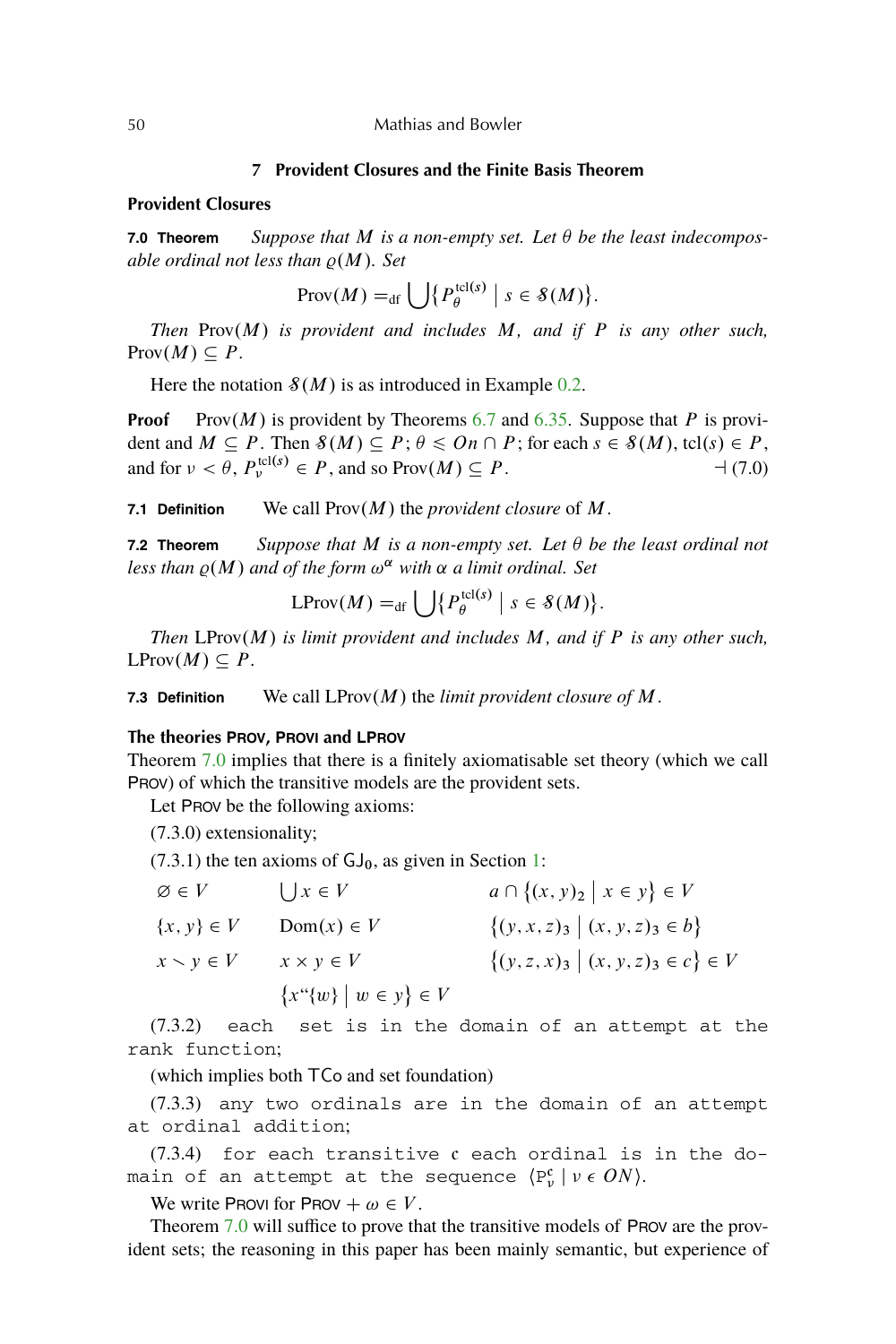<span id="page-48-0"></span>the weak systems in  $[M3]$  suggests that if one wished to use PROV for syntactical reasoning, it would be desirable to enhance it by adding the axiom of infinity and the scheme of  $\Pi_1$  foundation. The result will be finitely axiomatisable in the subtle sense of [1.48.](#page-15-0)

We write LPROV for the theory obtained from PROVI by adding the axiom

(7.3.5) for each ordinal  $\alpha$ ,  $\omega$  is in the domain of an attempt at the recursion  $F(v) = \alpha + \bigcup_{\mu < v} F(v)$ .

Note that a formal statement of this axiom should include the postulation of a sufficiently long attempt at the function  $\nu \mapsto \alpha + \nu$ .

Then the transitive models of LPROV are the limit provident sets.

#### **The theory** ¿**-PROV**

Next, we will obtain a finite theory whose transitive models are the  $\varnothing$ -provident sets. For this, we will present a finite collection of rud rec functions which capture all rud rec functions, in the same sense that the canonical progresses  $(P_v^c)$  capture all parametrized rud rec functions.

**7.4 Definition** Let  $Y_1: x \mapsto \{Y_1(y) | y \in x\} \cup \{x\}, Y_2: x \mapsto \{\{Y_2(y)\} |$  $y \in x$   $\cup$   $x$  and  $Y_3 : x \mapsto \bigcup_{y \in x} \mathbb{T}(Y_3(y)) \cup x$ .

Each of these is rud rec, and  $Y_3(x)$  is transitive for any x.

**7.5 Lemma** *For any*  $n < \omega$  *and any*  $x$  *we have*  $x \in Y_2^n(Y_1(x))$ *.* 

**Proof** By induction on *n*. The case  $n = 0$  is immediate from the definition of  $Y_1$ , and for the induction step, for any x we have  $x \in Y_2^n(Y_1(x)) \subseteq Y_2(Y_2^n(Y_1(x)))$ .  $-1(7.5)$ 

**7.6 Definition** We define the relations  $\epsilon_n$  for each  $n < \omega$  by  $x \epsilon_0$  y iff  $x = y$ , and  $x \in_{n+1} y$  iff there is z with  $x \in_n z \in y$ . Thus  $y \in_n x$  iff there is a sequence  $y = y_0 \in y_1 \in y_2 \in \cdots \in y_n = x.$ 

**7.7 Lemma** *For any*  $n < \omega$  *and any*  $y \in x$  *we have*  $Y_2^n(y) \in_{2^n} Y_2^n(x)$ *.* 

**Proof** By induction on *n*. The case  $n = 0$  holds by definition. For the induction step, we have  $Y_2(y) \in \{Y_2(y)\}\in Y_2(x)$  and so by the induction hypothesis  $Y_2^n(Y_2(y)) \in_{2^n} Y_2^n(\{Y_2(y)\}) \in_{2^n} Y_2^n(Y_2(x))$ , so that  $Y_2^{n+1}(y) \in_{2^{n+1}} Y_2^{n+1}(x)$ .  $-(7.7)$ 

**7.8 Theorem (Bowler)** Let F be rud rec, and let  $n < \omega$  with  $2^n \geq c_F$ . Then for any x, and any  $y \in x$ ,  $Y_3(Y_2^n(Y_1(x)))$  contains an F-attempt attaining y.

**Proof** By induction on  $\varrho(x)$ . Let  $y \in x$ . Then  $Y_1(y) \in Y_1(x)$  and so by Lemma 7.7  $Y_2^n(Y_1(y)) \in_{2^n} Y_2^n(Y_1(x))$  and so we can find a sequence  $Y_2^n(Y_1(y)) =$  $y_0 \in y_1 \in \cdots \in y_{2^n} = Y_2^n(\tilde{Y}_1(x))$ . Define a  $2^n + 1$ -progress P by  $P_i = Y_3(y_i)$ . By the induction hypothesis  $P_0$  contains, for each  $z \in y$ , an F-attempt attaining z, and by Lemma 7.5 and the definition of  $Y_3$  we have  $y \in P_0$ . So by Proposition [6.32](#page-37-0) we know that  $P_{c_F}$  contains an F-attempt attaining y, which F-attempt must then be contained in each  $P_j$  with  $j \geq c_F$ , and in particular in  $P_{2^n} = Y_3(Y_2^n(Y_1(x)))$ .  $-1(7.8)$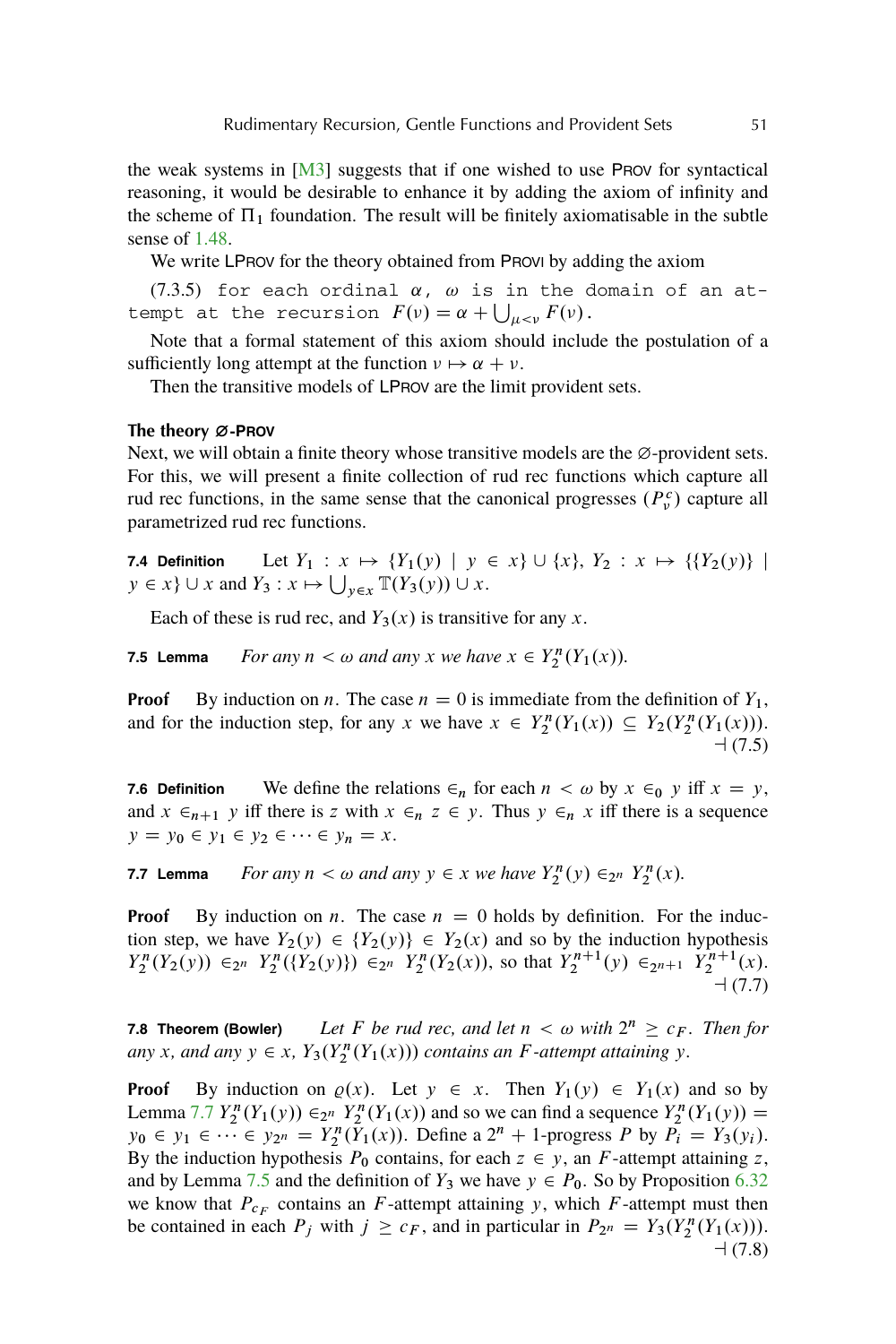Thus if we let  $\varnothing$ -PROV be the following axioms then the transitive models of  $\varnothing$ -PROV are the  $\varnothing$ -provident sets:

(7.8.0) extensionality;

 $(7.8.1)$  the ten axioms of  $GJ_0$ , as given in Section [1;](#page-9-0)

(7.8.2) each set is in the domain of an attempt at each of  $Y_1$ ,  $Y_2$  and  $Y_3$ .

In fact, we need only add a very simple kind of parametrized recursion to obtain a theory equivalent to PROV. The recursive definition of ordinal addition makes sense even if the first input is not an ordinal: for any set x define  $x + \beta$  by recursion on the ordinal  $\beta$ , as  $x + 0 = x$  and  $x + \beta = \bigcup_{\gamma < \beta} ((x + \gamma) \cup \{x + \gamma\})$  for  $\beta > 0$ . (This definition is intermediate between the ordinary  $\alpha + \beta$  of ordinal addition and the definition of  $A + B$  for arbitrary sets A and B given in [\[SMcC\]](#page-56-0).) We get a theory whose transitive models are provident sets by adding the following axiom to  $\varnothing$ -PROV:

 $(7.8.3)$  For any set x, each ordinal is in an attempt at the function  $\beta \mapsto x + \beta$ .

This works because for any set x, the sequence  $(Y_3(x + \beta))_\beta$  is a progress, so we can get any value of any parametrized rud rec function using Theorem [6.33.](#page-37-0)

## **8 Models of Stunted Growth**

We have mentioned "Model  $M_{13,\lambda}$ " studied in *Weak Systems* [\[M3\]](#page-56-0), which is supertransitive and a proper class but which contains only the ordinals  $\langle \lambda \rangle$ ; so in that model rank is stunted.

**8.0 Aside** Consider that model in the special case  $\lambda = \omega$ ;  $\omega$  is not a member of  $M_{13,\omega}$ , which is otherwise a model of Z, save for the axiom of infinity in its customary form. But that axiom is not used in defining the finite basis of rudimentary functions; so  $M_{13,\omega}$  is rud closed; and therefore  $\omega$  is not of the form  $F(x)$  for any rud function F and  $x \in M_{13,\omega}$ .

That is the promised sketch of the argument for Gandy's Theorem 2.1.3. It also demonstrates the claim in Remark [0.18](#page-4-0) that the rank function is not rudimentary. Note that in Model  $M_{13,\lambda}$ , TCo holds; by supertransitivity, the actual transitive closure of each member of the model is a member of the model.

**8.1 Historical note** Priority for the underlying idea of the definition of the model  $M_{13,\omega}$ , in a different context, must go to Jonathan Stavi. In Example 3 on page 610 of his paper [\[Stav\]](#page-56-0), he considers a countable admissible set  $M$  and the set  $T$  of those  $x \in M$  with  $\omega$  not a subset of tcl(x), and shows that T is not closed under rank and is not a union of admissible sets.

The first author records his gratitude to Zachary McKenzie for drawing his attention to Stavi's paper.

We may generalise the idea behind model  $M_{13}$  thus:

**8.2 Definition** Suppose that  $F: On \longrightarrow V$  is a function such that for  $\mu < \nu$  we have  $F(\mu) \in F(\nu)$ . For limit  $\lambda$ , set

$$
A_{F,\lambda} =_{\text{df}} \{ u \mid \bigcup u \subseteq u \& \sup \{ v \in On \mid F(v) \in u \} < \lambda \};
$$
\n
$$
M_{F,\lambda} = \bigcup A_{F,\lambda}.
$$

<span id="page-49-0"></span>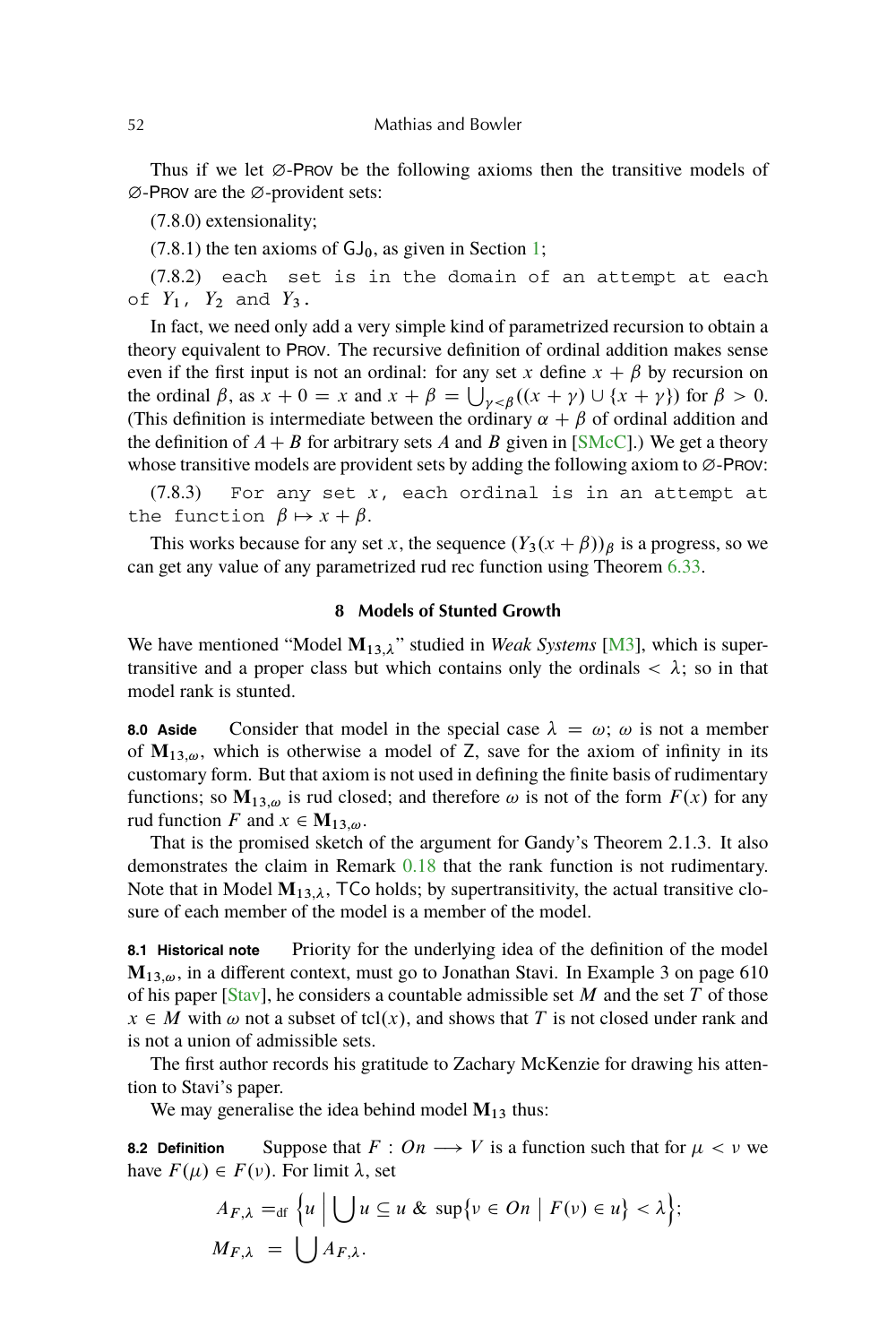<span id="page-50-0"></span>**8.3 Proposition** *If there is*  $\nu < \lambda$  with  $F(\nu) \notin \omega$ , then  $M_{F,\lambda}$  is a supertransitive *model of* **Z** for which  $F(\xi) \in M_{F,\lambda} \iff \xi < \lambda$ . For any F and  $\lambda$ , the model  $M_{F,\lambda}$ *will be a proper class.*

**Proof** As in Section 7 of [\[M3\]](#page-56-0). The union of two members of  $A_{F,\lambda}$  is in  $A_{F,\lambda}$ , and if  $u \in A_{F,\lambda}$ , so is  $\mathcal{P}(u)$ ; so that  $M_{F,\lambda}$  will be a supertransitive model of Z. If  $F \upharpoonright \lambda$  only takes ordinals as values, the argument in [\[M3,](#page-56-0) p. 182] shows that  $M_{F,\lambda}$ will contain sets of all ranks. Otherwise, there is some  $\eta < \lambda$  such that  $F(\xi)$  is not an ordinal for  $\xi \ge \eta$ , and in that case  $M_{F,\lambda}$  will contain all ordinals.  $\Box$  (8.3)

**8.4 Definition** For limit  $\lambda$ , set  $A_{17,\lambda} =_{df} \{u \mid \bigcup u \subseteq u \& \sup\{v \mid P_v^{\emptyset} \in u\}$  $\lambda$ ; **M**<sub>17, $\lambda$ </sub> = df  $\bigcup$  **A**<sub>17, $\lambda$ </sub>.

**8.5 Proposition M**17; *is a supertransitive proper class, containing all ordinals but the* T *hierarchy only up to but no further. In this model the rud recursion defining rank is total but that defining the growth of the Jensen auxiliary hierarchy stops prematurely.*

**8.6 Proposition** *There is a supertransitive class model* **M**18; *of* Z *which contains a* Cohen generic real c, and all constructible sets, but such that neither  $L_{\omega+\omega}(c)$  nor  $P_{\omega+\omega}^c$  is in **M**<sub>18, $\lambda$ </sub>.

**Proof** This time take  $\lambda = \omega + \omega$  and  $F(\zeta) = P_{\zeta}^c$  and  $M_{18,\lambda} = M_{F,\lambda}$ .  $c \in P_{\zeta}^c$ whenever  $\zeta \ge \omega + 1$ , so that each  $L_n \in A_{F,\lambda}$  and  $L \subseteq M_{F,\lambda}$ .

In the above model the Jensen hierarchy exists for all ordinals, but the same hierarchy relativised to c is defined before but not at level  $\omega + \omega$ .

**8.7 Remark** We have seen that in the model **K**, which should have been called **M**<sub>16</sub>, of Section 12 of [M<sup>3</sup>], the definition of tcl is stunted, and therefore also the definition of rank, for if every set is a member of the domain of some attempt at  $\rho$ , that domain will be a transitive set; so TCo holds, and hence tcl may be recovered using the full strength of the axioms of Z.

 $M_{13}$  is a model of ZC in which rank is stunted but tcl not;  $M_{17}$  is a model of ZC in which the Jensen hierarchy is stunted but tcl and rank not;  $M_{18}$  is a model of ZC in which the relative Gödel and Jensen hierarchies  $L_{\nu}(c)$  and  $J_{\nu}(c)$  are stunted but the hierarchies  $L_{\nu}$  and  $J_{\nu}$  and tcl and rank are not. So there is a certain ordering to some rudimentary recursions; but we have seen in Section [7](#page-47-0) that there is, in a sense, a finite basis to the collection of rud recursions.

## **Failure of Scott's trick in a model of Zermelo**

We record here another variant of the above construction.

**8.8 Definition** Let  $A = \leq_R$  be a well-ordering, viewed as a binary relation  $\leq_R$  on the set  $\{x \mid (x,x)_2 \in A\}$ . For such A, define  $I(A)$  to be the class of well-orderings isomorphic to  $A$ , and, in imitation of Scott's celebrated trick for reducing equivalence classes to equivalence sets, let  $ST(A)$  be the class  $\{B \in I(A) \mid \forall C_{\in I(A)} \varrho(C) \geq \varrho(B)\},\$  the class of well-orderings of minimal rank isomorphic to A.

The following shows that  $Z$  is too weak a set theory for Scott's trick to work.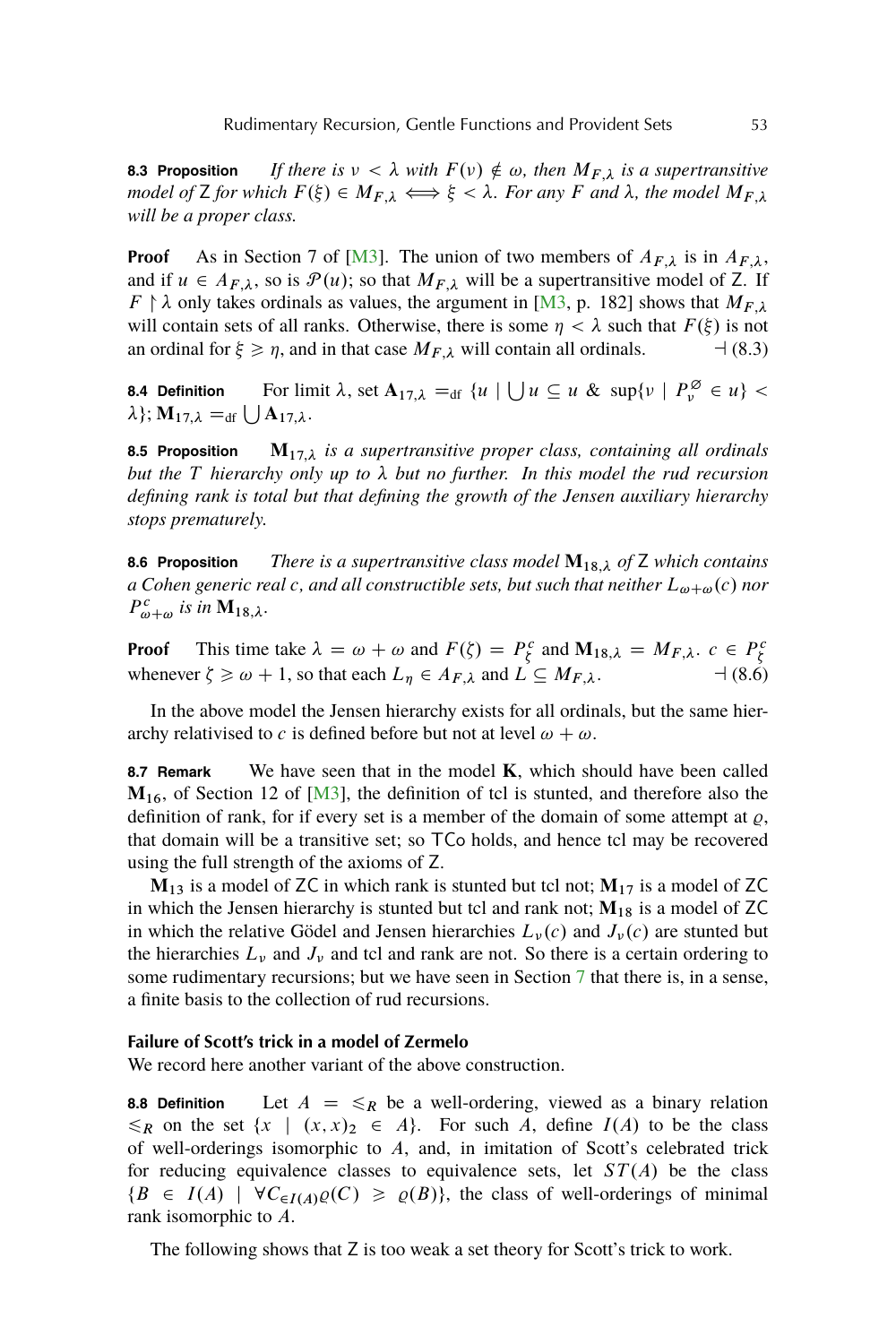#### <span id="page-51-0"></span>54 Mathias and Bowler

**8.9 Theorem** *Let*  $\kappa = \mathfrak{D}_{\kappa}$  *be a beth fixed point. Let*  $A_{\kappa}$  *be the epsilon relation restricted to*  $\kappa$ *, thus a well-ordering of length*  $\kappa$ *. There is a supertransitive, proper class, model*  $M_{19}$  *of* Z *containing all ordinals and the well-ordering*  $A_{\kappa}$ *, in which every set has a rank, but in which*  $(ST(A_k))^{M_19}$ *, though a definable class of the model, is not a set.*

**Proof** Take  $F(v) = V_v$  and  $M_{19} = M_{F,\kappa}$ .  $V_v \in M_{19} \iff v < \kappa$ . As  $\kappa$ is a beth fixed point,  $V_{\kappa} = H_{\kappa}$ , so that all well-orderings of length  $\kappa$  in the universe must be of rank at least  $\kappa$ . Thus  $A_{\kappa} \in I(A_{\kappa})$ . Let  $B_{\xi}$  be the well-ordering  $\{(b_{\nu}, b_{\zeta})_2 \mid \nu, \zeta \nu \leq \zeta < \kappa\}$  where for  $\zeta \leq \xi, b_{\zeta} = V_{\zeta}$ , and for  $\xi < \zeta < \kappa, b_{\zeta} = \zeta$ .

Then each  $B_{\xi} \in M_{19}$ , being obtained from  $V_{\xi+1}$  and  $A_{\kappa}$  by rudimentary operations. Further each  $B_{\xi}$  is of rank  $\kappa$ , and thus is in  $ST(A_{\kappa})$ , even as defined in  $M_1$ <sup>9</sup>. Thus the class  $ST(A_{\kappa})$  cannot be a set in  $M_{19}$ , as  $\bigcup^{4} ST(A_{\kappa}) = V_{\kappa}$ .  $\qquad \rightarrow (8.9)$ 

## **Remarks on Zermelo and von Neumann natural numbers**

**Definition** The Zermelo natural numbers are those in the set  $D =_{df} {\emptyset}$ ;  ${\emptyset}$ ;  $\{\{\emptyset\}\}\$ , ...}. The von Neumann natural numbers are of course the members of  $\omega$ .

With the help of the set  $D$  we may illustrate a point arising in Section [6.](#page-34-0)

**8.10 Example** By induction on  $\nu$ ,  $L_{\nu}(D) \cap ON \subseteq 2 + \nu$ , whereas  $\varrho(L_{\nu}(D)) =$  $\omega + 1 + \nu$ . Thus  $L_{\nu}(D)$  cannot be closed under the rank function for  $\nu < \omega^2$ , and in particular  $L_{\nu}(D)$  is  $\varnothing$ -provident only at limit ordinals at least as big as  $\omega^2$ . A similar argument shows that  $J_{\nu}(D)$  is  $\varnothing$ -provident only for  $\nu \geq \omega$ .

**8.11 Proposition** *There is a supertransitive model of*  $Z$  *of which*  $\omega$  *but not*  $D$  *is a member.*

**Proof** Proposition 14.7 of *Weak Systems* reads:

**Proposition** *Suppose that*  $(x_n)_n$  *and*  $(u_n)_n$  *are two sequences of sets such that for each*  $n < \omega$ *:* 

 $(14.7.0) x_n \in u_n;$  $(14.7.1)$   $u_n \subseteq u_{n+1}$ ;  $(14.7.2)$   $u_n$  *is transitive*;  $(14.7.3) x_n \in \text{tcl}(x_{n+1})$ ;  $(14.7.4) x_{n+1} \notin u_n$ .

*Then*  $\bar{u} =_{df} \bigcup_n u_n$  *is transitive and if* w *is a transitive set with*  $x_0 \notin w$ , the set  $\bar{x}$  =  $_{df}$  { $x_n$  |  $n \in \omega$ } is not a member of the rud closure of  $\bar{u} \cup w \cup \{w\}$ . If in *addition*  $\omega \subseteq w$ , then there is a supertransitive model of Zermelo set theory of which  $\bar{u} \cup w \cup \{w\}$  *is a subset but*  $\bar{x}$  *and*  $\bar{u}$  *are not members.* 

Take  $x_n$  = Zermelo's  $n + 2$ , so  $x_0 = {\{\emptyset\}}$  which is not a member of  $\omega$ , and take  $u_n = V_{n+3}$ . Then conditions 14.7.0–14.7.4 are satisfied.

Take  $w = \omega$  and let K be the supertransitive model of Z supplied by the last sentence of the proposition. Then  $\omega \in K$  and  $\bar{x} \notin K$ . As  $\bar{x} = D \setminus \{0, 1\}$  and K is rud closed,  $D \notin K$ .  $\qquad (8.11)$ 

**8.12 Proposition** *There is a supertransitive model of*  $\mathsf{Z}$  *of which*  $D$  *but not*  $\omega$  *is a member.*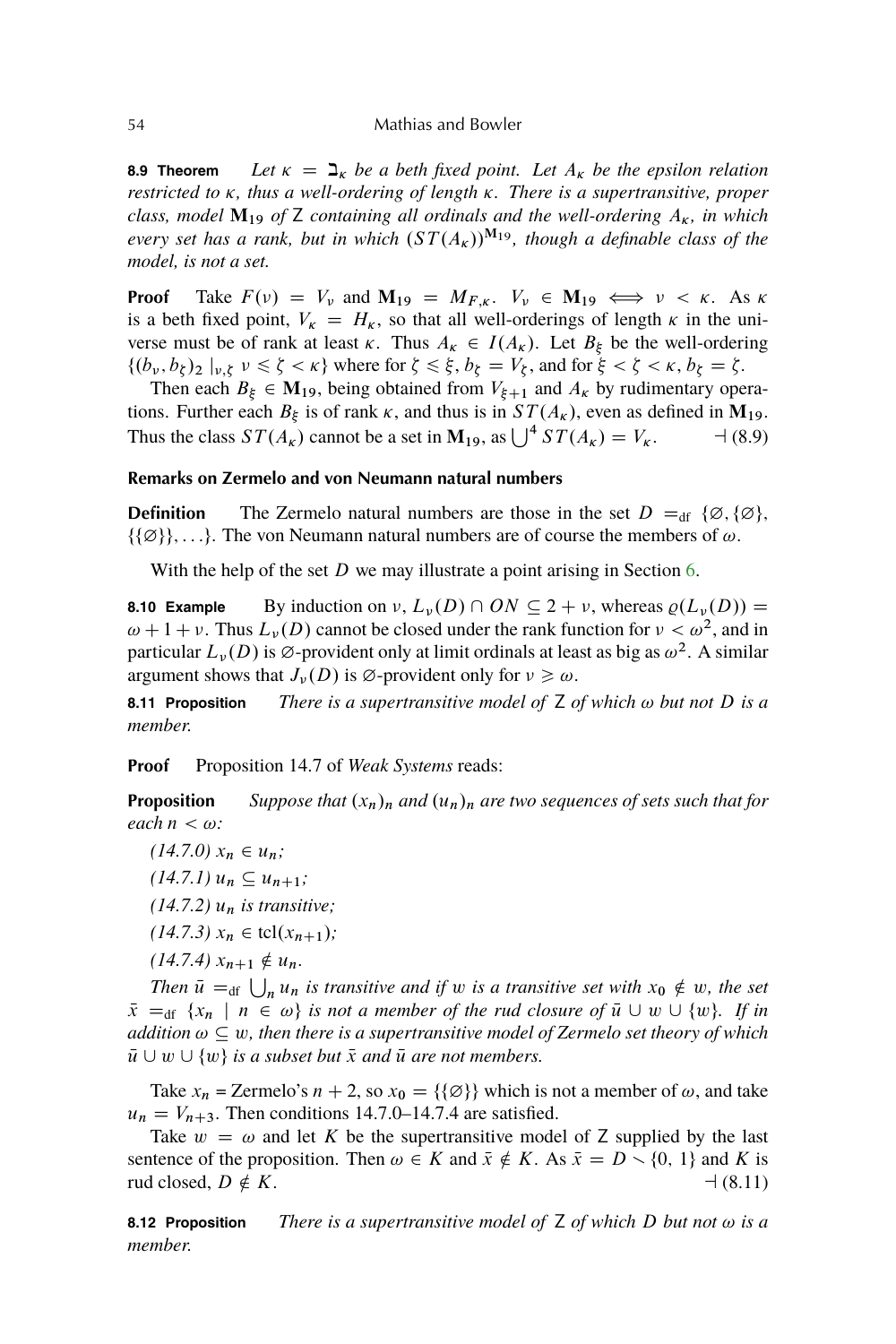<span id="page-52-0"></span>**Proof** Such a model is model  $M_{13,\omega}$ ; for  $D \cup \{D\}$  is transitive and contains only the ordinals 0 and 1, and is thus a subset of **M**13;!. a (8.12)

# **9** The Truth Predicate for  $\vec{A}_0$  Sentences

In [\[M3,](#page-56-0) Section 10, culminating in page 211] it is shown that the truth predicate  $\vdash_{u} \varphi$  is, provably in MW,  $\Delta_1$ -definable. The comment on Devlin's Lemma VI.1.14 in [\[M3,](#page-56-0) page 210, lines 6 and 7] inadvertently omitted the words "defer to" between "but" and "*Rudimentary Recursion*". We now exceed our intended promise by proving the following sharpening.

**9.0 Theorem (Mathias)** Truth for  $\dot{\Delta}_0$  sentences is uniformly  $\Delta_1$  for transitive mod*els of* MW*.*

Our method derives from those of  $[M3]$ : the notion of "attempt at integer addition", used below, is that of the discussion of [\[M3,](#page-56-0) paragraph 2.56, page 165], and "sufficiently long" is to be understood in the sense explained in  $[M3]$ , paragraph 10.3, page 200].

**Proof** We must begin by introducing some notation for  $\dot{\Delta}_0$  formulae, in order to maintain the distinction between formulae in the object language and those in the language of discourse. Thus we denote conjunction, disjunction, and negation in the object language by  $\land$ ,  $\lor$  and  $\neg$  rather than &,  $\lor$  and  $\neg$ . We denote unversal and existential quantification by  $\wedge$  and  $\vee$ , and we denote the equality and membership relations by = and  $\epsilon$ . We shall typically denote variables in the object language by lowercase letters in the Fraktur font, such as  $x$  or  $y$ , and formulae in the object language with variant forms of lowercase Greek letters, such as  $\vartheta$  or  $\varphi$ . The notation for restricted quantifiers in the object language is also new: for example, instead of  $\forall x \in \mathcal{Y}$ , we write  $\bigwedge x \in \mathcal{Y}$ . For any set a, the object language contains a name a for a.

Let M be a transitive model of MW, and  $\varphi$  a  $\overrightarrow{\Delta}_0$  sentence of  $\mathcal{L}_M$ . It suffices to find a  $\Sigma_1$  definition of  $\models_M \varphi$ , for if a truth predicate for a class of sentences that is closed under negation is  $\Sigma_1$  it will automatically be  $\Pi_1$ , since  $\models \varphi \iff \neg \models \neg \varphi$ .

We have a sentence  $\varphi$ ; let k be its length; let  $N_{\varphi}$  be the finite set comprising those members of M of which the names occur in  $\varphi$ ; let  $q_{\varphi}$  be the number of occurrences of quantifiers in  $\varphi$ .

*Step 1:* We rewrite  $\varphi$  by de-nesting restricted quantifiers: for example,

replace  $\bigwedge x_{\epsilon a} \bigvee y_{\epsilon x} \vartheta$  by  $\bigwedge x_{\epsilon a} \bigvee y_{\epsilon c} [\vartheta \epsilon x \wedge \vartheta]$ , where  $c = \bigcup a$ .

We thus reach within  $q_{\varphi}$  steps a formula  $\varphi'$  in which all quantifiers are restricted by *free terms*, each of the form <name of >  $\bigcup^m a$ , where  $a \in N_\varphi$  and  $m < q_\varphi$ . As the Axiom of Union is among those of MW, each such  $\bigcup^m a$  will be in M. Let  $F_{\varphi}$ be the finite set comprising those members of M of which the names occur in  $\varphi'$ .

A similar process is described in some detail in Section 8 of [\[M3\]](#page-56-0), though there, but not here, the formalism admits limited quantifiers as well as restricted ones.

*Step 2:* Using the usual procedures of predicate logic, we rewrite  $\varphi'$  in prenex form, thus reaching a sentence  $\varphi^*$  in which a string of quantifiers, all restricted by free terms, precedes a quantifier-free formula  $\vartheta$ .

These two steps may be achieved by primitive recursive processes applied to the formulæ in question.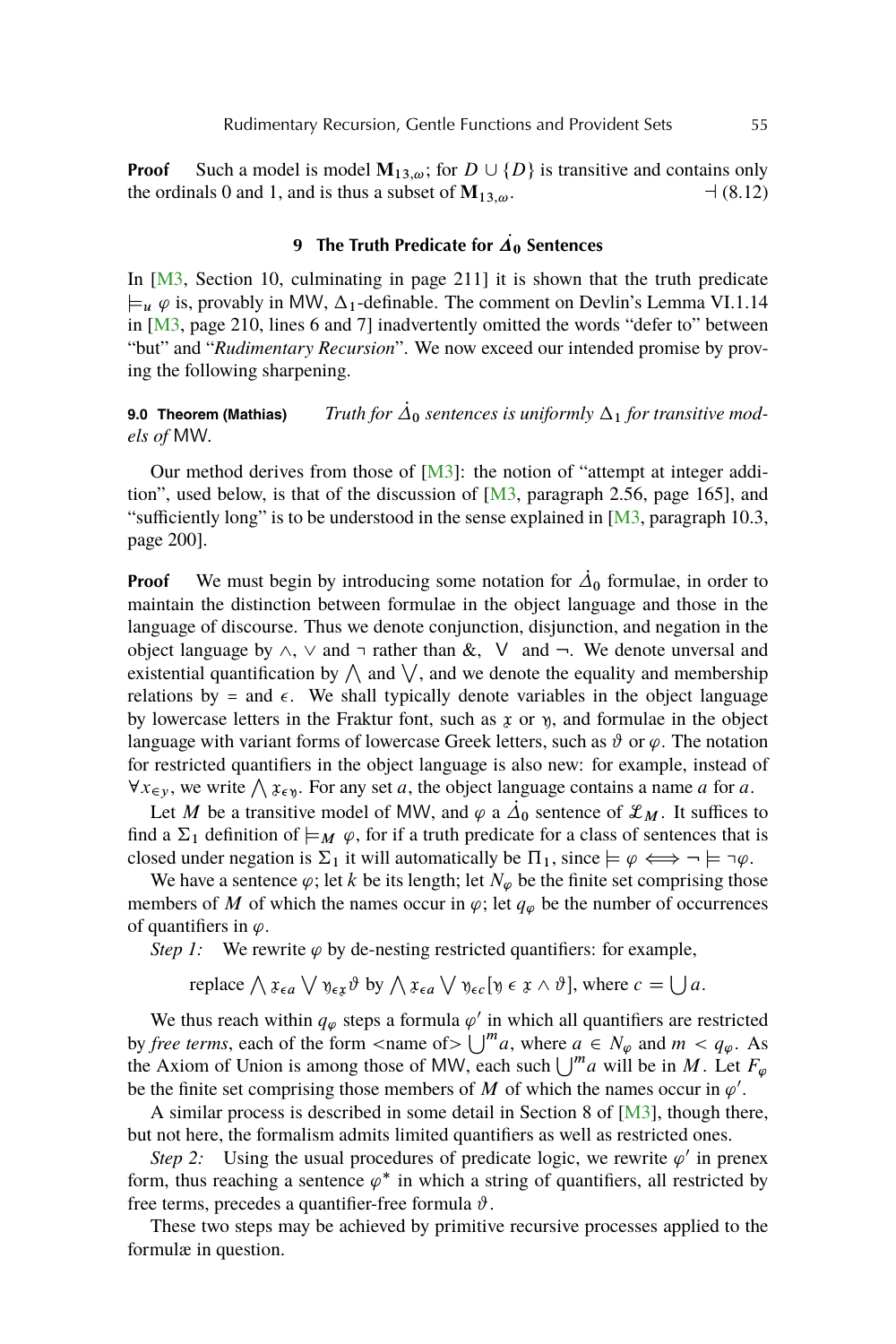#### <span id="page-53-0"></span>56 Mathias and Bowler

We must now show that  $M$  contains a set which contains all the constants that will occur in substitution instances of subformulæ of  $\varphi^*$ : but such a set will be  $P_{\varphi} =_{\text{df}} F_{\varphi} \cup \bigcup F_{\varphi}.$ 

Let  $S_{\varphi}$  be the class of quantifier-free sentences, of length no longer than k, in which the only names occurring are those of members of  $P_{\varphi}$ , That, provably in MW, will be a set.

*Step 3:* We show that truth for members of  $S_{\varphi}$  is uniformly  $\Sigma_1$  for transitive models of MW.

Specifically, we show that there is an *evaluation*  $g_{\varphi}: S_{\varphi} \longrightarrow 2$ , that is, a function which obeys the rules for evaluation of Boolean combinations of atomic statements. These rules are:

$$
g(x = y) = \begin{cases} 1 & \text{if } x = y \\ 0 & \text{if } x \neq y \end{cases}
$$

$$
g(x \in y) = \begin{cases} 1 & \text{if } x \in y \\ 0 & \text{if } x \notin y \end{cases}
$$

$$
g(\neg \vartheta) = 1 - g(\vartheta)
$$

$$
g(\vartheta_1 \land \vartheta_2) = \inf \{ g(\vartheta_1), g(\vartheta_2) \}
$$

$$
g(\vartheta_1 \lor \vartheta_2) = \sup \{ g(\vartheta_1), g(\vartheta_2) \}
$$

and similarly for other propositional connectives if they have also been taken as primitive.

We saw in [\[M3\]](#page-56-0) that a statement of the form  $\vartheta = \vartheta_1 \wedge \vartheta_2$  is not  $\Delta_0$  but will be  $\Delta_0$ in any sufficiently long attempt at addition. As the sentences to be considered are all of length not exceeding that of  $\varphi$ , a single sufficiently long attempt,  $\alpha$ , will exist, and we shall be able to express the above rules for g as a statement that is  $\Delta_0(\alpha, g, S_\varphi)$ . Thus the desired  $\Sigma_1$  truth predicate for sentences  $\vartheta$  in  $S_{\varphi}$  will be of the form

 $\exists \alpha$ , a sufficiently long attempt at addition, and

 $\exists g : S_{\varphi} \longrightarrow 2$ , g an evaluation, with  $g(\vartheta) = 1$ .

 $\mathcal{E}$ 

*Step 4:* We show how to reduce the computation of truth of  $\varphi^*$  to that of numerous substitution instances in  $S_{\varphi}$ .

**9.1 Remark** This step would be possible even if we had not done Steps 1 and 2, but would be more complicated to express.

Suppose that  $\varphi^*$  has  $n + 1$  quantifiers, so that there are  $a_0, \ldots, a_n$  in M such that  $\varphi_{\emptyset}$  is

$$
Q_0 \mathfrak{X}_{0\epsilon a_0} Q_1 \mathfrak{X}_{1\epsilon a_1} \dots Q_n \mathfrak{X}_{n\epsilon a_n} \vartheta
$$

where  $\vartheta \in S_{\varphi}$  but may contain other names besides those shown. *n* is not greater than  $k$ .

We consider the tree T of all finite sequences  $\langle c_0, \ldots, c_\ell \rangle$  of members of  $P_\varphi$ where  $\ell \le n$  and for each i,  $c_i \in a_i$ . Provably in MW, T is a set. We write  $\emptyset$  for the empty sequence.

We define for each  $t \in T$  a sentence  $\varphi_t$  by recursion on the length of t.

Let  $\varphi_{\emptyset} = \varphi^*$ .

Once we have defined  $\varphi_t$  then for  $c \in a_{\ell h(t)}$  we define  $\varphi_t \sim_{(c)}$  to be Subst $(\varphi_t, \varphi_t)$  $x_{\ell h(t)}, c$ .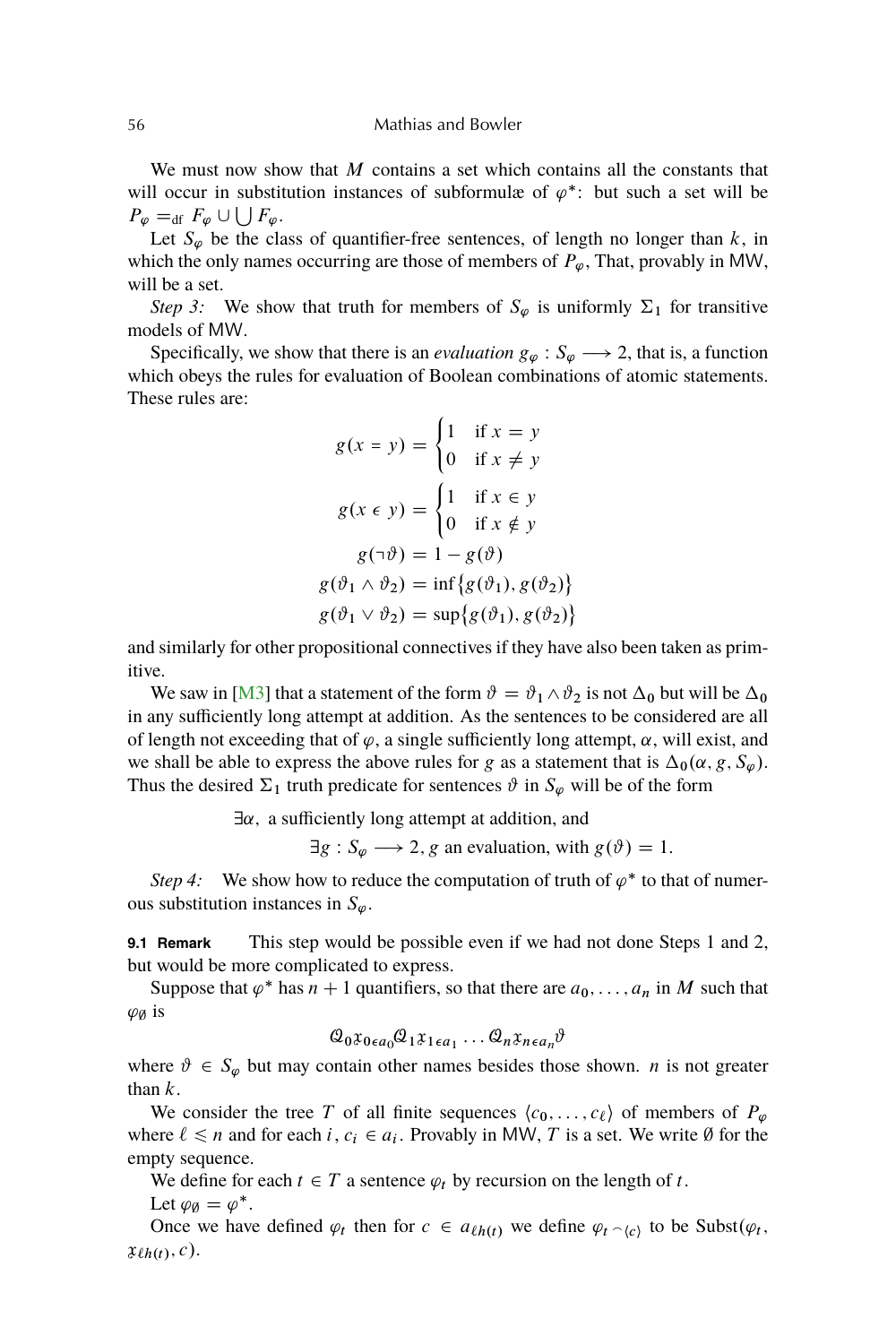<span id="page-54-0"></span>Let  $T_{\varphi} = {\varphi_t \mid t \in T}$ , a tree of sentences.

Let  $g_{\varphi}$  be the evaluation defined on  $S_{\varphi}$  in Step 3. Extend it to  $T_{\varphi}$  by a reverse induction: if  $\ell h(t) = n + 1$ ,  $\varphi_t$  will be a member of  $S_{\varphi}$ , and so  $g_{\varphi}(\varphi_t)$  has been defined in Step 3. If  $g_{\varphi}(\varphi_u)$  has been defined for all  $u \in T$  of length  $\ell h(t) + 1$ , then define

$$
g_{\varphi}(\varphi_t) = \begin{cases} \sup\{g(\varphi_t \cap_{\{c\}}) \mid c \in a_{\ell h(t)}\} & \text{if } \mathcal{Q}_{\ell h(t)} \text{ is } \bigvee, \\ \inf\{g(\varphi_t \cap_{\{c\}}) \mid c \in a_{\ell h(t)}\} & \text{if } \mathcal{Q}_{\ell h(t)} \text{ is } \bigwedge. \end{cases}
$$

 $\text{So } \stackrel{\mathbf{0}}{\models} \varphi \iff g_{\varphi}(\varphi_{\emptyset}) = 1.$ 

We have finally to observe that as M models MW, then for  $\varphi$  a  $\dot{\Delta}_0$  sentence of  $\mathcal{L}_M$ , all the above sets and functions, in particular  $P_\varphi$ ,  $S_\varphi$ ,  $T_\varphi$  and  $g_\varphi$  are in M; so the desired  $\Sigma_1$  formula simply says that there exist sets and functions which obey the rules imposed on them and which lead to the evaluation of  $\varphi$ .

The same argument with very few changes will give a less laborious proof of the result proved in Section 10 of [\[M3\]](#page-56-0):

**9.2 Theorem** *The truth predicate*  $\models u$   $\varphi$ , for  $u$  *a transitive set and*  $\varphi$  *an arbitrary sentence of*  $\mathcal{L}_u$ *, is*  $\Delta_1^{\text{MW}}$ *.* 

**Proof** Immediate from Theorem [9.0,](#page-52-0) since the process of replacing each unbounded quantifier  $\bigwedge x$  or  $\bigvee x$  by the corresponding bounded quantifier  $\bigwedge x_{\epsilon u}$  or W xu is primitive recursive. a (9.2)

**9.3 Remark** A similar argument shows that the predicate  $\models_A \varphi$  is  $\Delta_1^{MW}$ , where  $\varphi$ is a sentence of some language (not necessarily the language of sets) and  $A$  is a small internal structure for that language, where the functions and relations of the language are all coded in the usual way by sets.

## **Notes and Acknowledgments**

The first author's interest in the problems addressed in this paper and its sequel was fired in 1987 by Stanley's call, in his review  $[Stan]$  of Devlin's treatise  $[De]$ , for a development of constructibility that would meet Devlin's unachieved aims. Subsequently, in Barcelona in the mid 90s, the author became greatly interested in the problem of finding the weakest system of set theory that will support a recognisable theory of forcing. Over the following decade he accumulated assorted observations about weak systems, which during the set theory year, 2003–4, at the CRM at Barcelona, grew into a coherent apparatus  $[M3]$  for addressing the problems with Devlin's book, and which sowed the seeds of the theory of rudimentary recursion and the sense that the search for the correct minimal theory for a development of forcing was getting warm.

He began a series of draft papers, called rudrec or fifo, with a draft number; rudrec4, dated October 2004, gives the definition of *rudimentarily recursive* and the beginning of a discussion of forcing in that context, and asks for an example of a function that, in today's terminology, is gentle but not rud rec.

The author was encouraged by a correspondence [\[S\]](#page-56-0) in February and March 2006 with Dana Scott who had found the Gandy–Jensen theory of rudimentary functions useful in the study of certain problems in formal geometry, and who was relieved to find that [\[M3\]](#page-56-0) had, as he put it, "rescued" Devlin's book.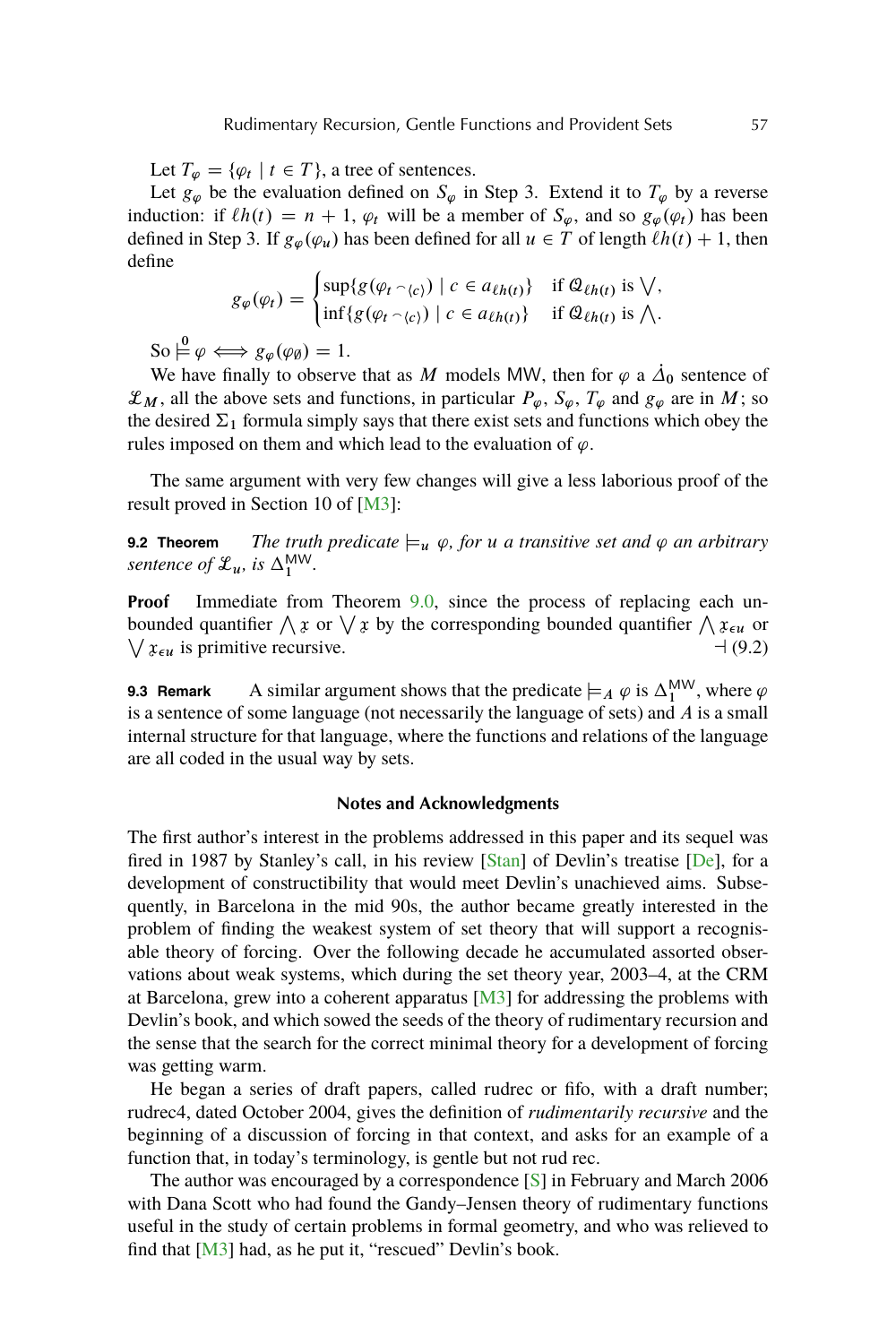#### <span id="page-55-0"></span>58 Mathias and Bowler

Gradually the theory of rudimentary recursion matured; by November 2007 the idea of what is now called a provident set was there, and a scenario for a proof that a generic extension of a provident set would be provident. That scenario ran into difficulties but the proof was saved by the idea of construction from a "dynamic" predicate: one defined by simultaneous recursion with a particular strict continuous progress, as in [\[M5,](#page-56-0) Definition 8.5]. Without this notion, the proof as it stood would have needed the ground model to be limit provident, not just provident.

Progressively more mature versions of this material were presented in the ERMIT seminar in Réunion, where they benefitted from the comments of Dr Olivier Esser; in talks in January 2008 at University College, London and at Oberwolfach, following which the term "provident" was adopted; in a talk in May 2008 at Leeds; and in October 2008 at Lisbon, in talks based on rudrec36 and fifo27. At the Zermelo centenary meeting at Brussels in late October 2008, the complementary theme of the inadequacy of Zermelo's sytem for forcing was discussed, as was the compensatory use of the passage to the provident closure or to the lune [\[M4\]](#page-56-0).

In March 2009 copies of rudrec39 and fifo29 were sent to an Editor of *Fundamenta Mathematicæ*, who declined the first as being on a topic unsuited to his pages but asked for formal submission of the second, on forcing over provident sets, to be made: accordingly on May 5, 2009, fifo31 [\[M6\]](#page-56-0) was submitted, with rudrec41 [\[M5\]](#page-56-0) attached for the assistance of the referee.

In July 2009 the material was presented in condensed form in talks at Oxford and at Bedlewo, and an extended abstract prepared for the website of the latter meeting.

The first author received the referee's conditionally favourable report from *Fundamenta* on July 5 2010, a week or so after receiving the kind invitation of Professor Martin Hyland to give a course of twenty-four lectures to a graduate and post-doctoral audience at Cambridge (U.K.) in the Michaelmas Term, 2010. He accepted with pleasure this invaluable opportunity of testing in detail his approach to constructibility and forcing *via* weak systems, rudimentary recursion and provident sets.

In the Cambridge audience was the second author, who promptly found the counterexample given in Proposition [4.5](#page-26-0) to the question whether the composition of two rud rec functions is rud rec, and who went on to prove Proposition [4.8](#page-26-0) and Theorem [4.9.](#page-26-0) The elegance and strength of his notion of a gentle function have subse-quently been confirmed in his Theorem [4.19;](#page-30-0) and comparison with  $[M5]$  will show how his ideas have interacted with those of the first author, in some cases, such as those of "dynamic predicate" and "function of uniform affine growth", supplanting them, and in others, clarifying and developing them and where necessary giving them appropriate concrete form and generality.

Besides those mentioned above, the first author thanks Carlos Montenegro in Bogotà, and in Barcelona James Harris and the seminar of Joan Bagaria, for their patience in listening to immature versions of these ideas; and for their steadfast encouragement in his study of weak systems, Kai Hauser, Ronald Jensen and Colin McLarty.

#### **References**

[De] Devlin, K., *Constructibility*, Perspectives in Mathematical Logic, Springer, Berlin, 1984. [MR 0750828.](http://www.ams.org/mathscinet-getitem?mr=0750828) [DOI 10.1007/978-3-662-21723-8.](http://dx.doi.org/10.1007/978-3-662-21723-8) [19,](#page-16-0) [57](#page-54-0)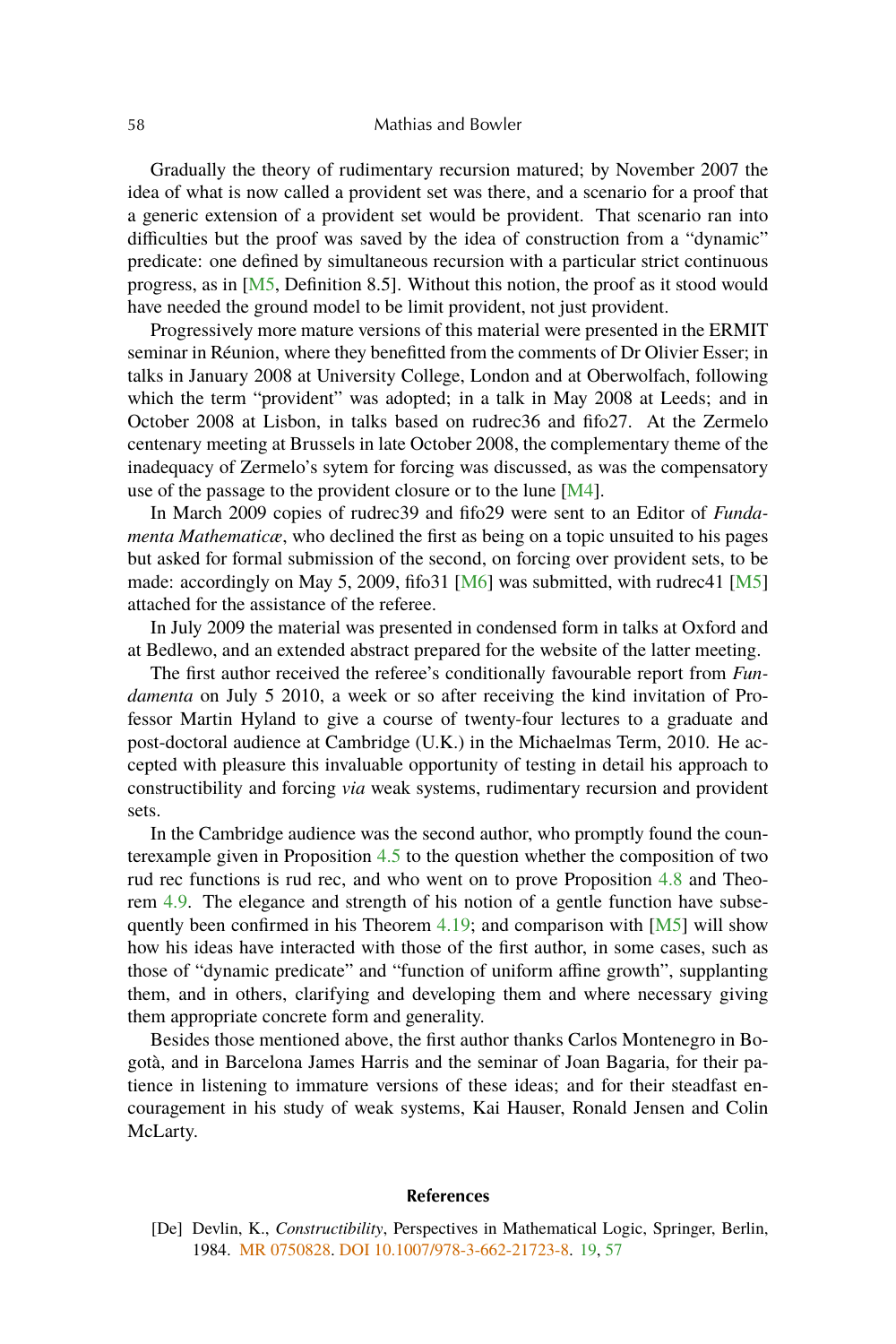- <span id="page-56-0"></span>[Do] Dodd, A. J., *The Core Model*, vol. 61 of *London Mathematical Society Lecture Note Series*, Cambridge University Press, Cambridge, 1982. [MR 0652253.](http://www.ams.org/mathscinet-getitem?mr=0652253)
- [G] Gandy, R. O., "Set-theoretic functions for elementary syntax," pp. 103–126 in vol. 13, part II of *Proceedings of Symposia in Pure Mathematics*, edited by T. Jech, American Mathematical Society, Providence, 1974. [MR 0376348.](http://www.ams.org/mathscinet-getitem?mr=0376348) [8,](#page-5-0) [20,](#page-17-0) [21,](#page-18-0) [24,](#page-21-0) [25](#page-22-0)
- [J1] Jensen, R. B., Stufen der konstruktiblen Hierarchie. Habilitationsschrift, Universit at Bonn, 1967.
- [J2] Jensen, R. B., "The fine structure of the constructible hierarchy," with a section by Jack Silver, *Annals of Mathematical Logic*, vol. 4 (1972), pp. 229–308. Erratum, *Annals of Mathematical Logic*, vol. 4 (1972), p. 443. [Zbl 0257.02035.](http://www.emis.de/cgi-bin/MATH-item?0257.02035) [MR 0309729.](http://www.ams.org/mathscinet-getitem?mr=0309729) [4,](#page-1-0) [6,](#page-3-0) [20,](#page-17-0) [24,](#page-21-0) [25](#page-22-0)
- [JK] Jensen, R. B., and C. Karp, "Primitive recursive set functions," pp. 143–176 in vol. 13, part I of *Proceedings of Symposia in Pure Mathematics*, edited by D. Scott, American Mathematical Society, Providence, 1971. [MR 0281602.](http://www.ams.org/mathscinet-getitem?mr=0281602)
- [M1] Mathias, A. R. D., "Slim models of Zermelo set theory," *Journal of Symbolic Logic*, vol. 66 (2001), pp. 487–496. [Zbl 0989.03049.](http://www.emis.de/cgi-bin/MATH-item?0989.03049) [MR 1833460.](http://www.ams.org/mathscinet-getitem?mr=1833460) [DOI 10.2307/2695026.](http://dx.doi.org/10.2307/2695026) [12](#page-9-0)
- [M2] Mathias, A. R. D., "The strength of Mac Lane set theory," *Annals of Pure and Applied Logic*, vol. 110 (2001), pp. 107–234. [Zbl 1002.03045.](http://www.emis.de/cgi-bin/MATH-item?1002.03045) [MR 1846761.](http://www.ams.org/mathscinet-getitem?mr=1846761) [DOI 10.1016/S0168-0072\(00\)00031-2.](http://dx.doi.org/10.1016/S0168-0072(00)00031-2) [10,](#page-7-0) [12](#page-9-0)
- [M3] Mathias, A. R. D., "Weak systems of Gandy, Jensen and Devlin," pp. 149–224 in *Set Theory: Centre de Recerca Matemàtica, Barcelona 2003–4*, edited by Joan Bagaria and Stevo Todorcevic, Trends in Mathematics, Birkhäuser, Basel, 2006. [Zbl 1113.03046.](http://www.emis.de/cgi-bin/MATH-item?1113.03046) [MR 2267149.](http://www.ams.org/mathscinet-getitem?mr=2267149) [DOI 10.1007/3-7643-7692-9\\_6.](http://dx.doi.org/10.1007/3-7643-7692-9_6) [5,](#page-2-0) [7,](#page-4-0) [10,](#page-7-0) [11,](#page-8-0) [12,](#page-9-0) [17,](#page-14-0) [19,](#page-16-0) [20,](#page-17-0) [21,](#page-18-0) [46,](#page-43-0) [51,](#page-48-0) [52,](#page-49-0) [53,](#page-50-0) [55,](#page-52-0) [56,](#page-53-0) [57](#page-54-0)
- [M4] Mathias, A. R. D., "Set forcing over models of Zermelo or Mac Lane," pp. 41–66 in *One Hundred Years of Axiomatic Set Theory*, edited by R. Hinnion and T. Libert, vol. 17 of *Cahiers du Centre de logique*, Academia-Bruylant, Louvain-la-Neuve, 2010. [MR 2796906.](http://www.ams.org/mathscinet-getitem?mr=2796906) [3,](#page-0-0) [4,](#page-1-0) [10,](#page-7-0) [12,](#page-9-0) [58](#page-55-0)
- [M5] Mathias, A. R. D., "Rudimentary recursion and provident sets," preprint, 2009, [http://www.dpmms.cam.ac.uk/~ardm/rudrec41.pdf.](http://www.dpmms.cam.ac.uk/~ardm/rudrec41.pdf) [58](#page-55-0)
- [M6] Mathias, A. R. D., "Provident sets and rudimentary set forcing," preprint, 2009, [http://www.dpmms.cam.ac.uk/~ardm/fifo31.pdf.](http://www.dpmms.cam.ac.uk/~ardm/fifo31.pdf) [58](#page-55-0)
- [M7] Mathias, A. R. D., "Unordered pairs in the set theory of Bourbaki 1949," *Archiv für Mathematik*, vol. 94 (2010), pp. 1–10. [Zbl 1192.03027.](http://www.emis.de/cgi-bin/MATH-item?1192.03027) [MR 2581327.](http://www.ams.org/mathscinet-getitem?mr=2581327) [DOI 10.1007/s00013-009-0006-7.](http://dx.doi.org/10.1007/s00013-009-0006-7) [29](#page-26-0)
- [M8] Mathias, A. R. D., "Provident sets and rudimentary set forcing," preprint, to appear in *Fundamenta Mathematicæ*. [MR 1601996.](http://www.ams.org/mathscinet-getitem?mr=1601996) [3,](#page-0-0) [4,](#page-1-0) [10,](#page-7-0) [11,](#page-8-0) [36,](#page-33-0) [47](#page-44-0)
- [M9] Mathias, A. R. D., "Provident set theory," in preparation.
- [S] Scott, D., personal correspondence on formal geometry and rudimentary functions, February/March 2006. [57](#page-54-0)
- [SMcC] Scott, D., and D. McCarty, "Reconsidering ordered pairs," *Bulletin of Symbolic Logic*, vol. 14 (2008), 379–97. [Zbl 1171.03028.](http://www.emis.de/cgi-bin/MATH-item?1171.03028) [MR 2440598.](http://www.ams.org/mathscinet-getitem?mr=2440598) [9,](#page-6-0) [52](#page-49-0)
	- [Stan] Lee, S., Review of [De], *Journal of Symbolic Logic*, vol. 53 (1987), 864–8. [57](#page-54-0)
	- [Stav] Stavi, J., "A converse of the Barwise completeness theorem," *Journal of Symbolic Logic* vol. 38 (1973), 594–612. [Zbl 0308.02015.](http://www.emis.de/cgi-bin/MATH-item?0308.02015) [MR 0376295.](http://www.ams.org/mathscinet-getitem?mr=0376295) [52](#page-49-0)
		- [SZ] Schindler, R., and M. Zeman, "Fine structure," in *Handbook of Set Theory*, vol. 1, edited by M. Foreman and A. Kanamori, Springer, Dordrecht, 2010, 605–656. [MR 2768688.](http://www.ams.org/mathscinet-getitem?mr=2768688) [DOI 10.1007/978-1-4020-5764-9\\_10.](http://dx.doi.org/10.1007/978-1-4020-5764-9_10)
		- [W] Weaver, N., "Analysis in  $J_2$ ," preprint, [arXiv:math.LO/0509245.](http://arxiv.org/abs/arXiv:math.LO/0509245) [8](#page-5-0)